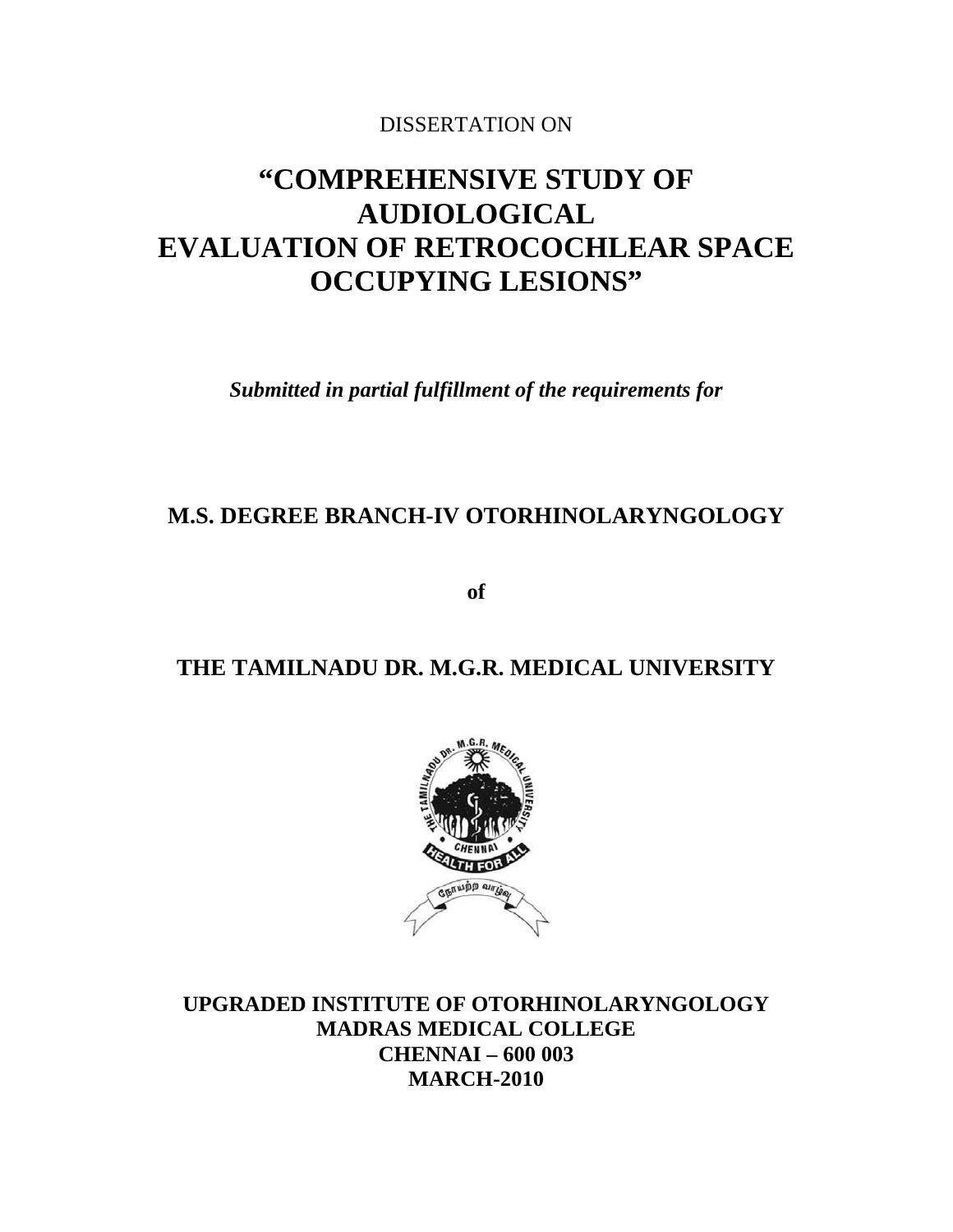# **CERTIFICATE**

This is to certify that this dissertation **"COMPREHENSIVE STUDY OF AUDIOLOGICAL EVALUATION OF RETROCOCHLEAR SPACE OCCUPYING LESIONS"** submitted by **Dr. NISHA NEELAMBARAN,** appearing for M.S ENT. Branch IV Degree examination in March 2010 is a bonafide record of work done by her under my direct guidance and supervision in partial fulfillment of regulation of the Tamil Nadu Dr.M.G.R. Medical University, Chennai. I forward this to the Tamil Nadu Dr.M.G.R. Medical University, Chennai, Tamil Nadu, India.

#### **Director & professor**,

Upgraded Institute of Otorhinolaryngology Madras Medical College, Government General Hospital, Chennai-600 003.

**DEAN** Madras Medical College, Government General Hospital, Chennai-600 003.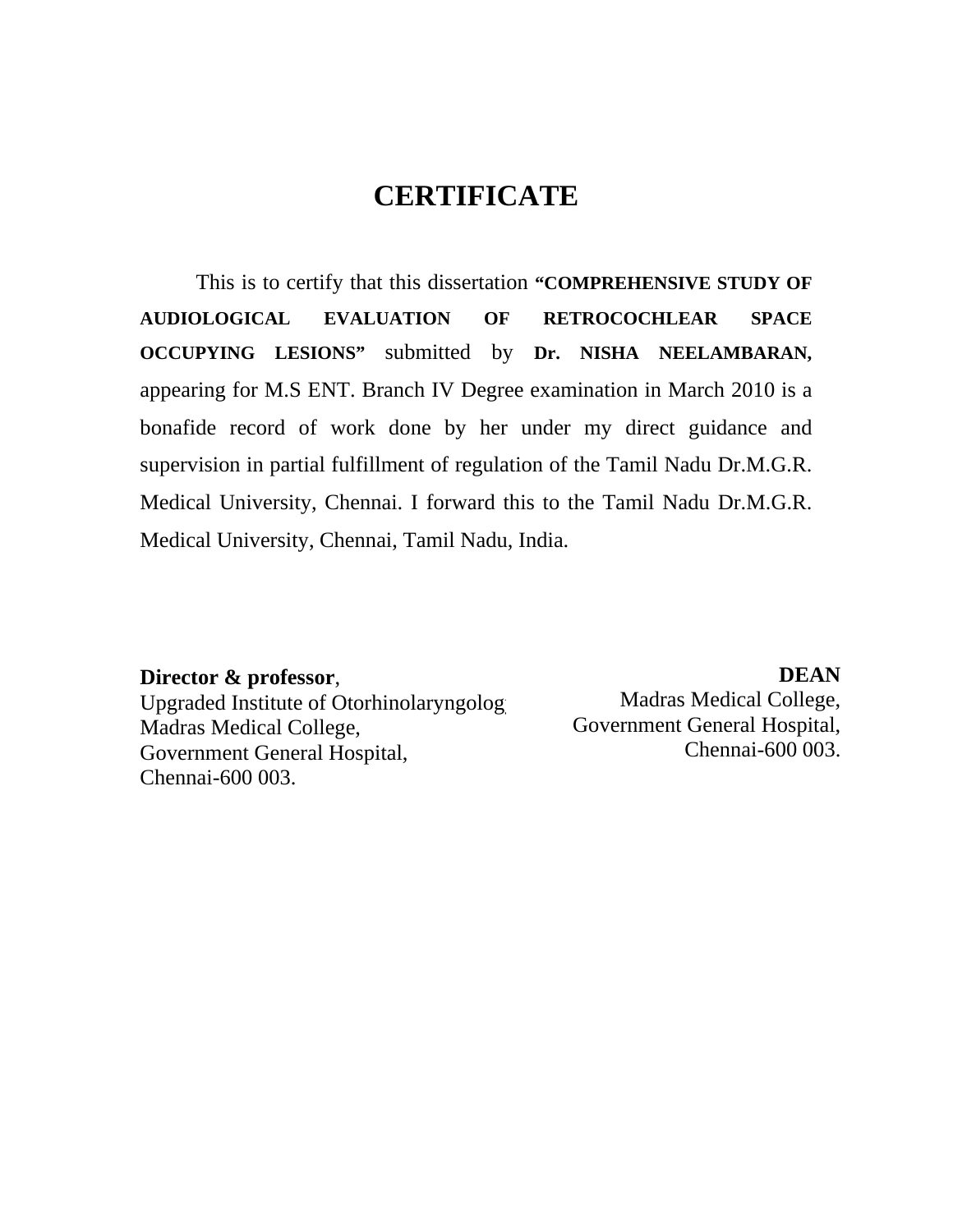# **ACKNOWLEDGEMENT**

I would like to express my sincere gratitude to **Prof. J.Mohanasundaram M.D, DNB, Ph.D, The DEAN,** Madras Medical College, for having permitted me to use the hospital material in this study.

I am immensely grateful of **Prof. K.Balakumar, M.S., D.L.O., THE DIRECTOR & PROFESSOR,** Upgraded Institute of Otorhinolaryngology, for his valuable suggestions, encouragement and help in conducting this study.

I am greatly indebted to **Prof. Jacinth C.Cornelius M.S.,D.L.O.,** Professor, Upgraded Institute of Otorhinolaryngology, who encouraged and helped me throughout this study.

I am immensely thankful to **Prof. A. Muraleedharan, M.S.,D.L.O.,** Professor, Upgraded Institute of Otorhinolaryngology, for his valuable guidance in conducting this study.

I am greatly thankful to **Prof. G. Gananathan, M.S., D.L.O., Professor,** Upgraded Institute of Otorhinolaryngology for helping me in this study.

I express my sincere thanks to all the Assistant Professors, for their thoughtful guidance throughout the work.

I thank the secretary and Chairman of Institution Ethical Committee, Government General Hospital and Madras Medical College, Chennai.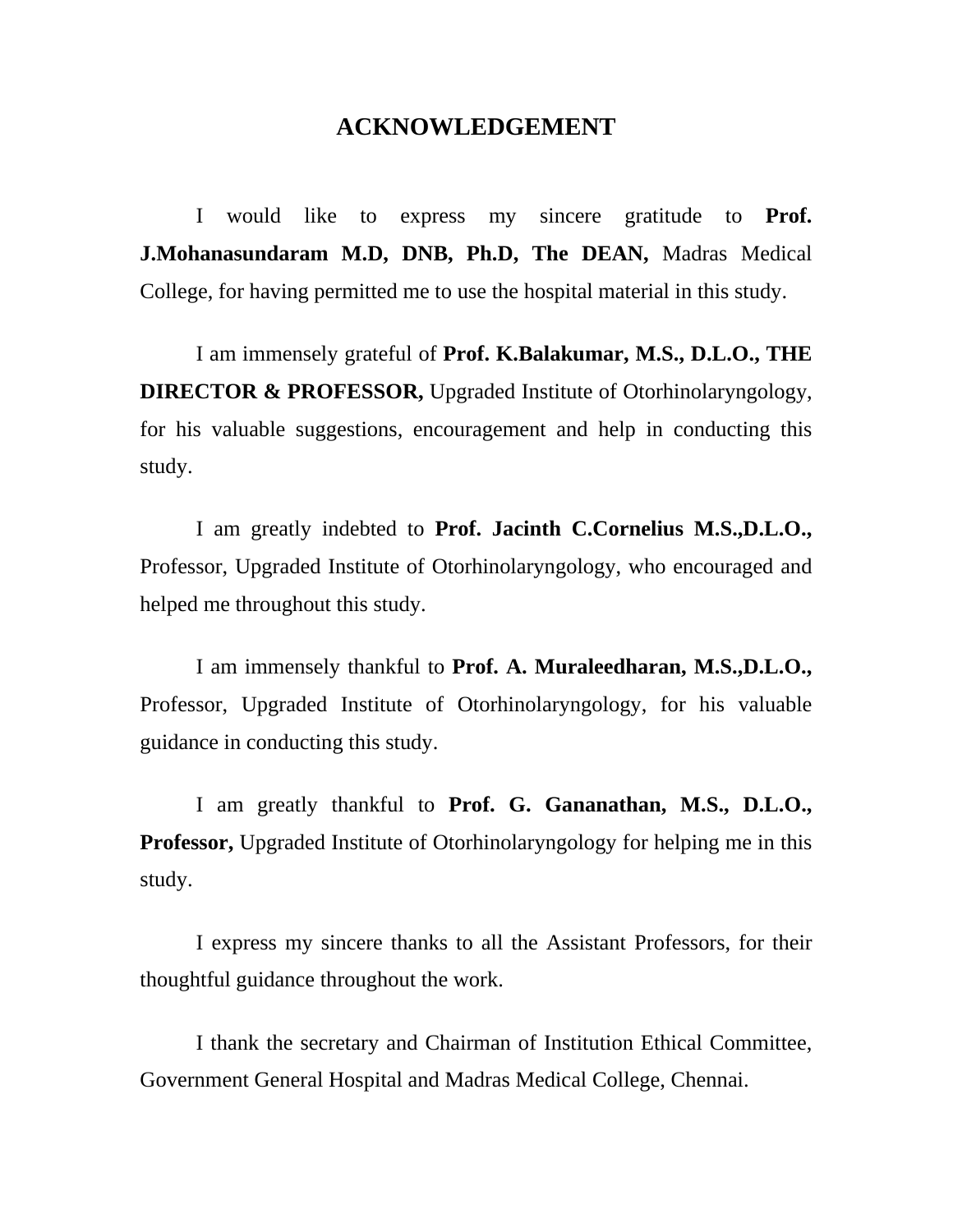I thank all my colleagues and friends for their constant encouragement and valuable criticism.

I thank all the paramedical staff and other staff of the Upgraded Institute of Otorhinolaryngology for all their help and co-operation in conducting this study.

Last but not least, I express my gratitude for the generosity shown by all the patients who participated in the study.

I am extremely thankful to my family members for their continuous support. Above all thank God Almightly for his immense blessings.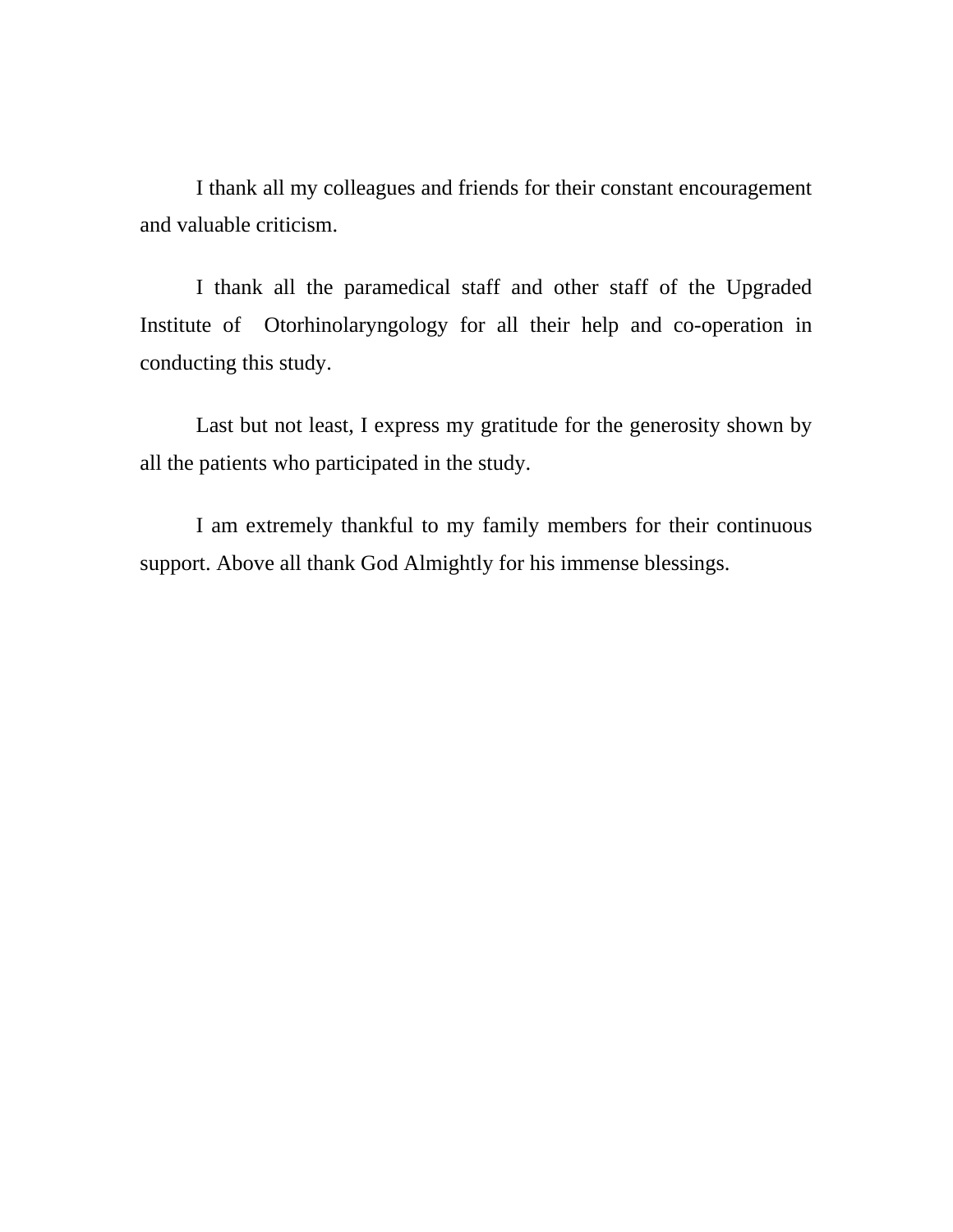# **CONTENTS**

| <b>INTRODUCTION</b>           | 1  |
|-------------------------------|----|
| <b>AIM OF STUDY</b>           | 3  |
| <b>REVIEW OF LITERATURE</b>   | 4  |
| Anatomy                       | 5  |
| <b>Clinical features</b>      | 12 |
| <b>Audiometric Evaluation</b> | 19 |
| Management                    | 37 |
| <b>MATERIAL AND METHODS</b>   | 41 |
| <b>RESULTS AND ANALYSIS</b>   | 48 |
| <b>DISCUSSION</b>             | 53 |
| <b>CONCLUSION</b>             | 59 |
| <b>BIBLIOGRAPHY</b>           | 61 |
| <b>PROFORMA</b>               | 64 |
| <b>MASTER CHART</b>           | 66 |
| ETHICAL COMMITTEE CERTIFICATE |    |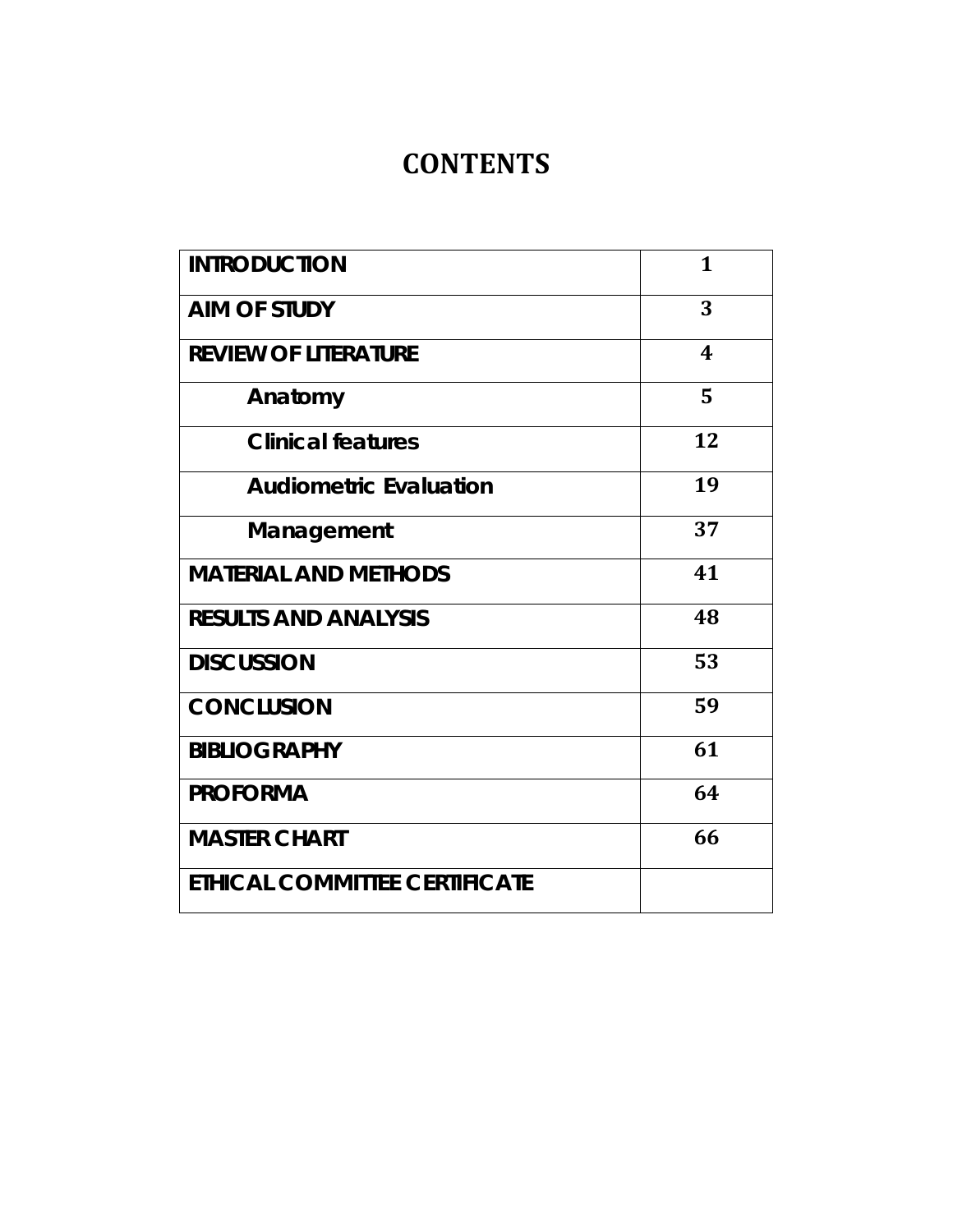# **INTRODUCTION**

Retrocochlear space occupying lesions can be a life threatening condition presenting in different stages ranging from subtle otologic symptoms to life endangering tonsillar herniation and death.

The various retrocochlear space occupying lesions are Acoustic Schwannomas, Meningiomas, Epidermoid Cysts, Arachnoid Cysts, Schwannomas of the  $5<sup>th</sup>$ ,  $7<sup>th</sup>$ ,  $9<sup>th</sup>$ ,  $10<sup>th</sup>$  or  $11<sup>th</sup>$  cranial nerves, Hemangiomas, Lipomas or Dermoid Cysts. Of all these, Acoustic Schwannomas in the cerebellopontine angle constitute 60- 90%. Next in frequency are Meningiomas, Epidermoid Cysts and Arachnoid Cysts.

Since these lesions are slow growing and initially may present with subtle clinical symptoms, the Otorhinologists must maintain a high index of suspicion and use appropriate audiologic , vestibular and radiographic studies to diagnose these lesions at the earliest stage. Since there is no single audiologic test to detect a retrocochlear lesion , the patient has to undergo a battery of tests which are Puretone Audiometry, Speech Audiometry, Special Tests and Brainstem Evoked Response Audiometry.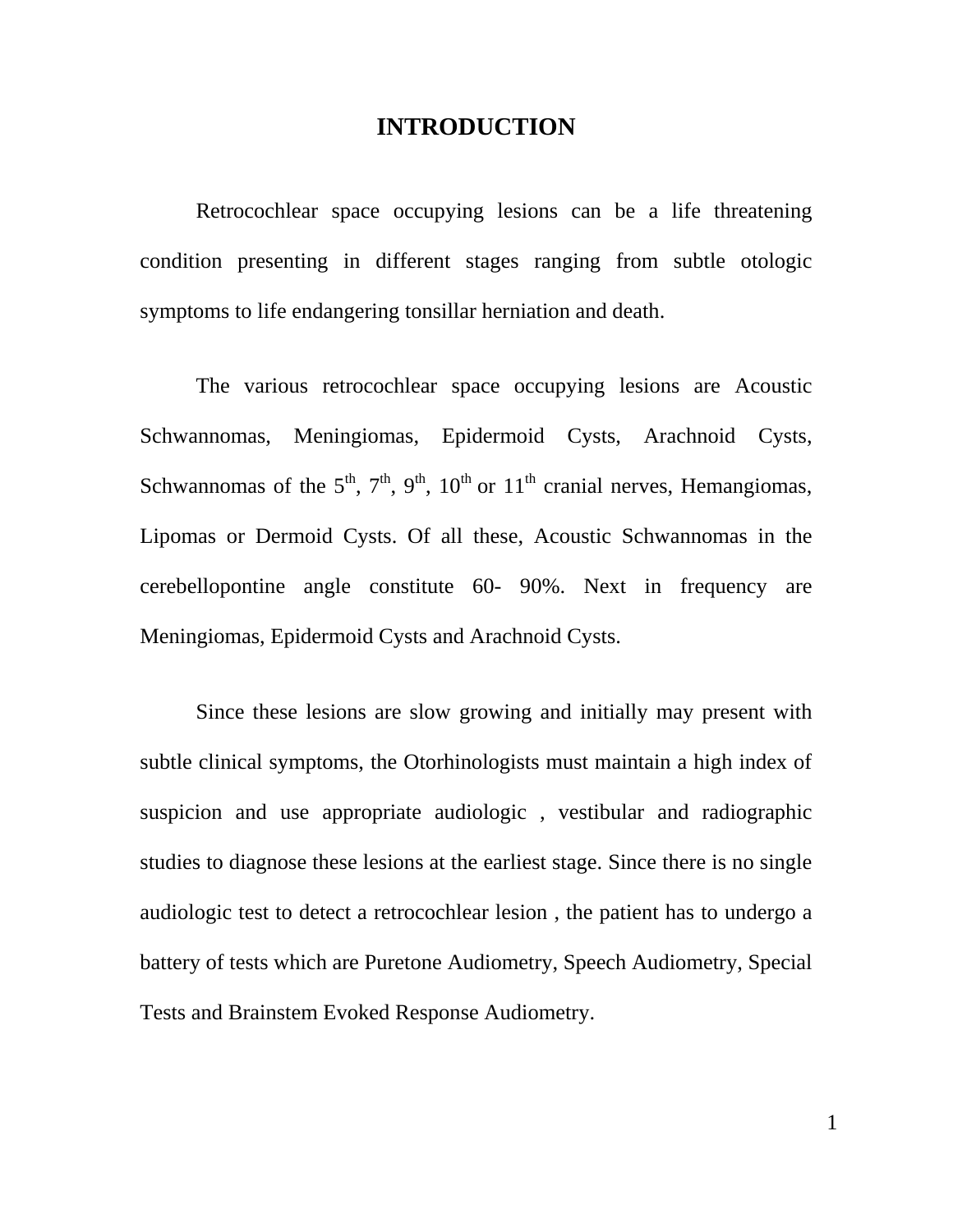Early diagnosis if made with these tests, is of advantage since it can limit surgical morbidity and facilitate Facial Nerve and hearing preservation.and can be applied in Community Otorhinology. This study is on the efficacy of various audiological tests in the detection of retrocochlear space occupying lesions.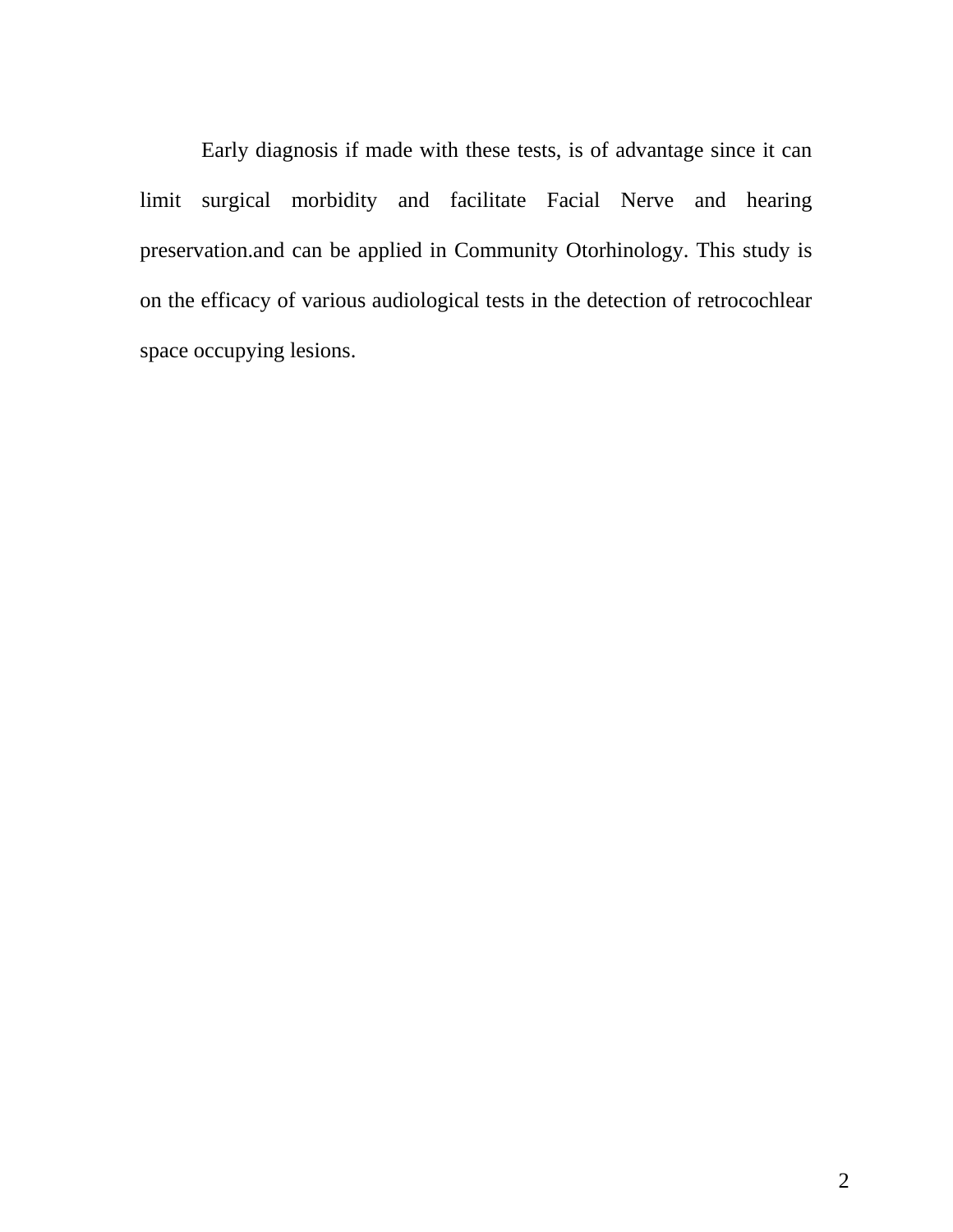# **AIM OF STUDY**

- 1) To study the efficacy of various audiological tests in detecting retrocochlear space occupying lesions .
- 2) To study the efficacy of Brainstem evoked response audiometry in screening for retrocochlear space occupying lesions .
- 3) To evaluate the gold standard test in the diagnosis of retrocochlear space occupying lesions.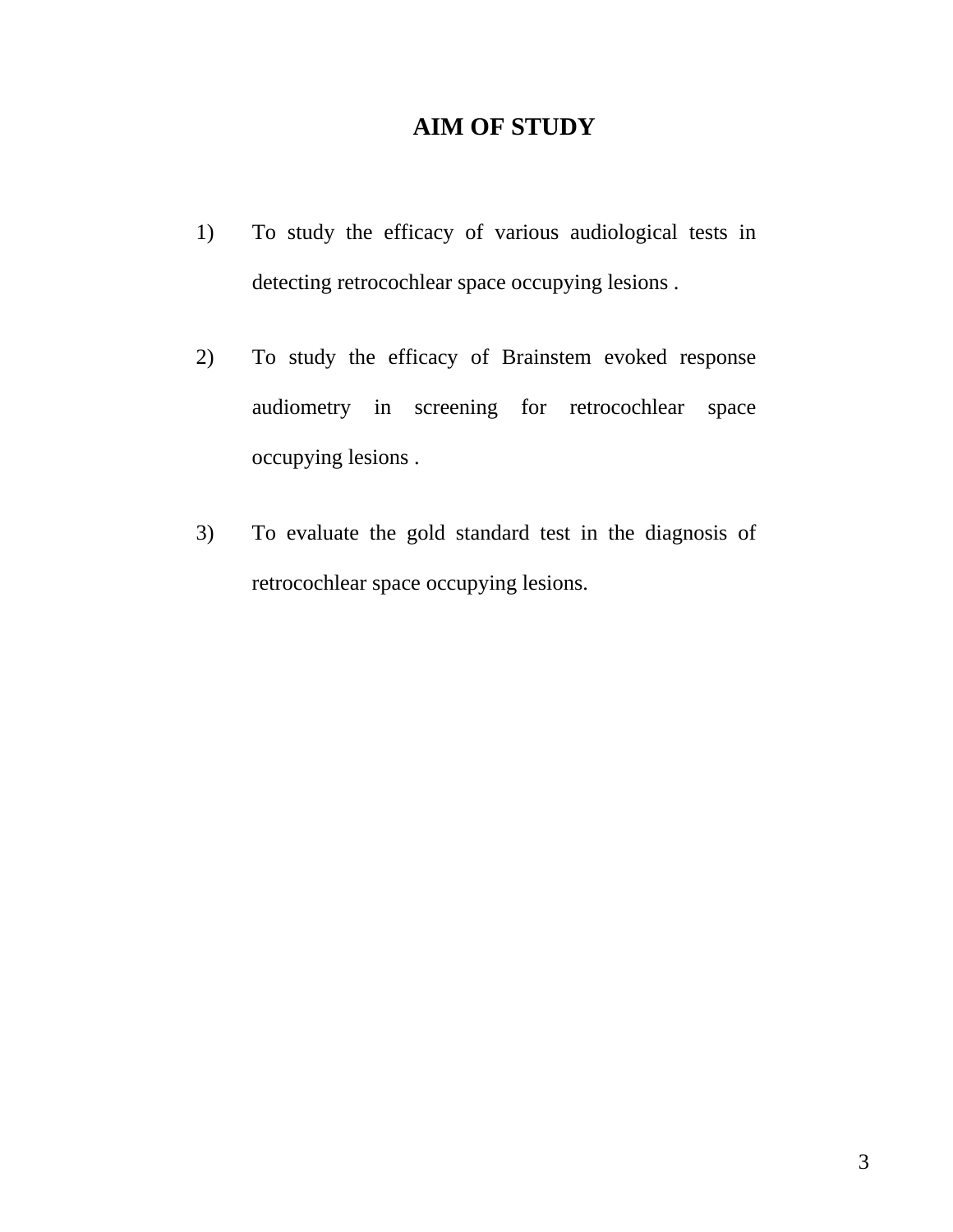# **REVIEW OF LITERATURE**

#### **Historical Perspective***:*

Vestibular Schwannomas were described in the latter part of the seventeeth century. The clinical symptom in patients with Vestibular Schwannomas were correlated with intracranial autopsy findings. By mid 1800s, neurologists understood that a tumour in the affected cerebellopontine angle patients who manifest with unilateral deafness, facial numbness and progressive blindness. The earliest attempts at removal of the cerebellopontine angle tumour was first performed by McBurney and the first successful results were achieved by Balance and Annandale. Cushing, followed by Dandy and Olivecrona initiated the next era in Vestibular Schwannoma surgery. The modern era of Vestibular Schwannoma surgery has been dominated by the efforts of House, Yasrgil, and Fisch, Glasscock, Tos and Thomsen, Palva, Sterkers, King and Morison, Samii and Wigand.

The translabyrinthine approach to the cerebellopontine angle was first suggested by Panse in 1904, first performed by Quix in 1911, and later used by Schniegelow and others to remove Vestibular Schwannomas. Benefiting from improved instrumentation and magnification , House and Hitselberger,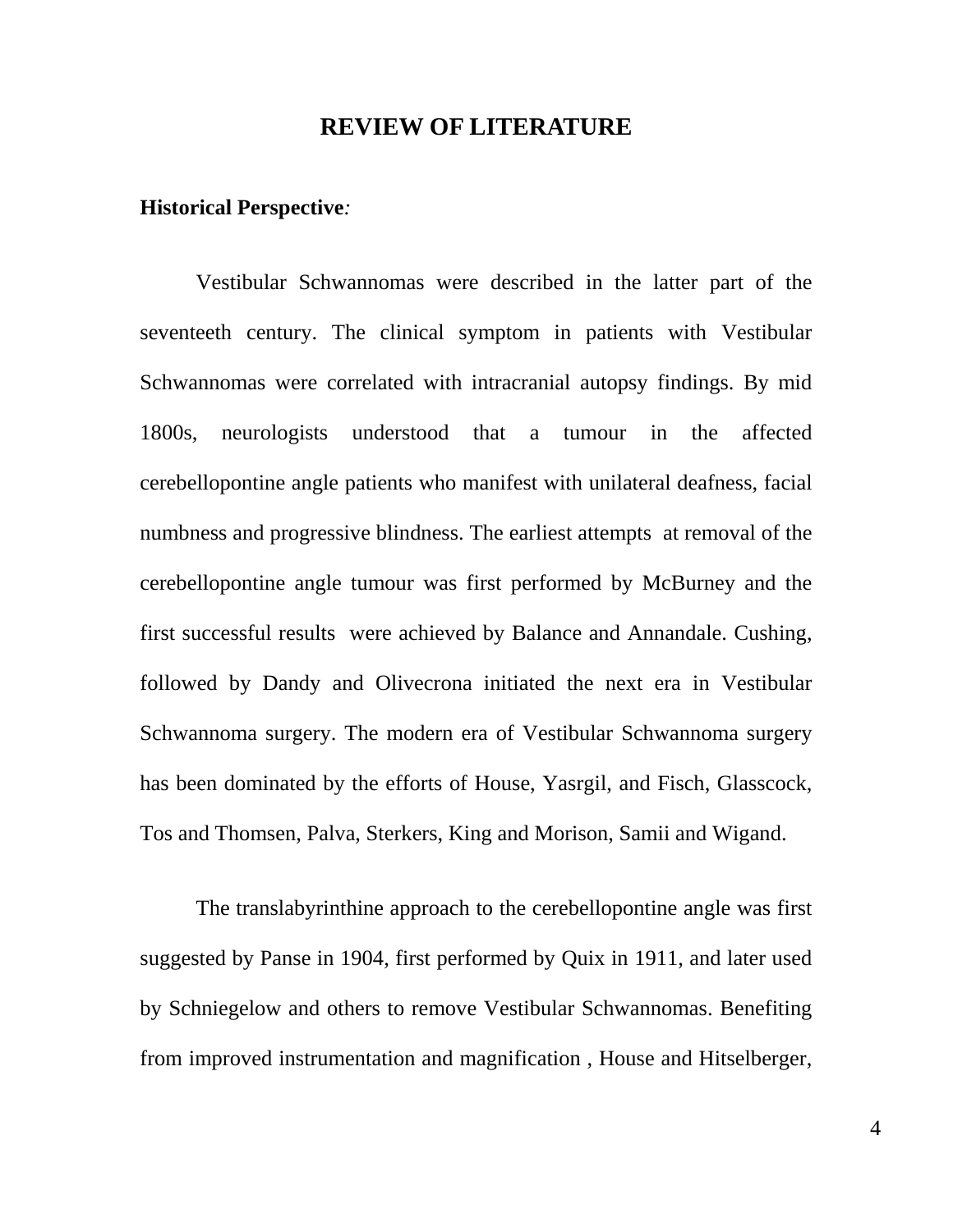in the 1960s, revived the translabyrinthine approach to the lesions of the cerebellopontine angle.

#### **Anatomy Of The Cerebellopontine Angle**

The cerebellopontine angle is a triangular area bounded laterally by the medial portion of the posterior surface of the temporal bone, medially by edges of the pons and posteriorly by the anterior surface of cerebellar hemisphere and the flocculus and is part of the lateral medullary cistern. Superiorly it is limited by the Trigeminal Nerve as it crosses the petrous apex and by the edge of the tentorium. Its inferior limit is formed by the lower cranial nerves as they enter the Jugular Foramen and by the Hypoglossal Nerve. It contains an important artery, the Anterior Inferior Cerebellar Artery and two cranial nerves namely the Facial and the Vestibulocochlear Nerve as they pass from their parts of origin at the pontomedullary junction towards the Internal Acoustic Meatus.

The Internal Acoustic Meatus is a passage though the petrous bone leading to the medial wall of the vestibule. It has a porous or inlet medially and fundus laterally which is separated from the vestibule by a thin plate of bone. The lateral wall of the meatus is divide into superior and inferior

5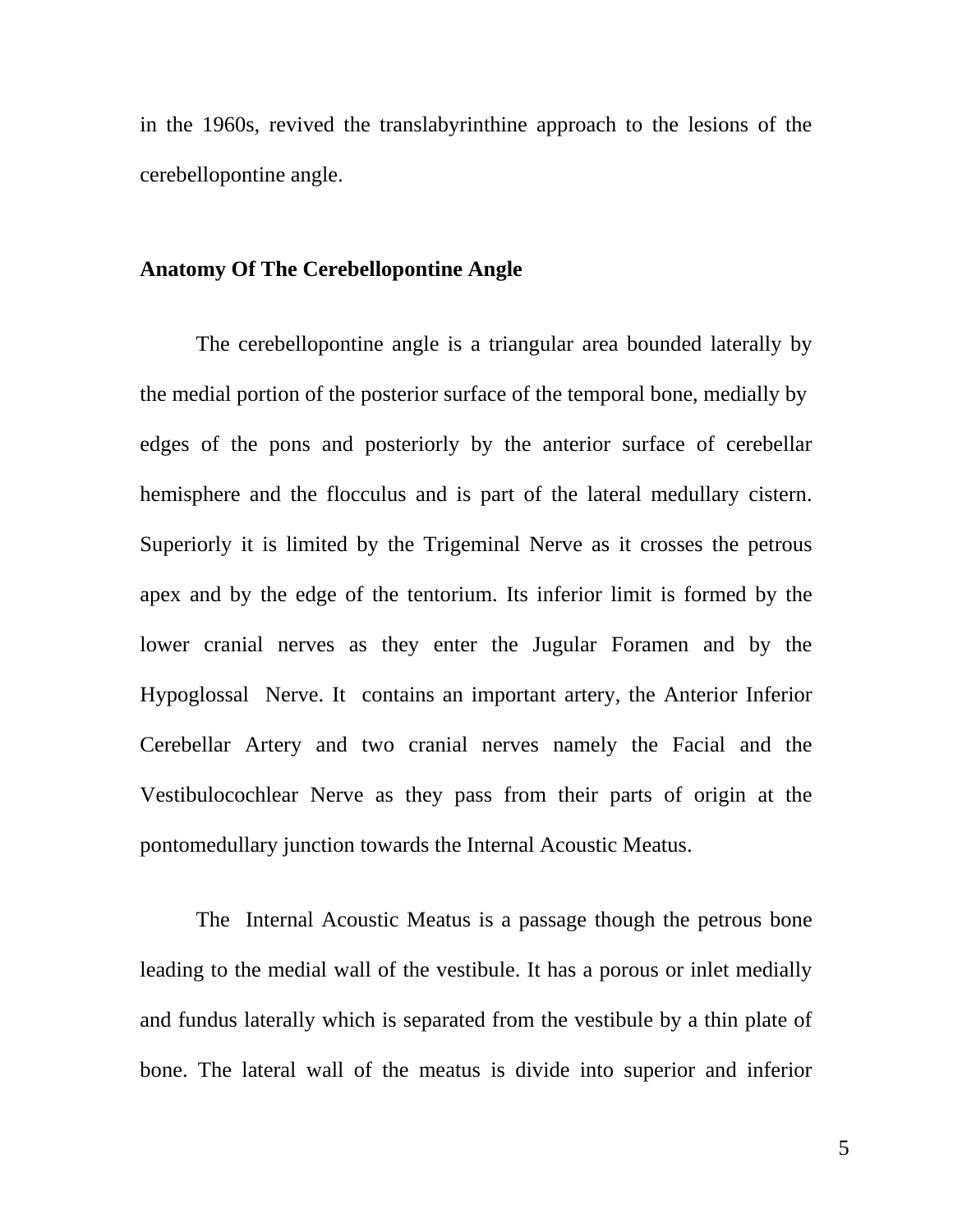halves by the falciform crest. The upper compartment is further divided into an anterior area for the Facial Nerve and a posterior area for the Superior Vestibular Nerve by a sharp vertical ridge of bone known as Bill's Bar. The lower halve also comprises of two areas, anteriorly the Tractus Spiralis Foraminosus through which the spiraling fibres of the cochlear nerve pass and the posteriorly rather smaller area for the vestibular nerve.

# **Differential diagnosis of Tumours of the Internal Auditory Canal and the Cerebellopontine angle:**

Although the most common tumour associated with the cerebellopontine angle syndrome is acoustic schwannoma, many other neoplastic and non-neoplastic mass lesions occur in the region.

| <b>Primary Tumours of the</b><br><b>CPA</b> | <b>Revilla</b><br>$(1947)\%$ | <b>Brackmann</b><br>$(1980)\%$ | <b>Valavanis</b><br>$(1987)\%$ |
|---------------------------------------------|------------------------------|--------------------------------|--------------------------------|
| Acoustic Schwannoma                         | 75.1                         | 91.3                           | 60.5                           |
| Meningioma                                  | 6.3                          | 3.1                            | 6.8                            |
| Epidermoid                                  | 6.3                          | 2.4                            | 3.7                            |
| Arachnoid Cyst                              |                              | 0.5                            | 2.0                            |
| Schwannoma of the<br>5,7,9,10,11CN          | 4.9                          | 1.4                            | 4.0                            |
| Primary Melanoma                            | 0.5                          |                                | 0.2                            |
| Hemangioma                                  |                              | 0.3                            | 0.7                            |
| Lipoma, Dermoid,                            |                              | 0.4                            |                                |

# **CLASSIFICATION AND FREQUENCY OF CEREBELLOPONTINE ANGLE LESIONS:**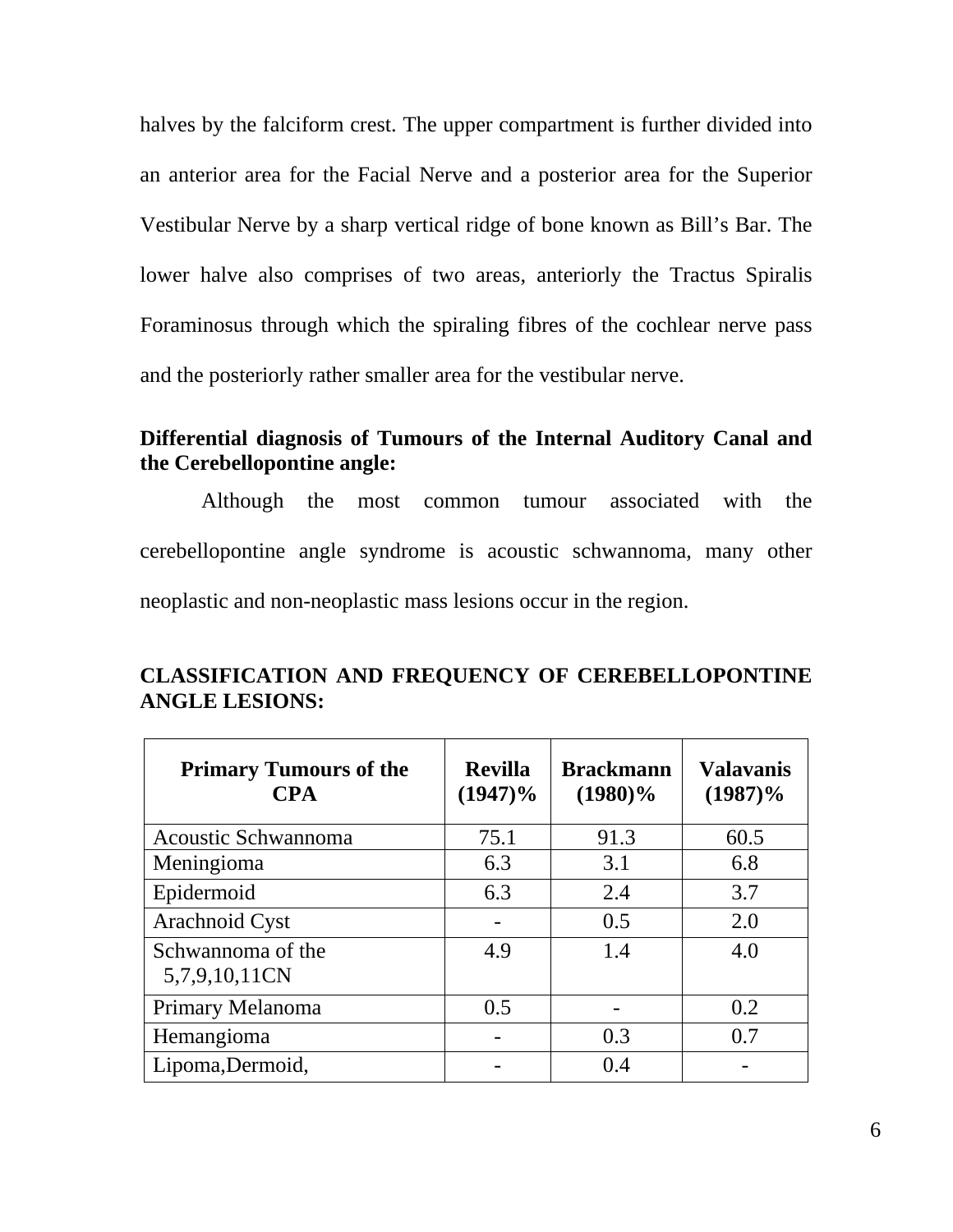Thus the few most common tumours are the same in all the three series ; acoustic schwannoma, meningioma, arachnoid cyst and non-acoustic posterior fossa schwannoma. Together they account for 75% to 98% of all cerebellopontine angle lesions.

The three most common lesions in adults- acoustic schwannoma, meningioma, and epidermoid cyst – are the same in older teenagers. In younger children acoustic schwannomas are extremely rare and gliomas which are capable of enlarging the internal acoustic canal are the most common cause of cerebellopontine angle tumours<sup>2</sup>.

#### **ACOUSTIC SCHWANNOMAS**

 Acoustic schwannomas account for about 8% to 10% of all the intracranial tumours and about  $60 - 90\%$  of all the cerebellopontine angle tumours. They are schwannomas that arise from the vestibular division of the eighth cranial nerve<sup>3,4</sup>. Because the term acoustic neuroma is a misnomer, a subject recommended that this widely used term be replaced by the more accurate Vestibular Schwannoma. Although formerly some have maintained that superior vestibular schwannomas predominate, current opinion favours an equal origin in both superior and inferior divisions of the nerve<sup>5</sup>.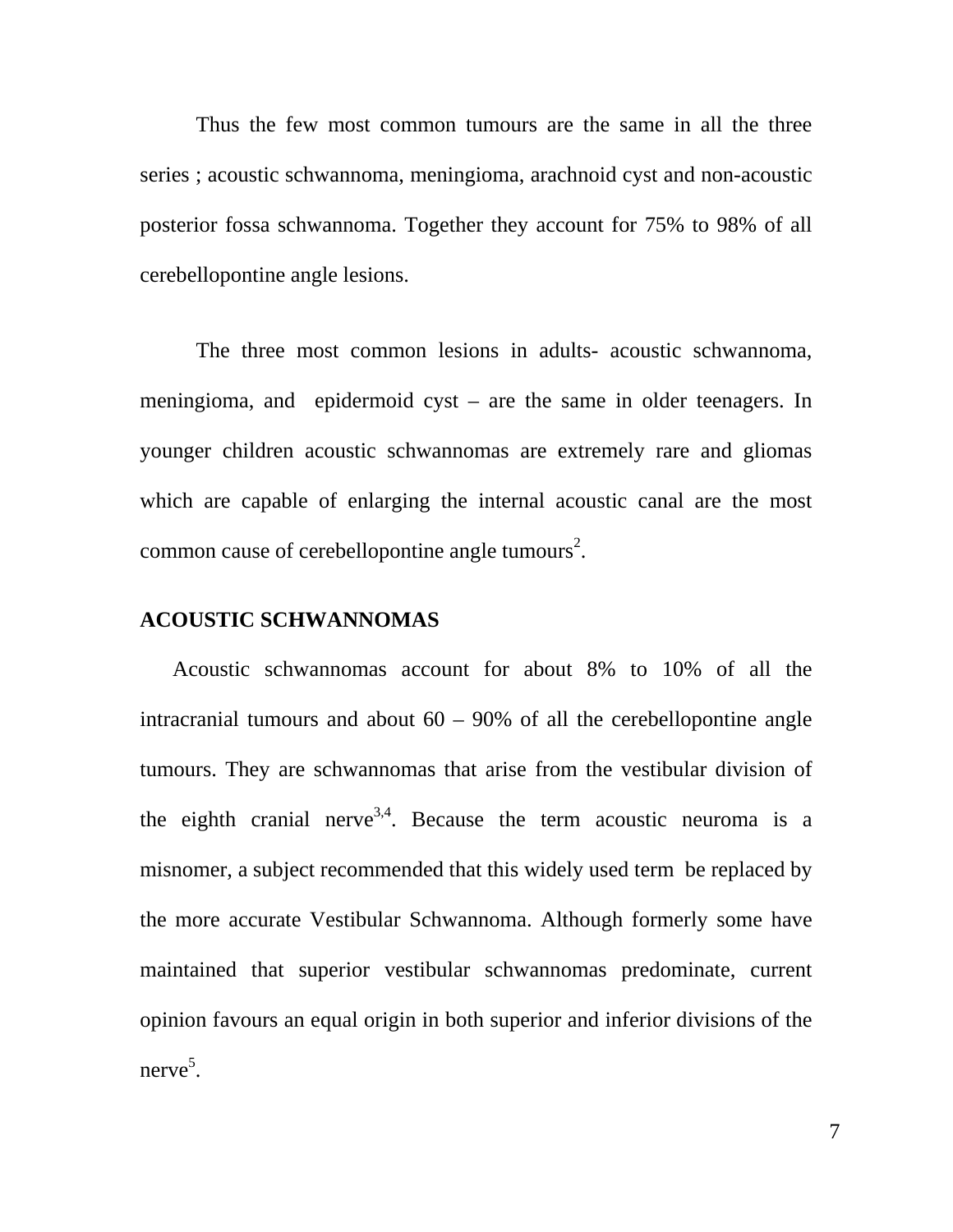The eighth nerve is unusual among cranial nerves in that it possesses a long segment of central myelin. It has been proposed that acoustic neuromas may arise in the region of the transition zone between the central and peripheral myelin, also known as the Obersteiner – Redlich Zone<sup>6</sup>. The recent literature indicates that most vestibular schwannomas originate lateral to the glial- schwannian junction of the nerve and not from the transition  $zone<sup>7</sup>$ .

In larger tumours it is seldom possible to ascertain the precise site of origin along the nerve. Observations from smaller tumours indicate that most acoustic neuromas arise in the internal auditory canal.

#### **MOLECULAR GENETICS:**

Great studies have been made in the recent years concerning the genetic basis of acoustic neuroma formation. Through a variety of molecular genetic techniques , the gene responsible for acoustis neuroma associated with NF-2 has been localized to the long arm of the chromosome 22. The disease gene was identified in 1993, and codes for a 587 aminoacid protein. The NF-2 gene has been shown to be inactivated both by familial as well as sporadic cases. Two mutations are required to induce an acoustic neuroma- one that damages each chromosomal copy.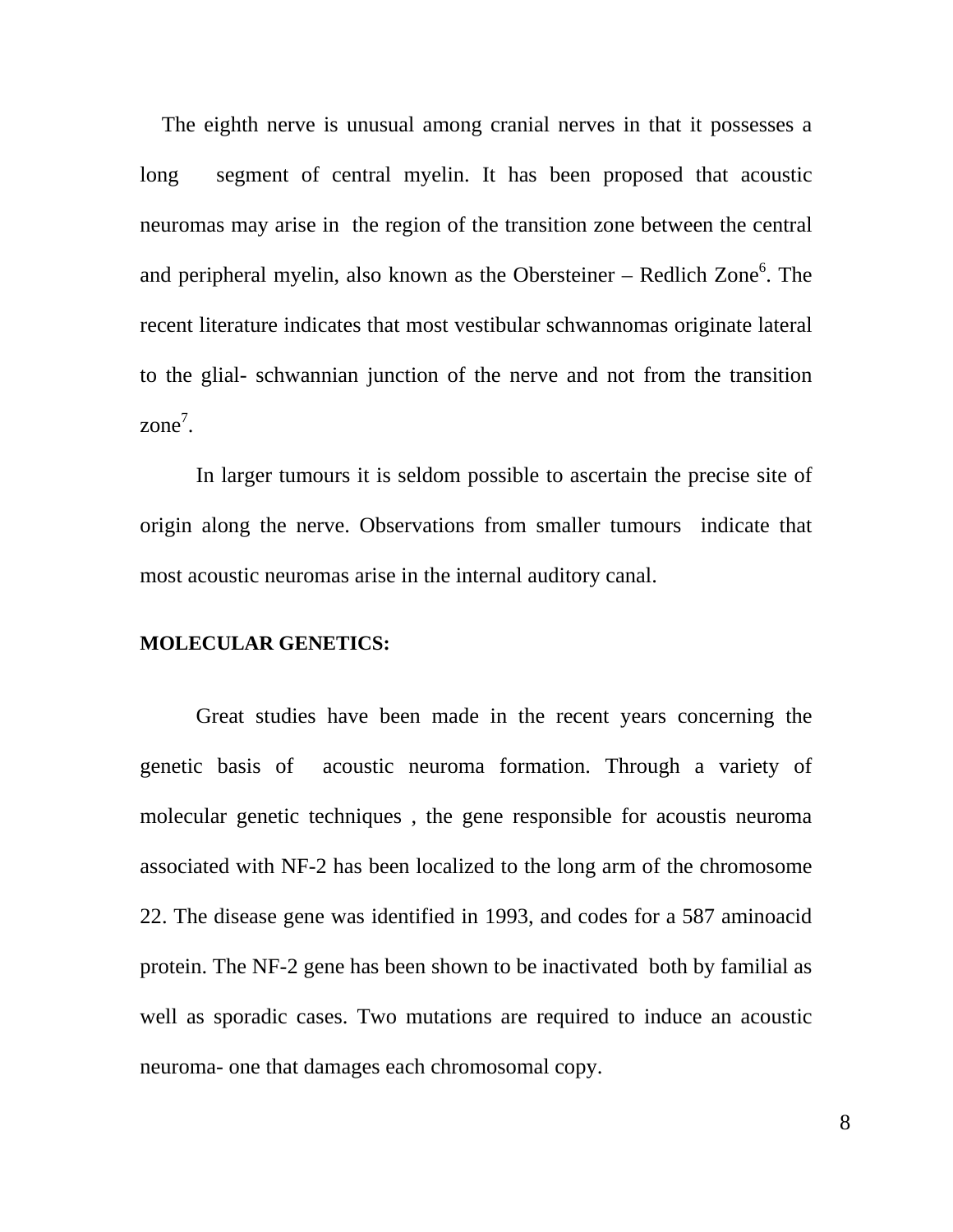This" double hit" theory fits well with theories on the genetic origin of sporadic acoustic neuromas as well as those associated with NF-2. In sporadic acoustic neuromas two silencing mechanisms must occur in one cell to incite tumour growth. For this to occur it must be assumed that the gene has a high spontaneous mutation rate. Patients with NF-2 gene carry a defective copy of the gene so, when a spontaneous event inactivates the sole remaining functional copy of the acoustic neuroma suppressor gene, a tumour results.

# **Endocrine Relationships**

Clinical series have consistently observed a slightly higher incidence of acoustic neuroma in women than men, particularly postmenopausal women<sup>8</sup>. Also, the onset of NF-2 may be earlier in women than men. It has also been proposed that the acoustic neuroma growth may accelerate during pregnancy. High affinity estrogen and progesterone receptors have been identified in the tumours.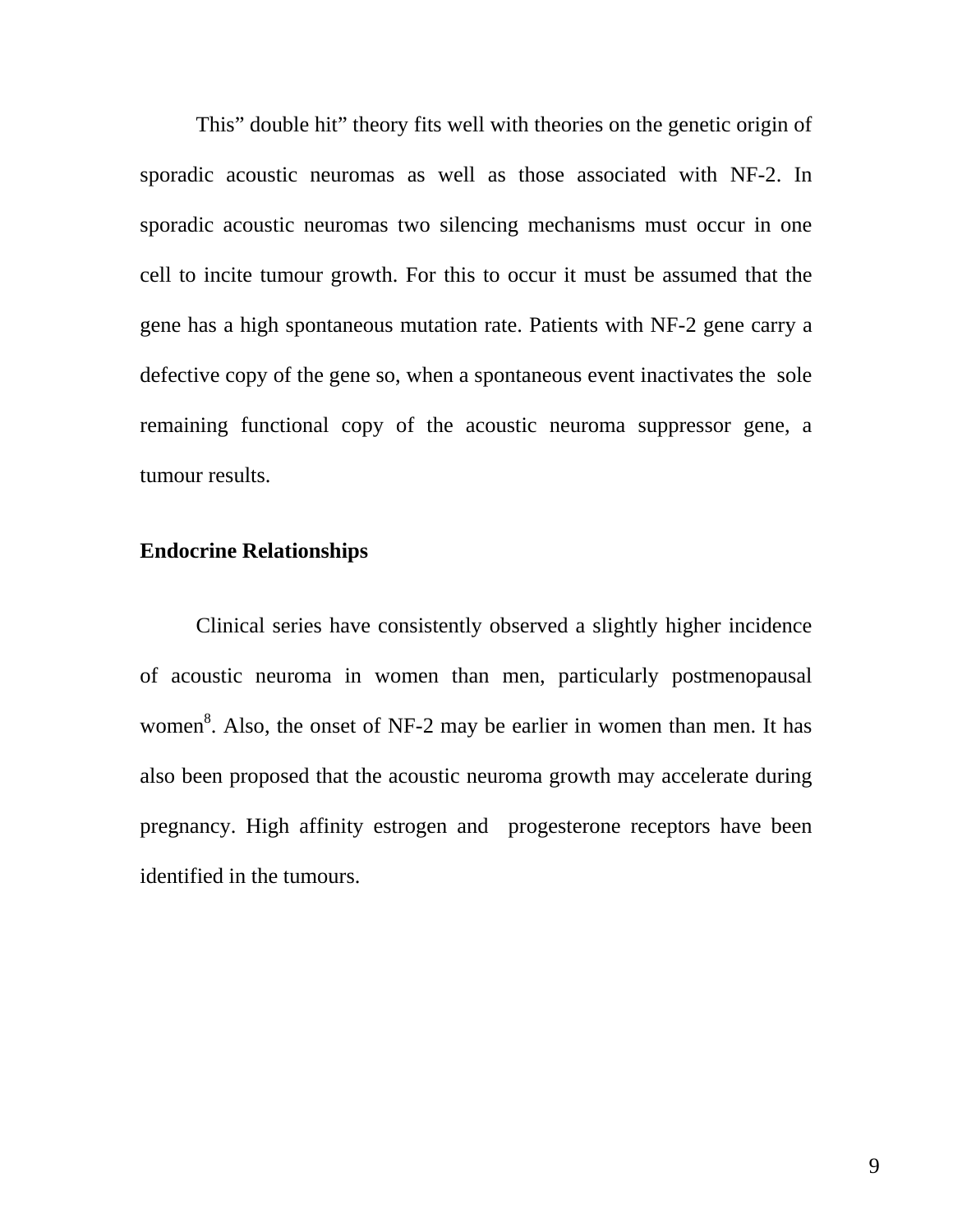### **Gross Pathology:**

Majority of acoustic neuromas are benign, relatively slowly growing neoplasms. On gross inspection they are usually yellowish- white or gray encapsulated and frequently possess cystic components. Internally appear heterogenous and contain interspersed regions of soft and firm consistency. Their surface is typically smooth and regular. The most pronounced vascularity appears on the tumour surface, taking its origin from the numerous small vessels of the Internal Auditory canal, cerebellopontine angle, and brainstem surface.

# **HISTOPATHOLOGY**

Histopathologic examination reveals two types of morphologic patterns; Antoni A and Antoni B. Antoni A type describes a densely packed cells with small ,spindle-shaped densely staining nuclei. Antoni B type refers to a looser cellular aggregation of vacuolated pleomorphic cells. The Antoni B morphology sems to occur predominantly in larger tumours. A whorled appearance of Antoni type A cells is a verrocay body. In Antoni B configurations the presence of large atypical hyperchromatic nuclei has been termed as ancient schwannoma by pathologists. A positive S-100 immunoperoxidase stain is confirmatory of schwann cell origin. During their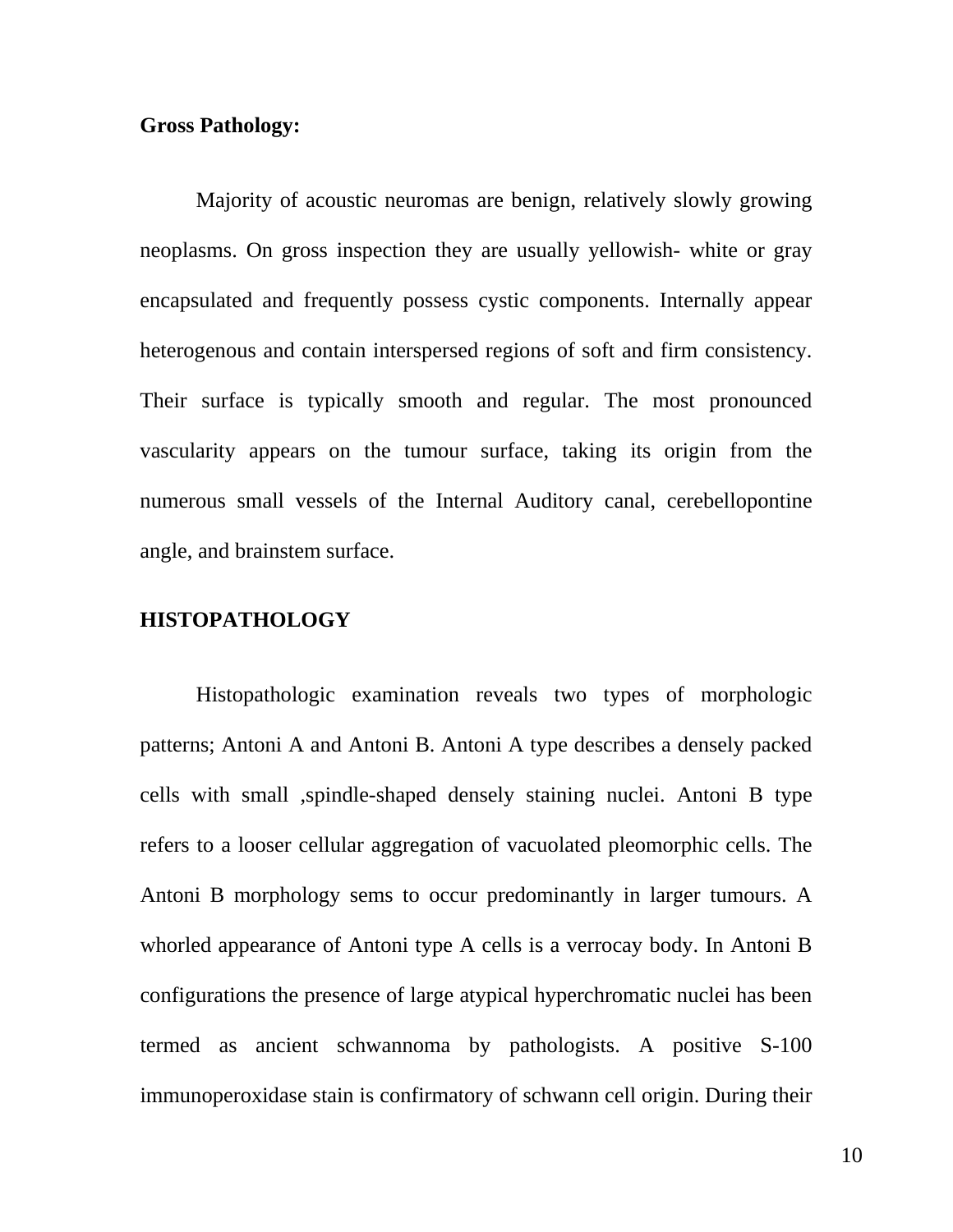growth acoustic neuromas are "pushers" that progressively displace adjacent structures, often without macroscopic signs of invasion. Degeneration of a benign acoustic neuroma into a malignant schwannoma has been reported but is exceedingly rare<sup>9</sup>.

## **Growth rate**

The growth rate of acoustic neuromas has been studied both in vitro and in vivo. The fraction of dividing cells in an acoustic neuromas has been assessed by immunohistochemical means with the fraction of proliferating cells ranging between  $0.36\%$  and  $3.15\%$ <sup>10</sup>. When the available data are analysed acoustic neuromas increase in diameter on an average of 0.1cm to 0.2cm per year.

| Intracanalicular      | Hearing loss, Tinnitus, Vertigo                                                                                                                  |
|-----------------------|--------------------------------------------------------------------------------------------------------------------------------------------------|
| Cisternal             | Hearing loss, Vertigo diminishes,<br>Disequilibrium                                                                                              |
| Brainstem compressive | Midfacial and Corneal Hypoaesthesia<br>Occipital Headache, Ataxia Begins                                                                         |
| Hydrocephalic         | Worsening Trigeminal symptoms,<br>Gait<br>deteriorates, Blurred vision, Lower cranial<br>Nerve Dysfunction, Death due to Tonsillar<br>Herniation |

# **SYMPTOMATIC PROGRESSION OF ACOUSTIC NEUROMA WITH TUMOUR GROWTH:**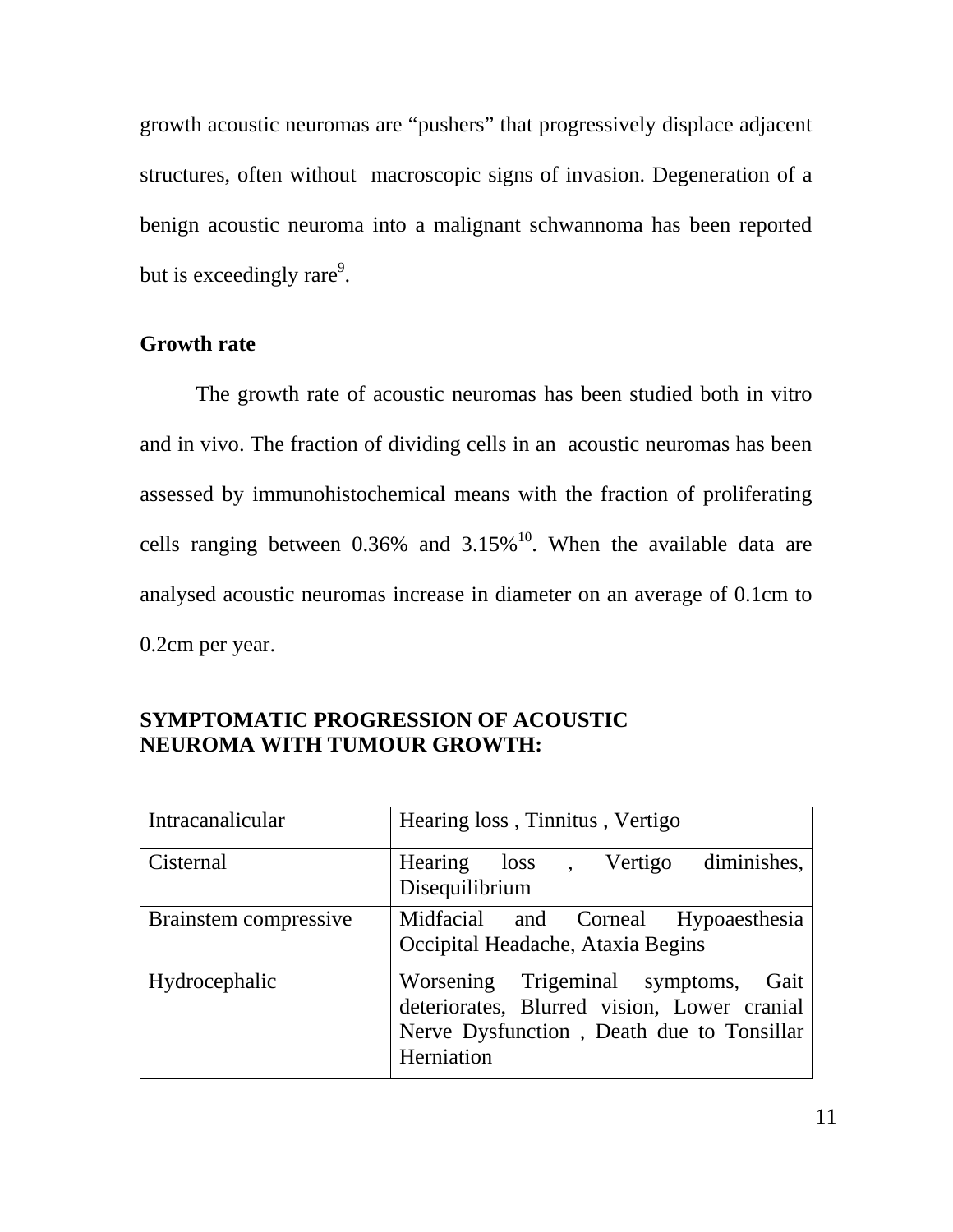# **CLINICAL FEATURES:**

Cushing's classical description of the clinical features (described in 1917) and quoted by Shephard and Wadia :

| STAGE 1 | Stage of hearing disorder and vestibular manifestations |
|---------|---------------------------------------------------------|
| STAGE 2 | <b>Occipitofrontal Pains</b>                            |
| STAGE 3 | Incordination and instability of cerebellar origin      |
| STAGE 4 | <b>Cranial Nerve Involvement</b>                        |
| STAGE 5 | Increased Intracranial Tension                          |
| STAGE 6 | Dysarthria and Dysphagia                                |
| STAGE 7 | Cerebellar crisis with respiratory difficulties         |

Jackler R.K has divided the growth into four anatomical stages viz.

| Intracranial stage        | Confined to the Internal Auditory Canal                                                      |
|---------------------------|----------------------------------------------------------------------------------------------|
| Cisternal stage           | Projects into the Cerebellopontine Angle<br>Cistern, $7th$ and $8th$ nerve displaced         |
| <b>Brainstem</b><br>Stage | Compressive   Lateral surface of Pons gets compressed                                        |
| Hydrocephalic stage       | Fourth ventricle gets compressed $10^{th}$ , $11^{th}$ ,<br>$12th$ cranial nerve involvement |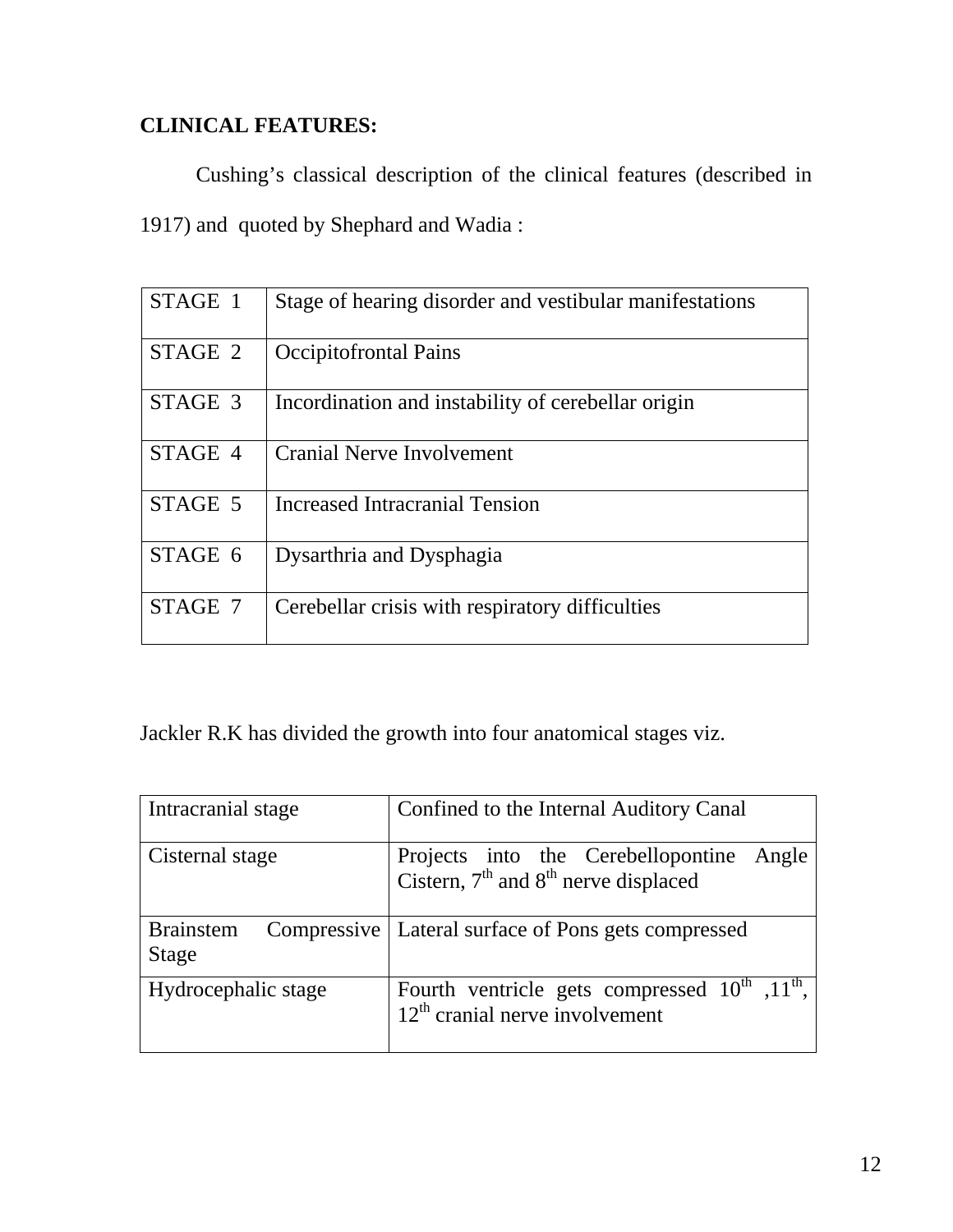#### **SIGNS AND SYMPTOMS**

### **Hearing Loss**

Occuring in over 95% of patients , hearing loss is the most frequent symptom of acoustic neuromas. A number of mechanisms have been theorized. Direct eighth nerve compression , stretching of the nerve vascular compression , or occlusion of the blood supply of the eighth nerve or the cochlea , damage to the cochlear efferents , biochemical changes within the inner ear, and hemorrhage within the nerve or into the tumour all have a place in the etiology of hearing loss.

The rate and amount of hearing loss will vary depending on the rate of growth of tumours , the location within the internal auditory canal and the amount of early expansion into the cerebellopontine angle.

Schuknecht and Woellner<sup>11</sup> demonstrated if the Organ of Corti is intact 75% of the auditory fibres need to be destroyed before the pure tone hearing is affected. This explains the typical , slowly progressive hearing loss of cerebellopontine angle tumours. Sando<sup>12</sup> demonstrated anatomically that the high frequency auditory nerve fibres from the basal turn of the cochlea are located inferiorly and laterally all the way from the spiral ganglion to the cochlear nuclei in the brainstem, whereas the middle and 13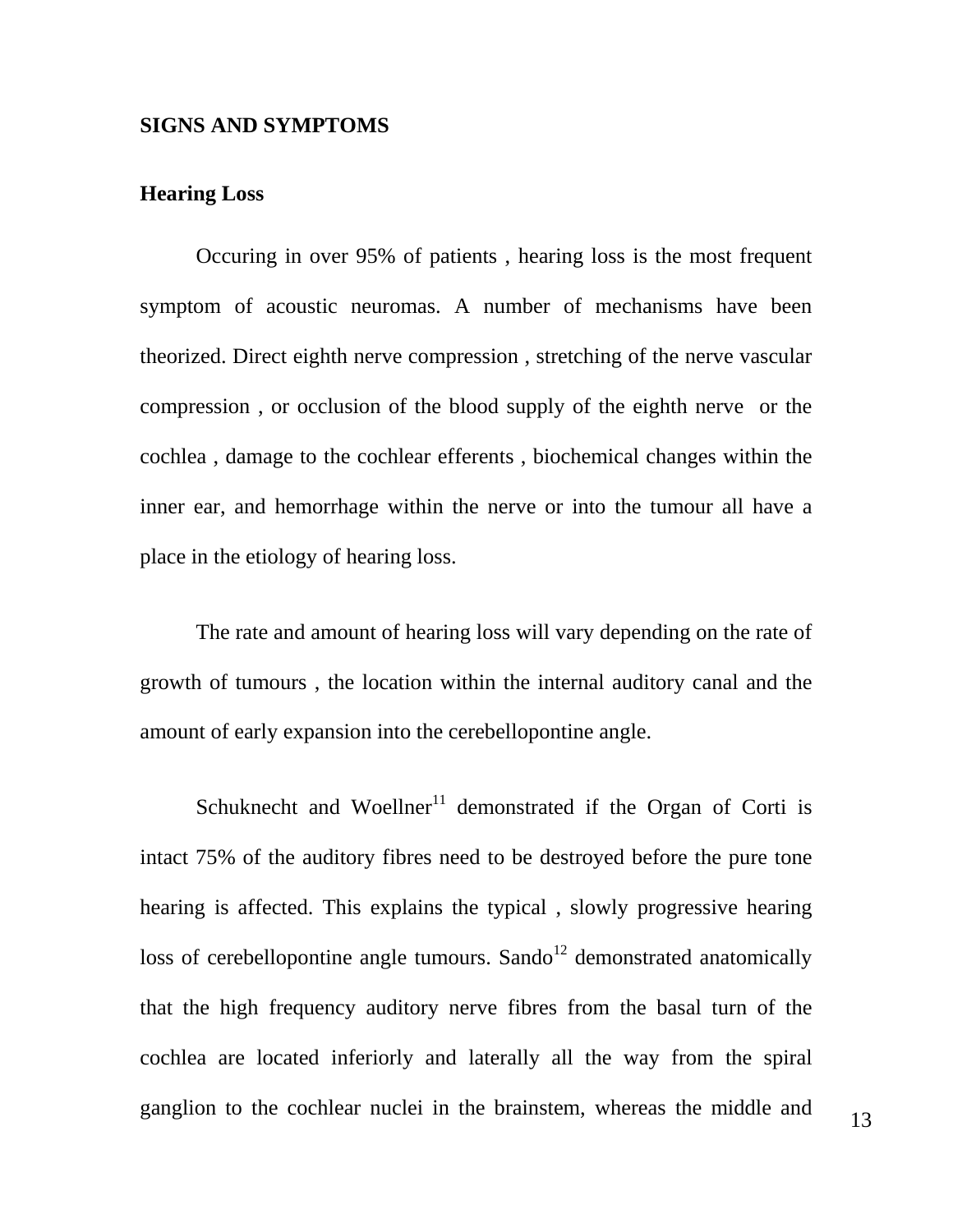apical fibres twist about the axis from the spiral ganglion to the cochlear nuclei. Low frequency apical fibres are located more centrally within the nerve. These differences in the position within the nerve may be the reason for earlier involvement of high frequency basal fibres and a variable involvement of the middle and low frequency fibres from the middle and apical turns of the cochlea.

Badie and colleagues<sup>13</sup> proposed a theory of increased pressure in the internal auditory canal as a cause for tumour related hearing loss.

Atypical forms of hearing loss are relatively frequent. A sudden decrease in hearing occurs in some 26% of acoustic neuromas<sup>14</sup>. The loss may be partial or total and spontaneous recovery is possible. The diagnostic dilemma stems from the fact that only 1 -2 % of patients who have sudden hearing loss will ultimately prove to have an acoustic neuroma.

A small fraction of patients with acoustic neuromas have either normal hearing or symmetrical hearing loss. Before the era of high resolution imaging , most series showed 1-3% of patients with acoustic neuromas had normal hearing. In a recent series from the Magnetic Resonance Imaging era , 15% of patients with acoustic neuromas had subjectively normal hearing of whom  $4%$  were audiometrically normal<sup>15</sup>.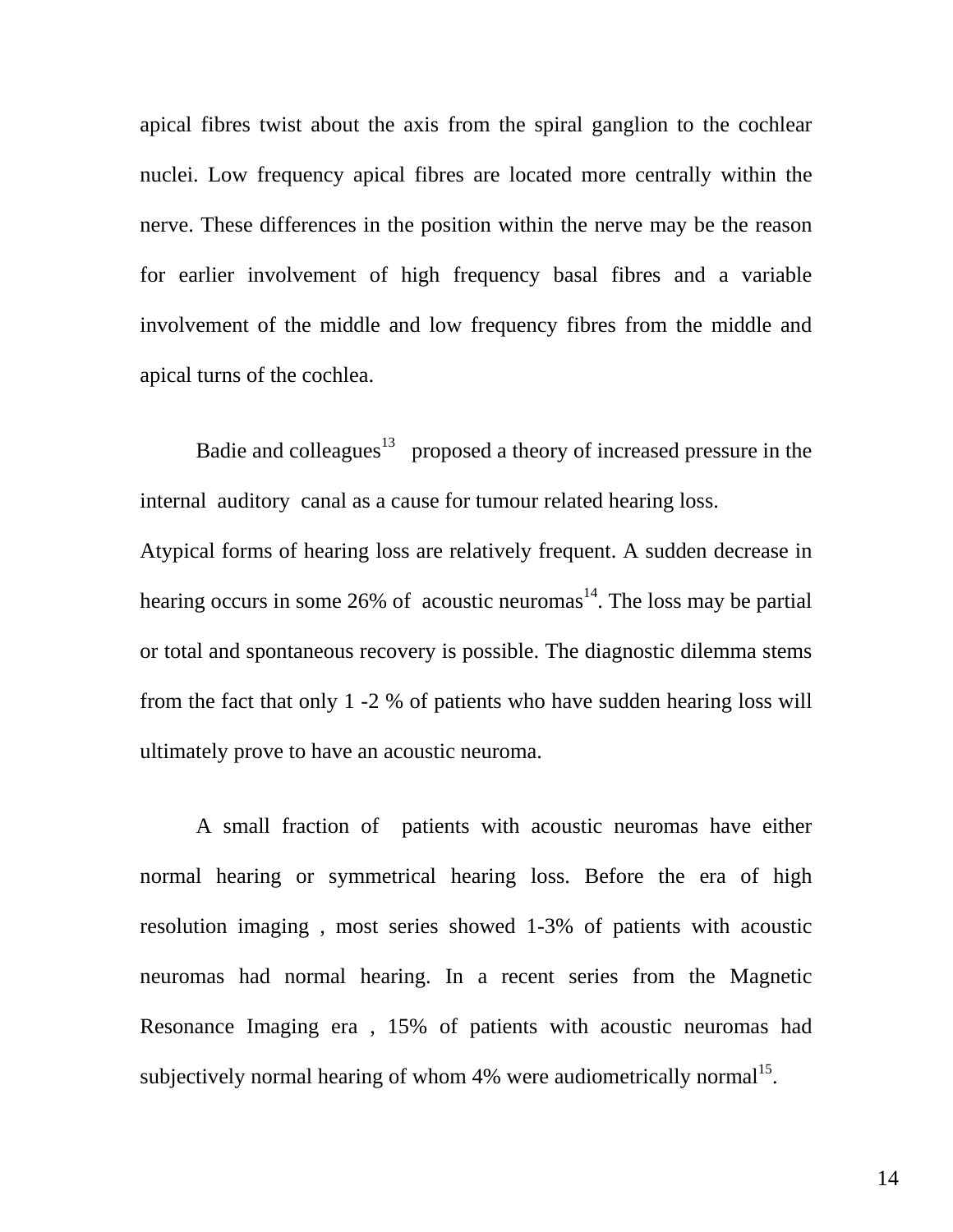#### **Tinnitus**

In 70% of the patients , tinnitus accompanies the deafness in acoustic neuromas but may also present without any concomitant deafness in a small number of cases.

## **VERTIGO, DYSEQUILIBRIUM AND DYSMETRIA**

True vertigo which is a sensation of spinning is not commonly associated with acoustic neuromas. In a recent series only 19% of individuals reported this symptom, most of whom had small tumours. Dysequilibrium is more prevalent than vertigo, occurring in nearly 50% of patients and occurs in larger tumours<sup>14</sup>. Larger tumours (more than 3 cm)

have a higher than 70% incidence of this symptom.

Overt cerebellar dysfunction is limited to large tumours , which indent the lateral cerebellar lobe and peduncles and impair the output of the ipsilateral cerebellar hemisphere. Truncal ataxia was found to be more common than limb ataxia.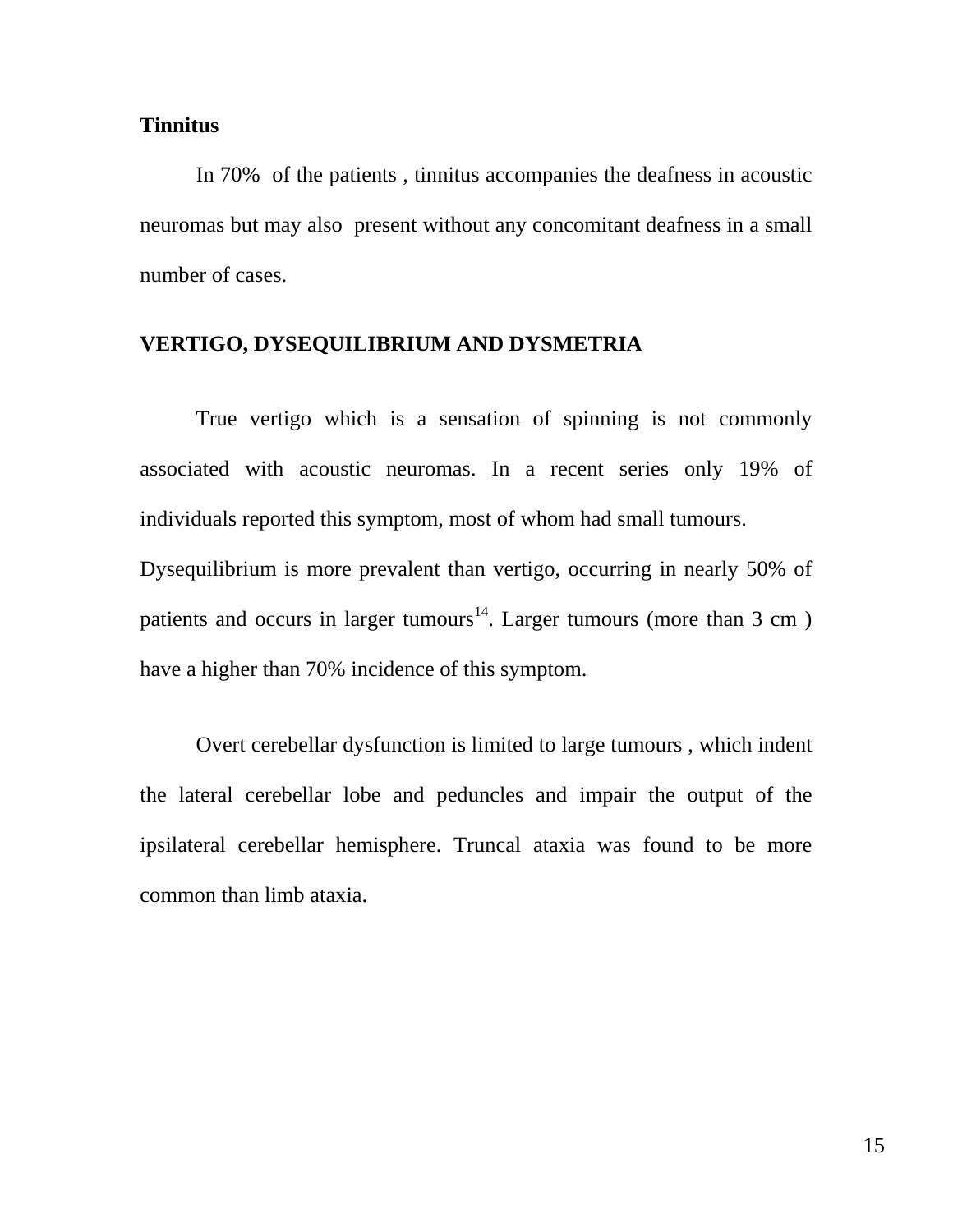#### **FACIAL ANESTHESIA AND PAIN**

Facial sensory disturbance occurs in approximately 50% of tumours larger than 2cm and is rarely present with smaller lesions<sup>14</sup>. Hypoesthesia of the midfacial region is the most common symptom. Gradually the upper and the lower divisions of the trigeminal nerve become involved. Facial Pains may also result from acoustic neuromas.

Dysfunction of the motor division of the trigeminal nerve is a symptom limited to a few advanced acoustic neuromas.

# **FACIAL WEAKNESS AND SPASM**

The disturbances of facial mimetic function are uncommon during the natural history of an acoustic neuromas growth though the location of facial nerve is in the epicenter of the tumour growth. The facial nerve can sustain substantial compression, stretch and torsion from an acoustic neuroma and maintain its functional integrity. Facial twitching occurs in approximately  $10\%$  of patients<sup>14</sup>, and is independent of tumour size. The most common manifestation is a minor quivering of orbicularis oculi muscle. Abnormalities in evoked electromyography and the blink reflex may be demonstrated in a minority of patients with apparently normal facial function.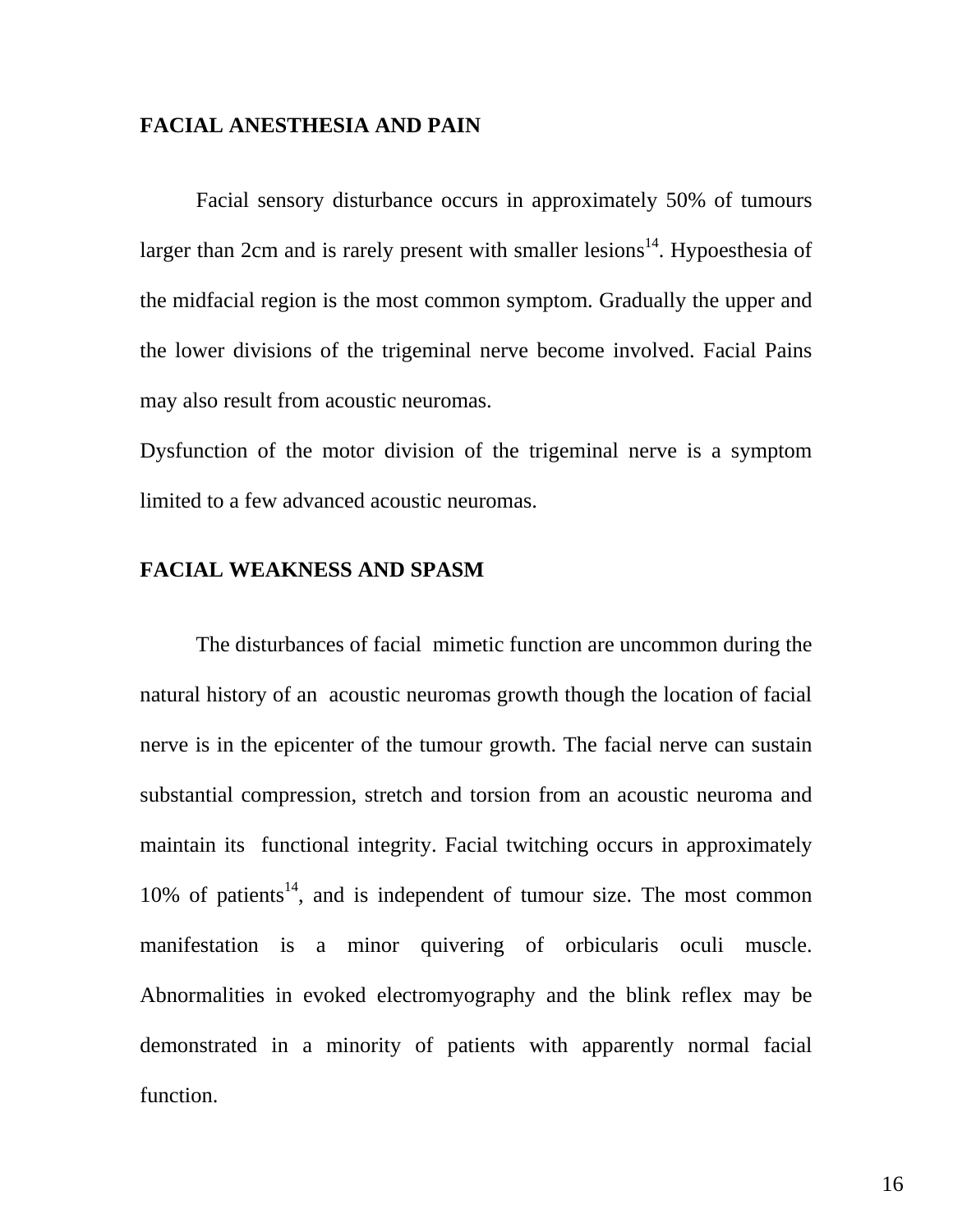The sensory component may be affected causing diminished sensation over the posterior aspect of ear canal and conchal bowl called Hitzelberger's sign which is of little practical significance.

#### **HEADACHE**

The incidence depends on the size. Very few patients with small tumours have headaches.The incidence is approximately 20% in medium sized and more than 40% in large tumours<sup>14</sup>. Most commonly it is either focused in the suboccipital region or generalized.

# **OPHTHALMOLOGIC MANIFESTATIONS**

#### **Nystagmus**

A degree of spontaneous nystagmus in the horizontal plane is frequent even with small tumours. With large tumours , pronounced vertical plane nystagmus may be seen as a consequence of brainstem compression. Brun's nystagmus is a peculiar type of gaze nystagmus found in cerebellopontine angle tumours compressing upon the pons , in which there is a large , coarse nystagmus on the side of the tumour and a fine, high frequency nystagmus on the normal side.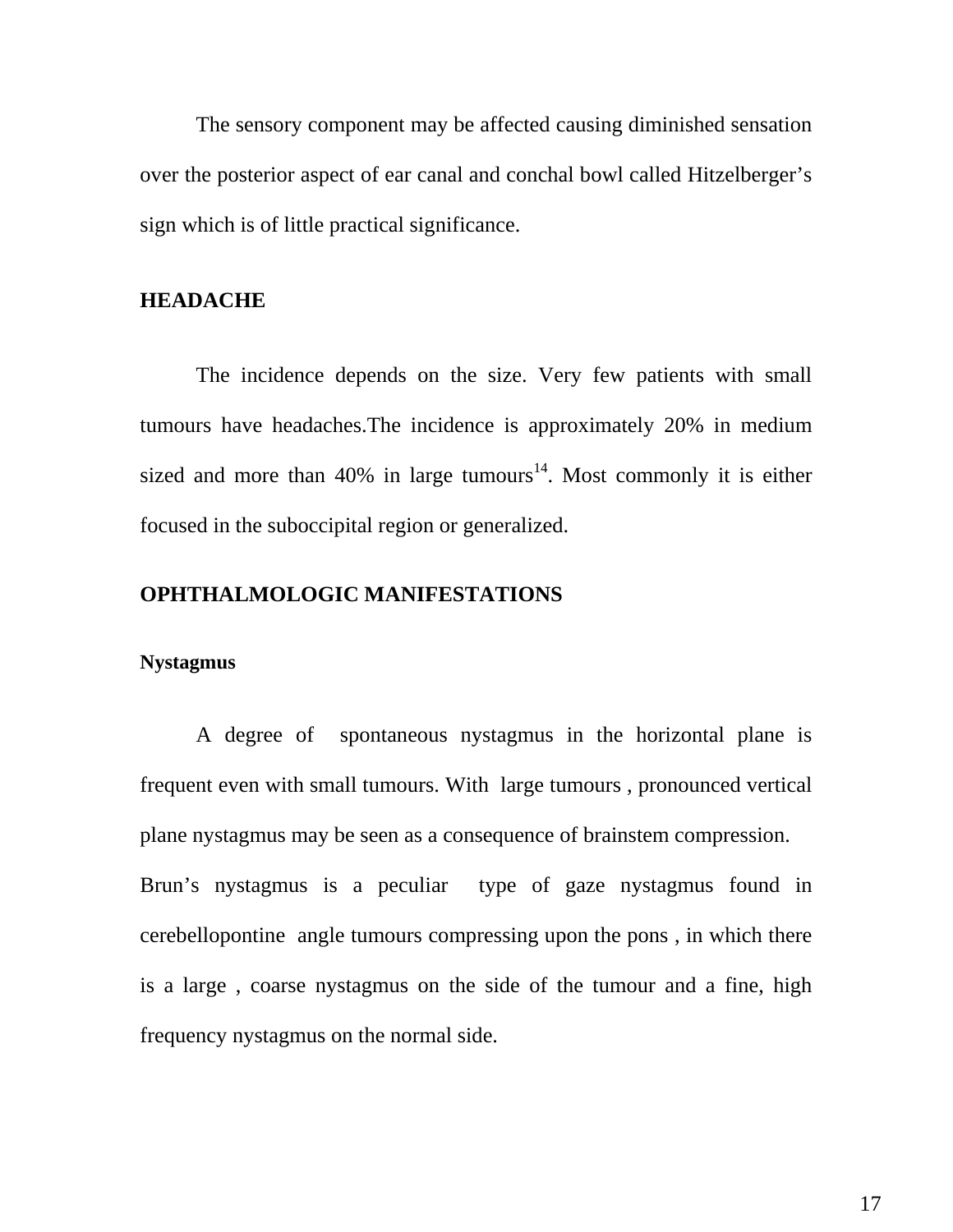Decreased corneal sensation is due to involvement of ophthalmic division of trigeminal nerve and indicates a large tumour.

Papilledema from hydrocephalus is another important ophthalmologic manifestation. Hydrocephalus was found in  $4%$  of patients<sup>14</sup>. Diplopia due to paralysis of fourth or sixth nerves by a large acoustic neuromas is extremely rare.

# **LOWER CRANIAL NERVES**

Dysfunction of the lower cranial nerves ie, 9, 10, 11, 12 th is rare; making up 3.5%.

#### **LATE SYMPTOMS**

Long tract signs, depressed conciousness , and stupor, leading onto coma and respiratory arrest.

# **SUDDEN NEUROLOGIC DETERIORATION**

Intratumoral haemorrage is a rare occurance but is a cause of sudden neurologic deterioration due to onset of an acute cerebellopontine angle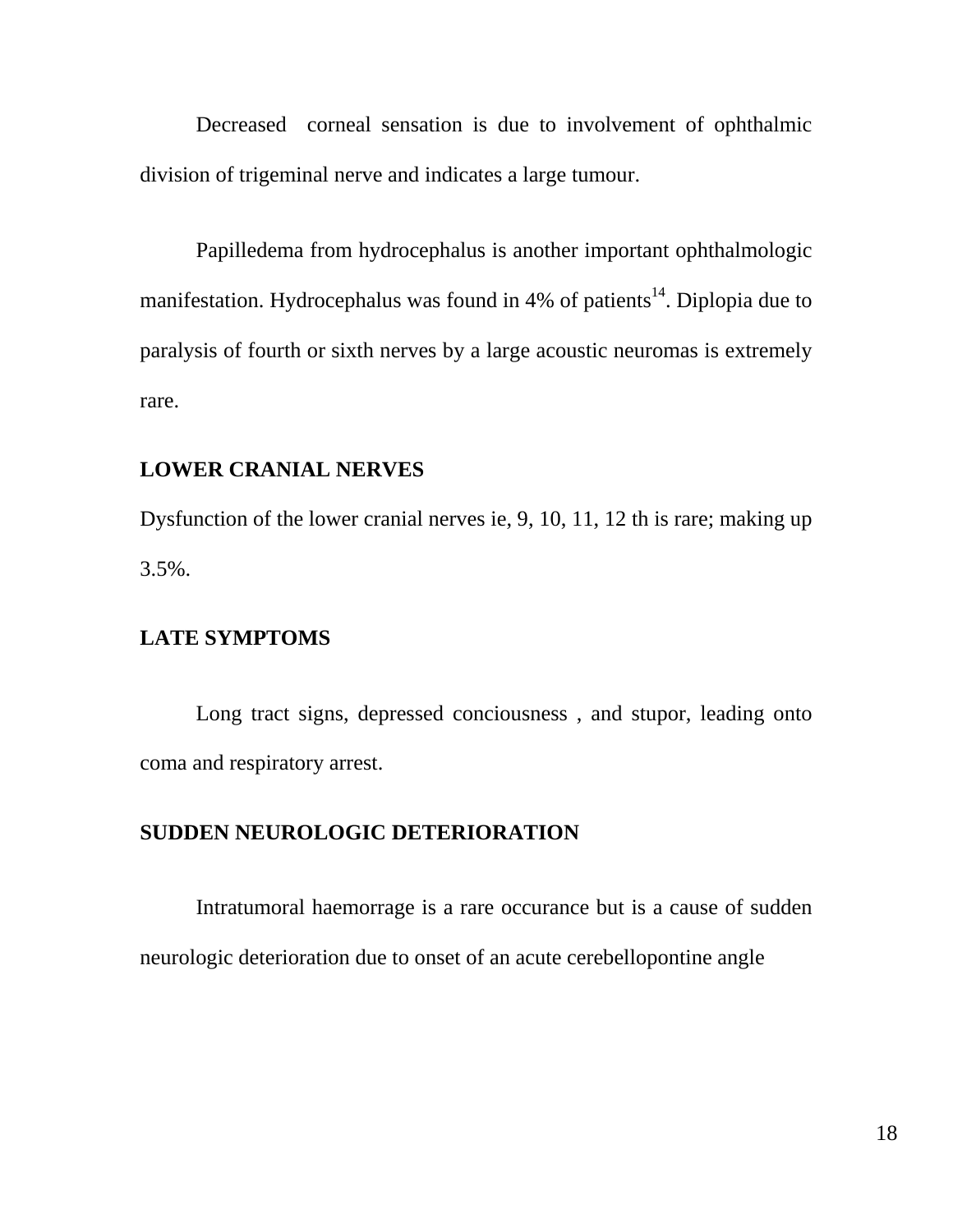#### **AUDIOMETRIC EVALUATION**

#### **PURETONE AUDIOMETRY**

In unilateral or bilateral deafness puretone audiometry is the key investigation. High frequencies are affected first. The hearing loss may range from very mild deafness to near total deafness and sometimes normal hearing also<sup>15</sup>.

Normal hearing is defined as :

- 1) Puretone average less than 20db
- 2) Speech discrimination score more than 90%
- 3) Interaural difference less than or equal to 10dB at every hertz frequency

Abnormal audiometry is defined as an interaural difference of more than or equal to 15db at a single frequency or more than or equal to 10db at two or more frequencies , and an interaural speech reception threshold difference of more or equal to 20db or a discrimination score or more or equal to  $20\%$ <sup>16</sup>.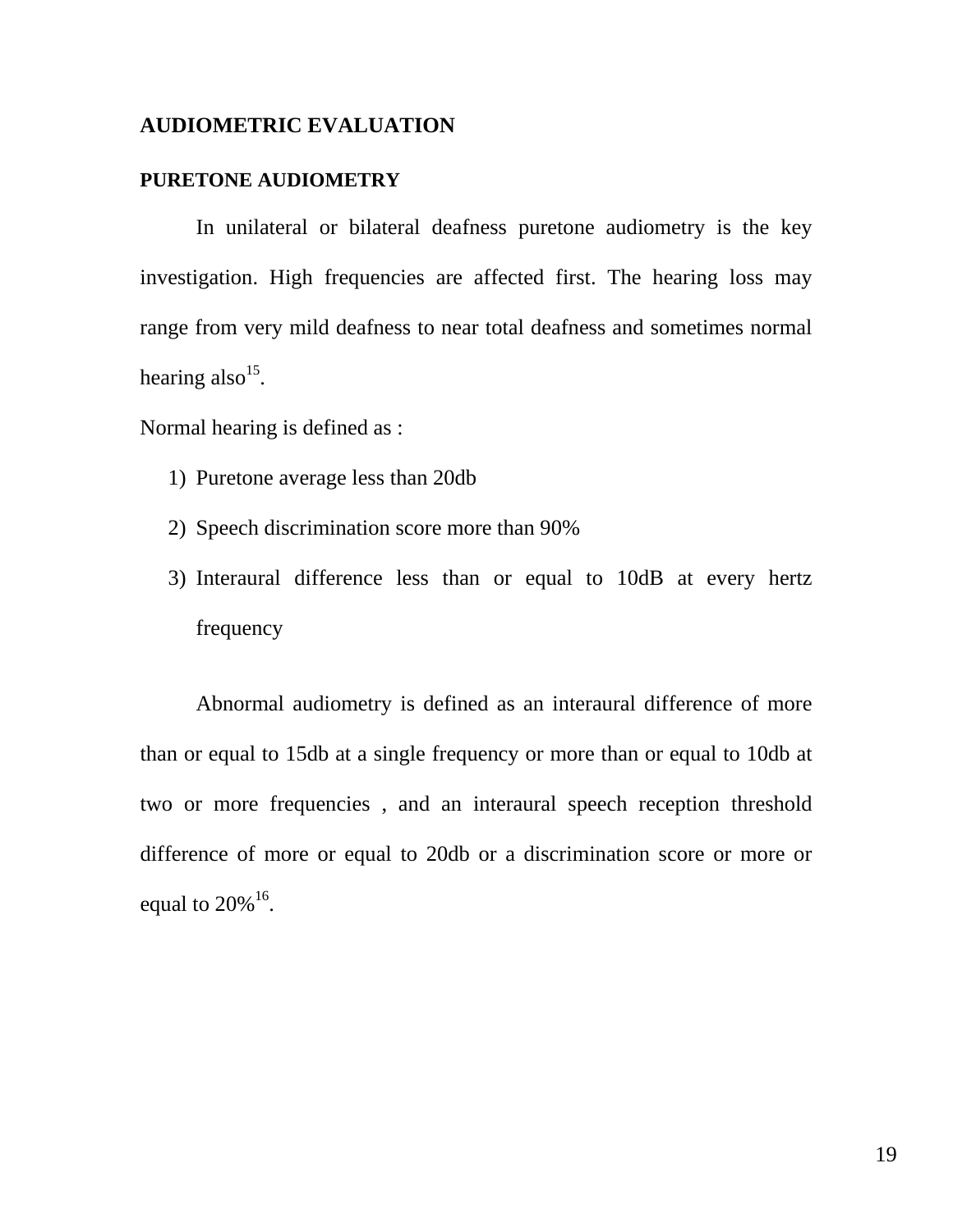The pathophysiological basis for the typical hearing loss in patients with retrocochlear disease is a reduction in the number of active fibres in the acoustic nerve and it was to be expected that abnormal findings would be present especially in those tests that exert the greatest demands on the total transmission capacity of the nerve<sup>17</sup>.

# **SPEECH AUDIOMETRY**

In this test the patient's ability to hear and understand speech is measured. Two parameters are studied 1) Speech Reception Threshold 2) Descrimination Score

#### **SPEECH RECEPTION THRESHOLD (SRT)**

It is the minimum intensity at which 50% of the words are repeated correctly by the patient. A set of spondee (two syllable words with equal stress on each syllable) words is delivered to each ear through the headphone of the audiometer. The word lists are delivered in the form of recorded tapes or monitored voice and their intensity varied in 5dB steps till half of them are correctly heard. Normally SRT is within 10 dB of the average of puretone threshold of three speech frequencies (500dB, 1000dB, and 2000dB) .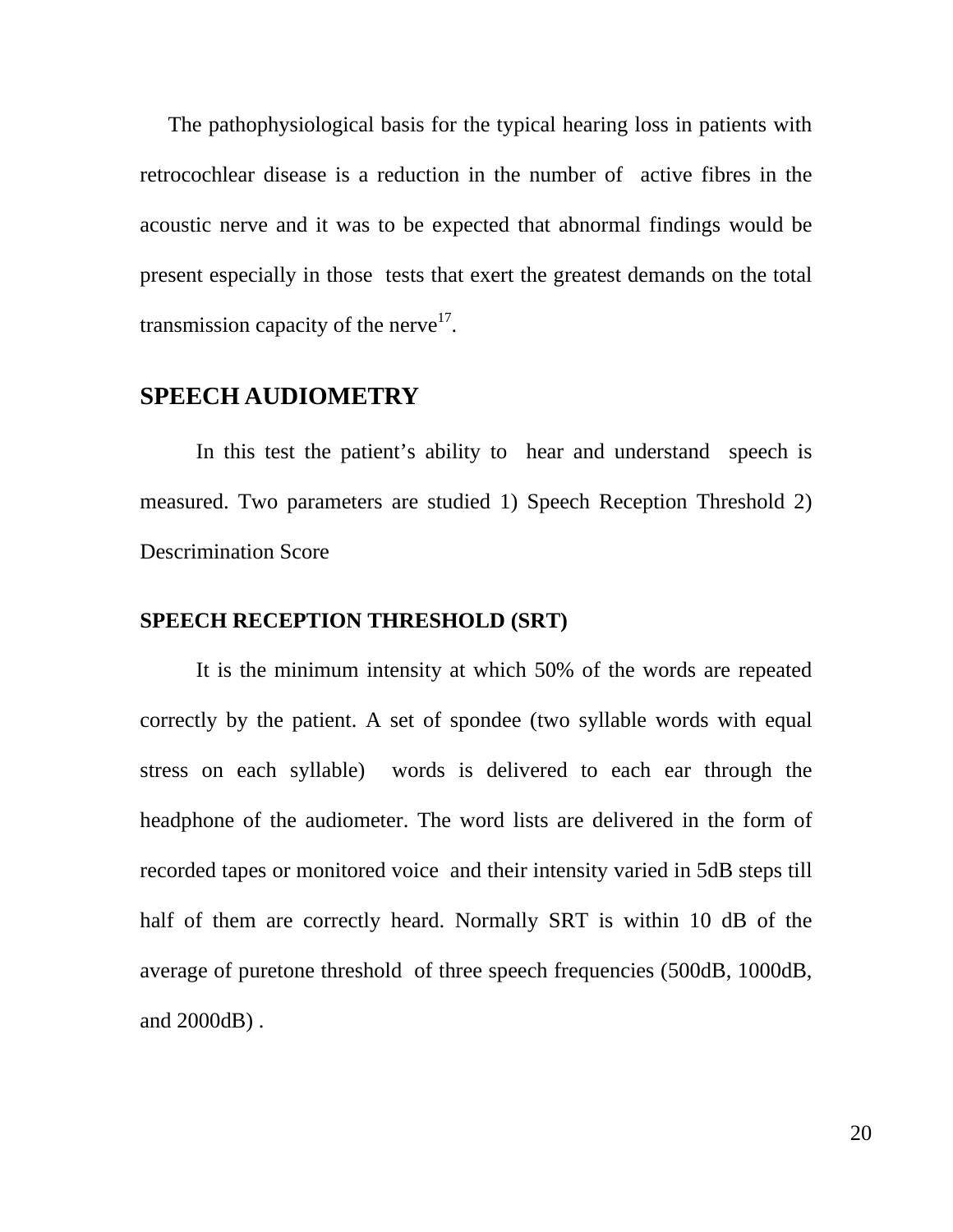#### **SPEECH DISCRIMINATION SCORE (SDS)**

Also called speech recognition score or word recognition score. It is a measure of patient's ability to understand speech. Here a list of phonetically balanced (single syllable words ) is delivered to the patient's ear separately at 30-40 dB above his SRT and the percentage of words correctly heard by the patient is recorded. In normal persons and in patients with conductive hearing loss a high score of 90% -100% can be obtained. A score of 60-90% is found in sensorineural hearing loss, and less than 30% indicates a retrocochlear pathology.

#### **ROLL OVER PHENOMENON**

This is seen in retrocochlear hearing loss . With an increase in speech intensity above a particular level the phonetically balanced word score falls rather than maintain a plateau as in cochlear type of sensorineural hearing loss. Retrocochlear lesions usually show a roll-over ratio of more than 0.45 on speech audiometry, and have an abnormal tone decay. These two tests remain widely used and when abnormal triggers the next step in the diagnosis algorithm.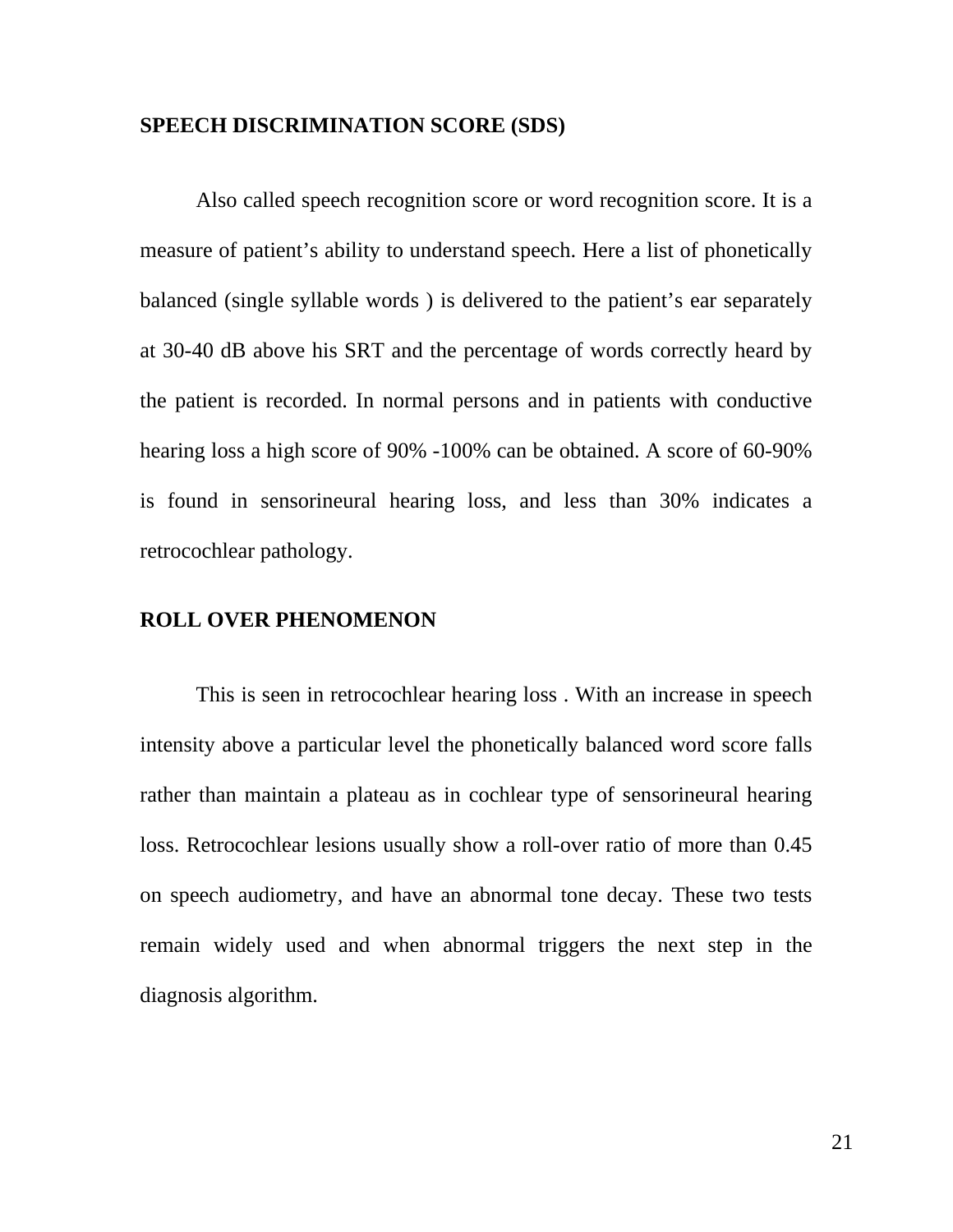#### **SHORT INCREMENT SENSITIVITY INDEX**

Patients with cochlear lesions distinguish smaller changes in intensity of puretone better than normal persons and those with conductive or retrocochlear pathology. SISI test is thus used to differentiate a cochlear from a retrocochlear pathology.

In this test , a continuous tone is presented 20dB above the threshold and sustained for about 2 minutes. Every 5 seconds, the tone is increased by 1 dB and 20 such blips are presented. Patients indicates the blips heard. In conductive deafness , SISI score is seldom more than 15%; it is 70%- 100% in cochlear deafness and 0- 20% in nerve deafness.

#### **THRESHOLD TONE DECAY TEST:**

It is a measure of nerve fatigue and is used to detect retrocochlear lesions. Normally, a person can hear a tone for 60 seconds. In nerve fatigue , he stops hearing earlier. The threshold tone decay test is simple and is performed in the following manner.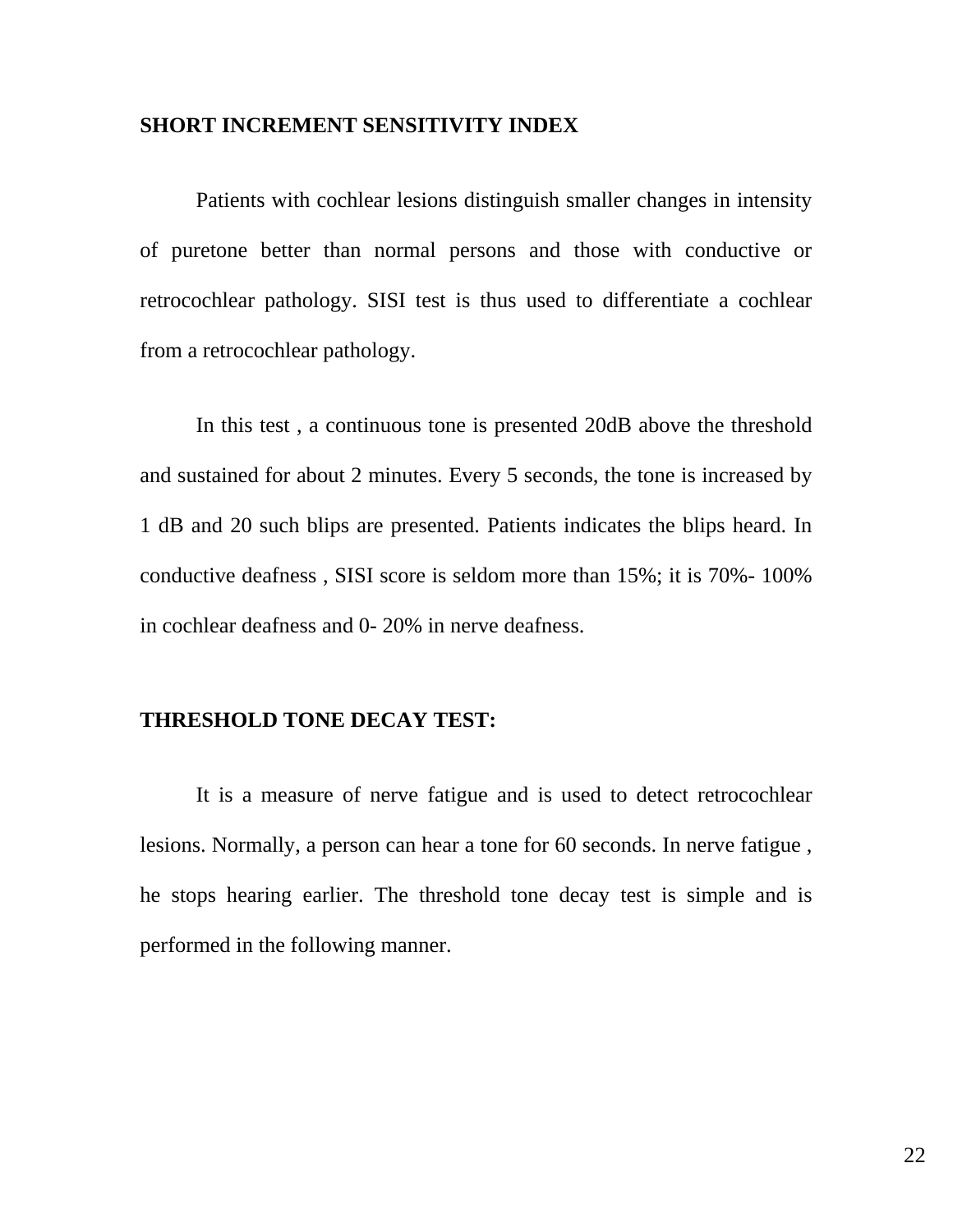A tone of 4000Hz is presented at 5dB above the patient's threshold of hearing , continuously for a period of 60 seconds . If the patient stops hearing earlier, intensity is increased by another 5 dB. The procedure is continued till the patient can hear continuously for 60 seconds or no level exists above the threshold where tone is audible for full 60 seconds. The result is expressed as number of dB of decay. A decay more than 25dB is diagnostic of a retrocochlear lesion.

#### **RECRUITMENT**

It is a phenomenon of abnormal growth of loudness.The ear which does not hear low intensity sound begins to hear greater intensity sounds as loud or even louder than the normal hearing ear. Recruitment is typically seen in patients with cochlear lesions and thus helps to differentiate a cochlear from a retrocochlear sensorineural hearing loss.

#### **ALTERNATE BINAURAL LOUDNESS BALANCE TEST:**

This is used to detect recruitment in unilateral cases. A tone is played alternately to the normal and affected side and the intensity in the affected ear is adjusted to match the loudness in the normal ear.The test is started at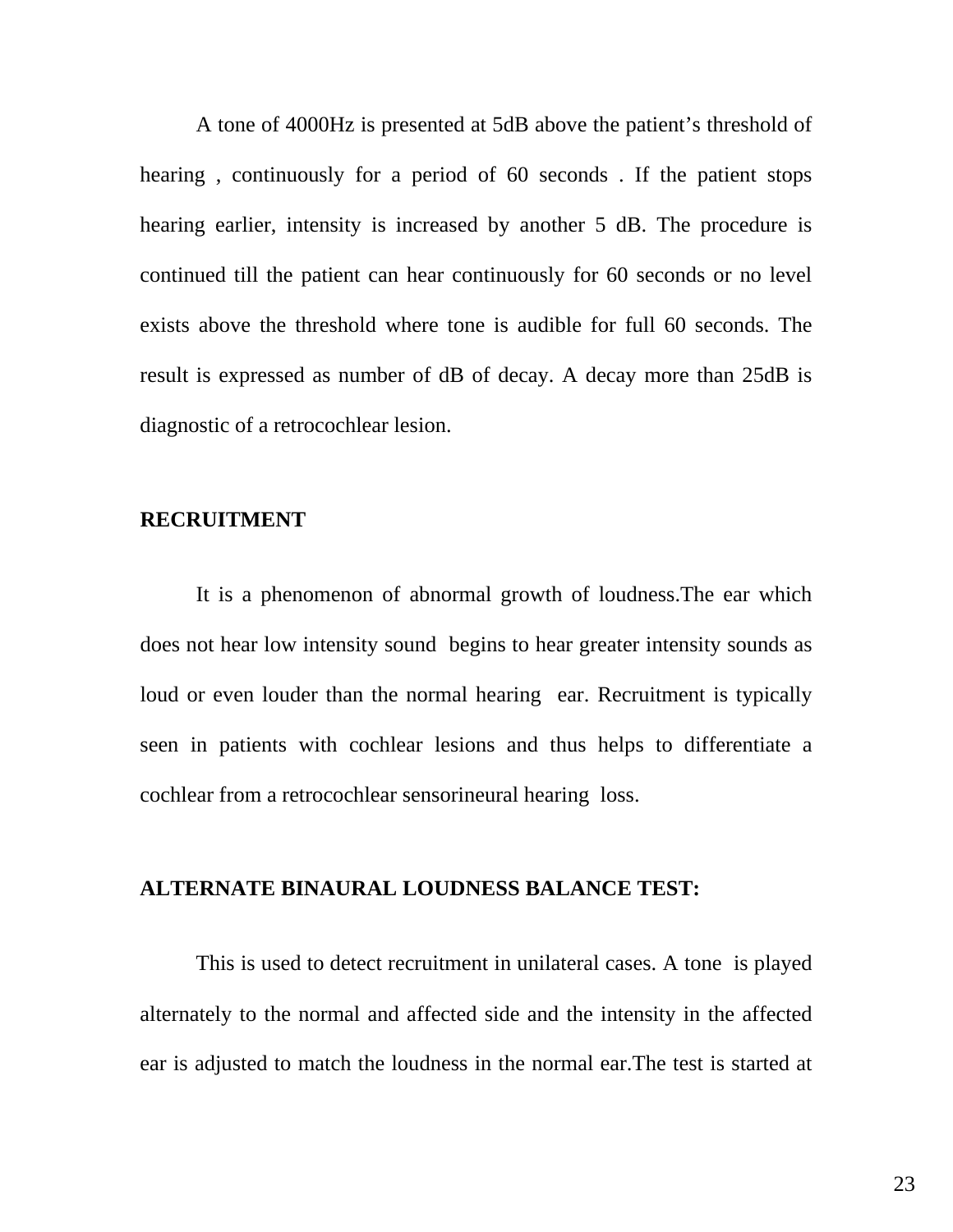20dB above the threshold of deaf ear and then repeated at every 20dB rise until the loudness is matched or the limits of the audiometer reached. In conductive and neural hearing loss , the initial difference is maintained throughout while in lesions of the cochlea partial, complete, or overrecruitment may be seen.

#### **CALORIC TEST:**

Because the majority of tumours arise from the divisions of the vestibular nerve, it is hardly surprising that the Bithermal Caloric Test of Fitzgerald and Hallpike (1942) frequently reveals a canal paresis. 20% of the patients with tumours of less than 2cm or less can have a normal caloric response.(Gibson and Morison 1976) Welling reported a significant canal paresis in only 66% of tumours. It does appear that in the quest for diagnosis of small tumours , the caloric test has been largely superseded by more sensitive techniques. One should remember that the caloric test produces a maximum stimulus in the horizontal semicircular canal which is innervated by the superior vestibular nerve. A small tumour arising in the inferior vestibular nerve may not cause any reduction in the caloric response.Some surgeons regard this finding as a good prognostic indication for hearing preservation, but there is no universal agreement on this point.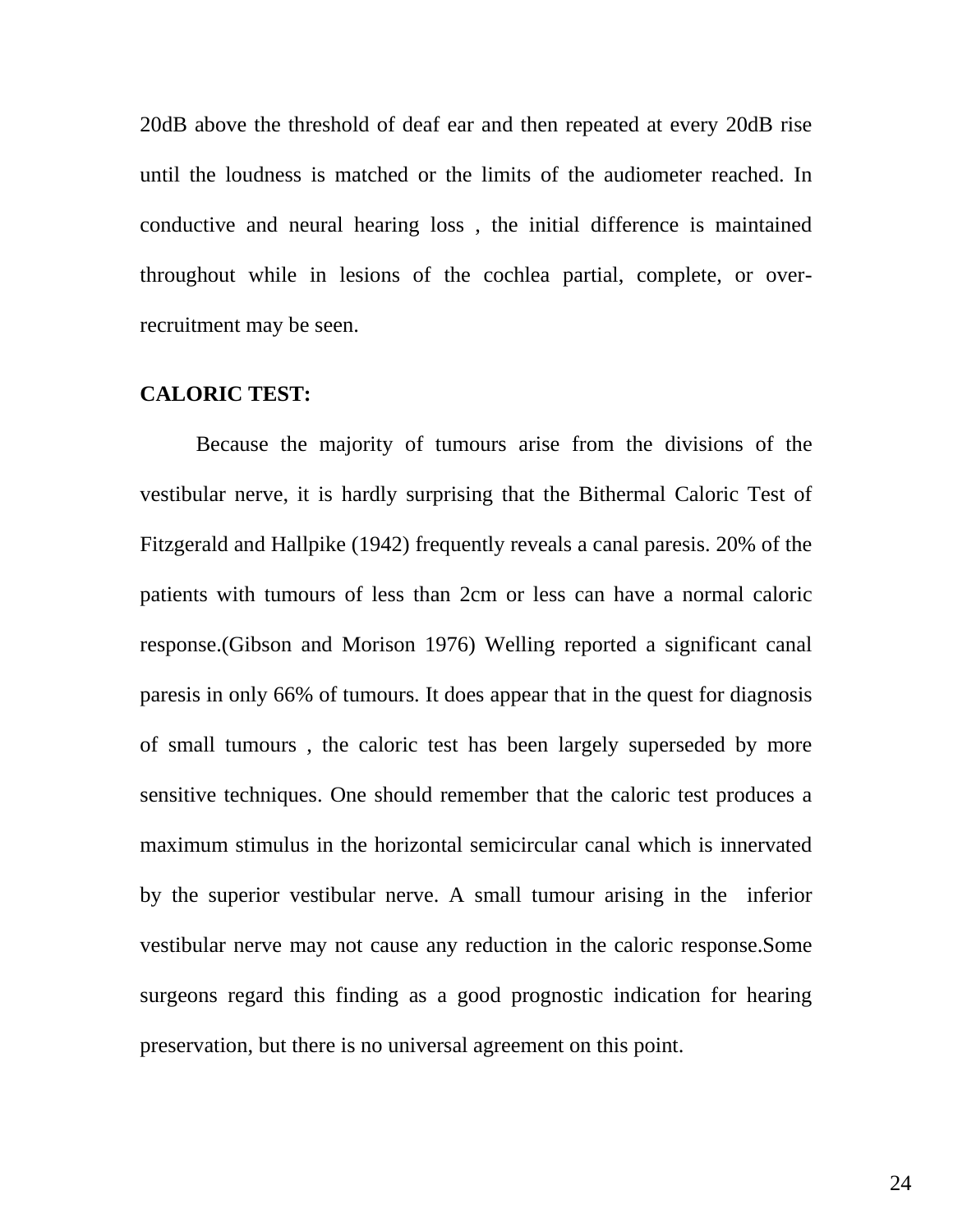# **OTOACOUSTIC EMISSIONS (OAE)**

They are low intensity sounds produced by outer hair cells of a normal cochlea and can be elicited by a very sensitive microphone placed in the external ear canal and an analysis by a computer. OAEs are present when outer hair cells are healthy and are absent when they are damaged and thus help to test the function of the cochlea. They do not disappear in eighth nerve pathology as cochlear hair cells are normal.

All patients having a unilateral sensorineural deafness should be subjected to these tests.

# **BRAINSTEM EVOKED RESPONSE AUDIOMETRY (BRAINSTEM AUDITORY EVOKED RESPONSE ) -BERA**

The auditory brainstem response is a measure of the electrical events generated in response to an auditory stimulus by components along the auditory pathway picked up by using surface electrodes.

BAER was first described by Jewett in 1970. It was first described for the diagnosis of acoustic neuromas in 1977 by Selters and Brackmann<sup>18</sup>. As the impulses pass through the different situations in the auditory pathway it undergoes some degree of processing at each of the stations. Passage of the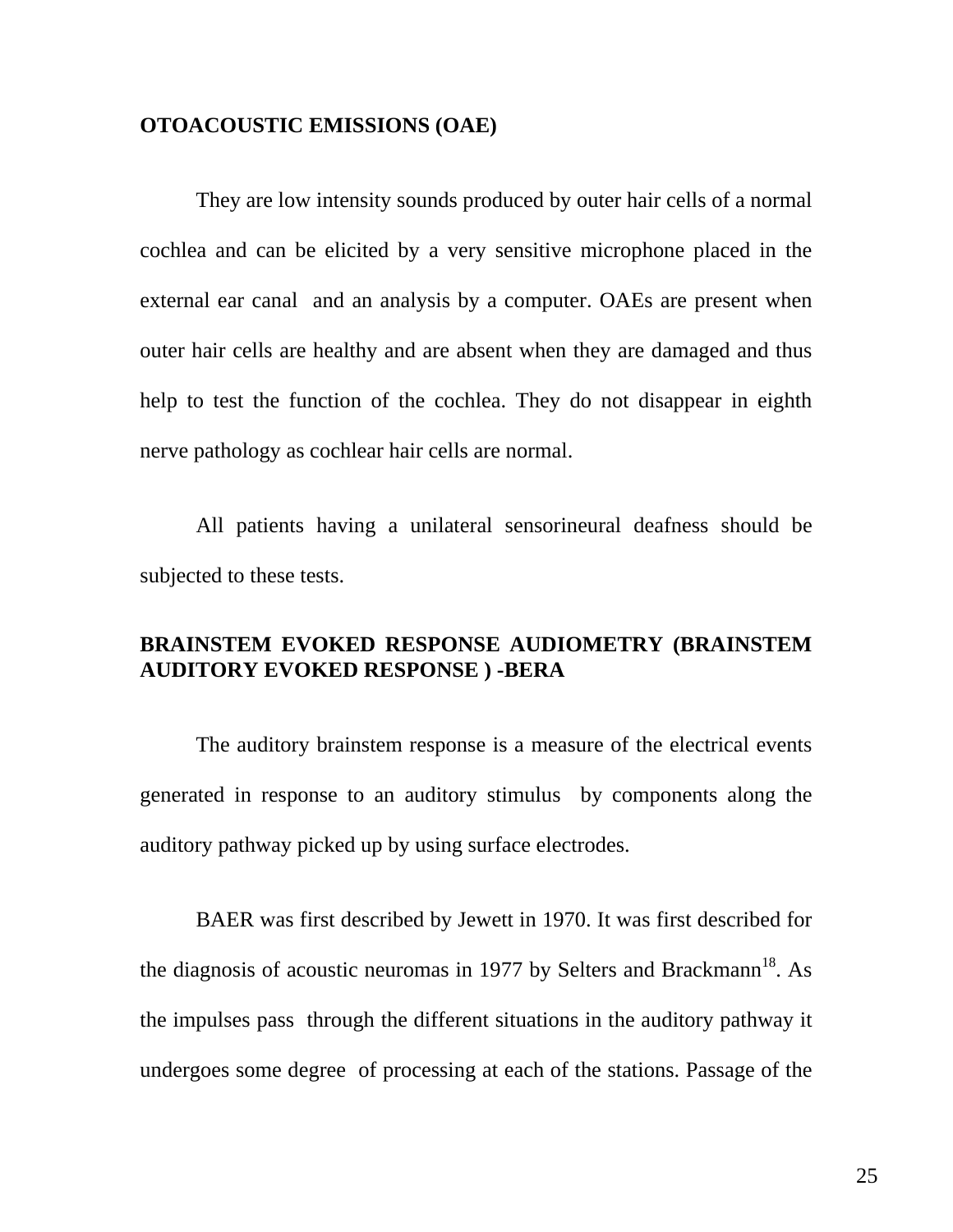impulse through each of these pathway generates electrical activity that can be measured by placing a surface electrode on the vertex of the scalp. On graphic recording this electrical activity presents wave forms with discrete peaks the character of which is dependent upon the functional and structural integrity of the above mentioned auditory pathway. By analysis of the wave forms and its peaks as regards latency, amplitude, wave morphology, etc, we can have a fairly accurate idea about any abnormality in this pathway.

A number of responses called auditory evoked potentials can be recorded. The evoked transient responses can be recorded upto 500 milliseconds from the time of onset of the sound stimulus. Of this duration of 500 milliseconds the auditory evoked potentials of the first 10 milliseconds , called early phase of transit response , or Short Latency Response (SLR) is called the Brainstem Evoked Response Audiometry, since it records the auditory evoked potential when the auditory stimulus is traversing the brainstem region.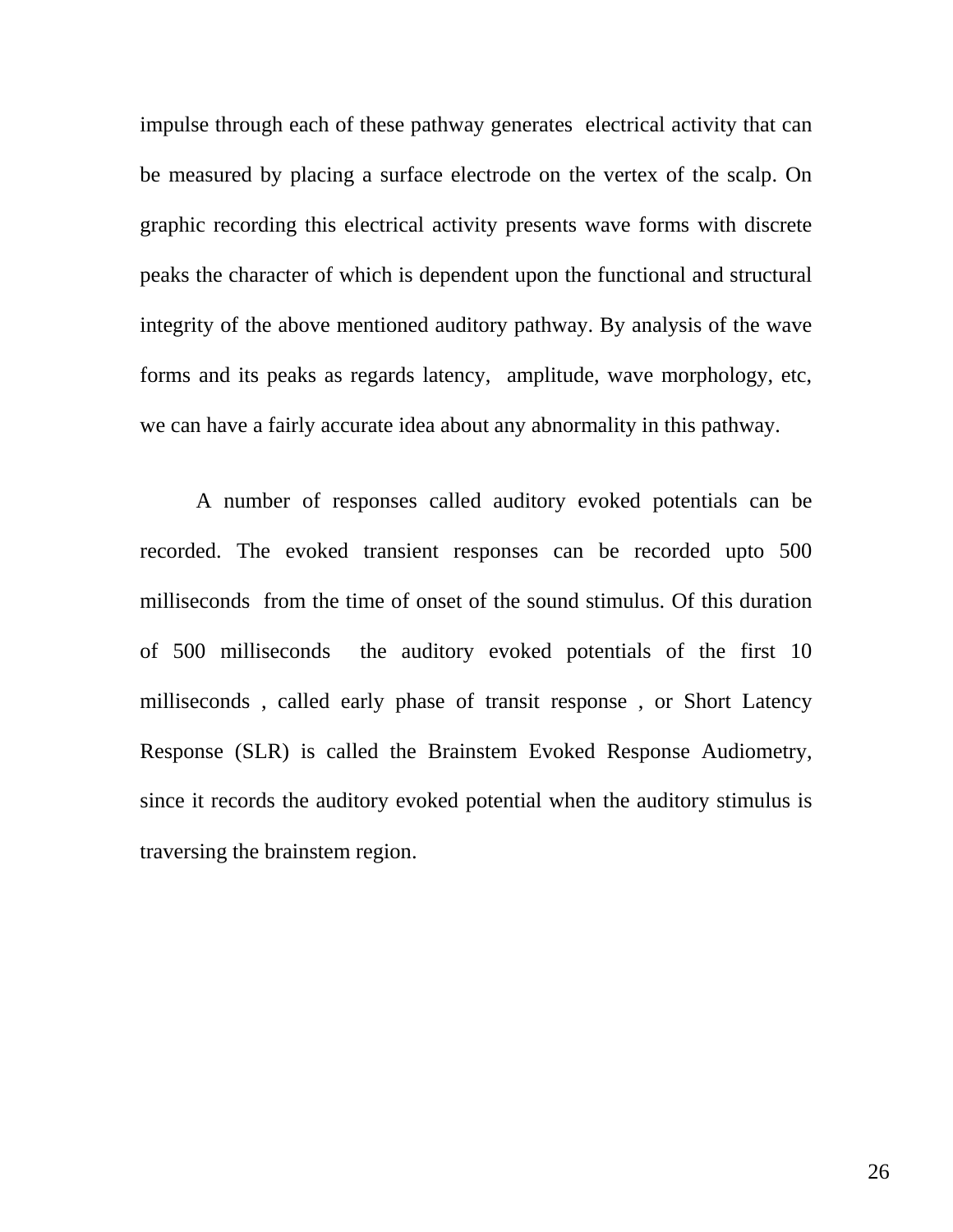#### **METHOD OF RECORDING BERA**

The auditory evoked potential is elicited by a click stimulus having an intensity of approximately 45 to 65 dB above the average pure tone hearing level of the subject and is recorded with the active electrode placed over the vertex. One electrode called the reference electrode is placed on the mastoid of the ipsilateral ear and a ground electrode is placed either over the forehead just above the nasion or over the contralateral mastoid. Preferable to do a puretone audiogram prior to BERA because the sound stimulus has to be presented at a fixed suprathreshold level (usually 60dB ) above the threshold and the interpretation of BERA is dependent on the audiometric contour. The sound stimulus is a broad band click of 100 microseconds duration.A broad click stimulates synchronously a large number of neurons and thereby elicites a robust BERA tracing which is clear , sharp and well demarcated with distinct and easily recognizable peaks in the graph.

The stimulus rate or click frequency is between 10 -40 clicks per second. The recording obtained is a graph plotted with amplitude in microvolts on the ordinate and time in milliseconds from the onset of stimulation on the abscissa. It consists of five to seven peaks in a normal adult appearing within  $8 - 10$  milliseconds.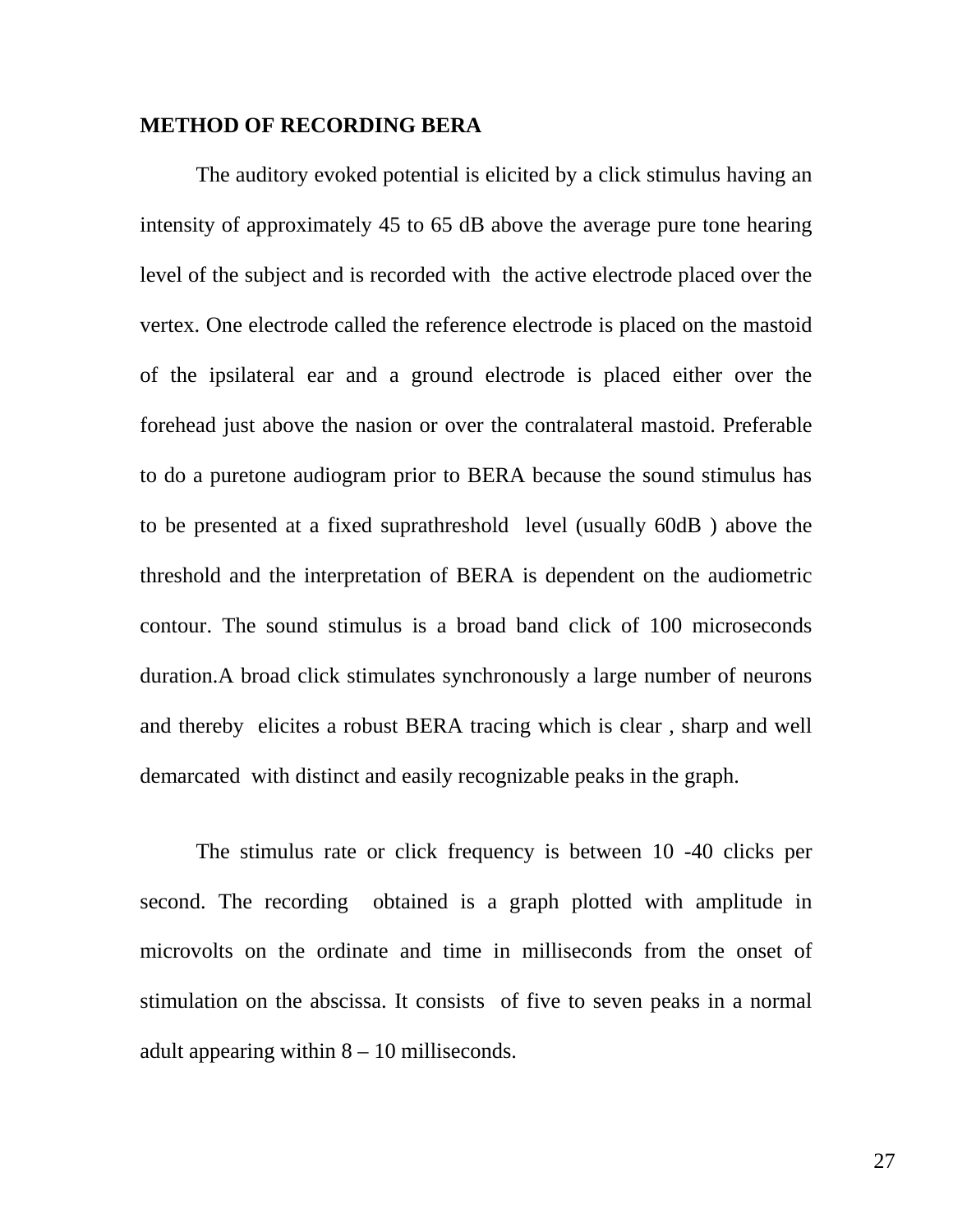| <b>WAVE</b> | <b>SITE OF NEURONAL GENERATOR</b>      |
|-------------|----------------------------------------|
|             | Cochlear nerve (distal end)            |
| 2           | Cochlear nerve (proximal end)          |
| 3           | Cochlear nucleus                       |
| 4           | Superior olivary complex               |
| 5           | Lateral lemniscus? inferior colliculus |
| 6           | Not definitely known                   |
|             | Not definitely known                   |

# **INTERPRETATION OF BERA RESPONSE**

A normal BERA recording is shown in figure (i)

It has five prominent peaks and two small peaks , which are named from 1 to 7 , each giving information about a specific segment of the auditory pathway from cochlea to brainstem; hence the need of identifying each wave accurately.

Wave 5 is the most reliable and easily identifiable wave in BERA tracing. The hallmark of wave 5 is that there is a sharp negative deflection immediately following a peak beyond 5 milliseconds mark.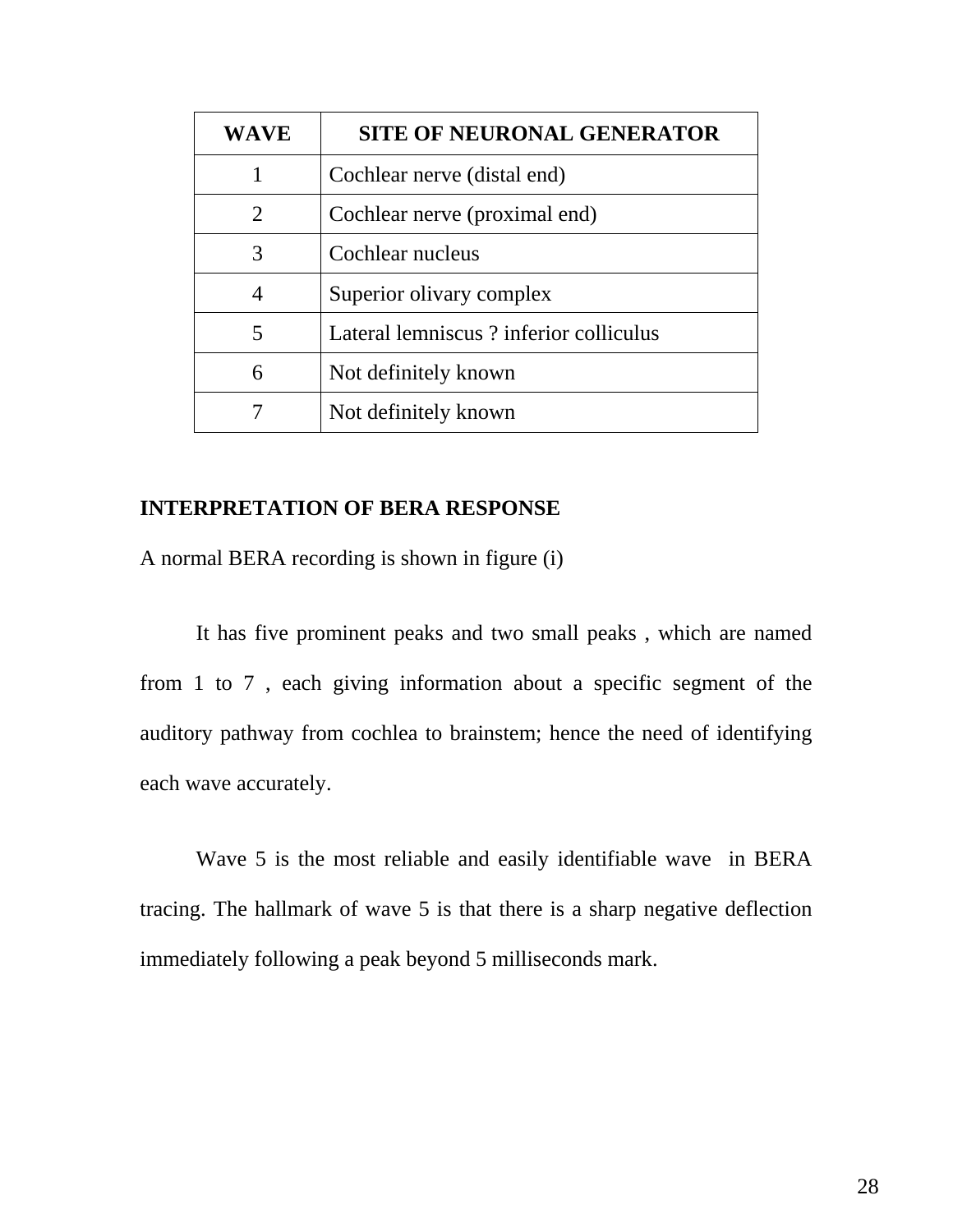# **NORMAL BERA WAVES**

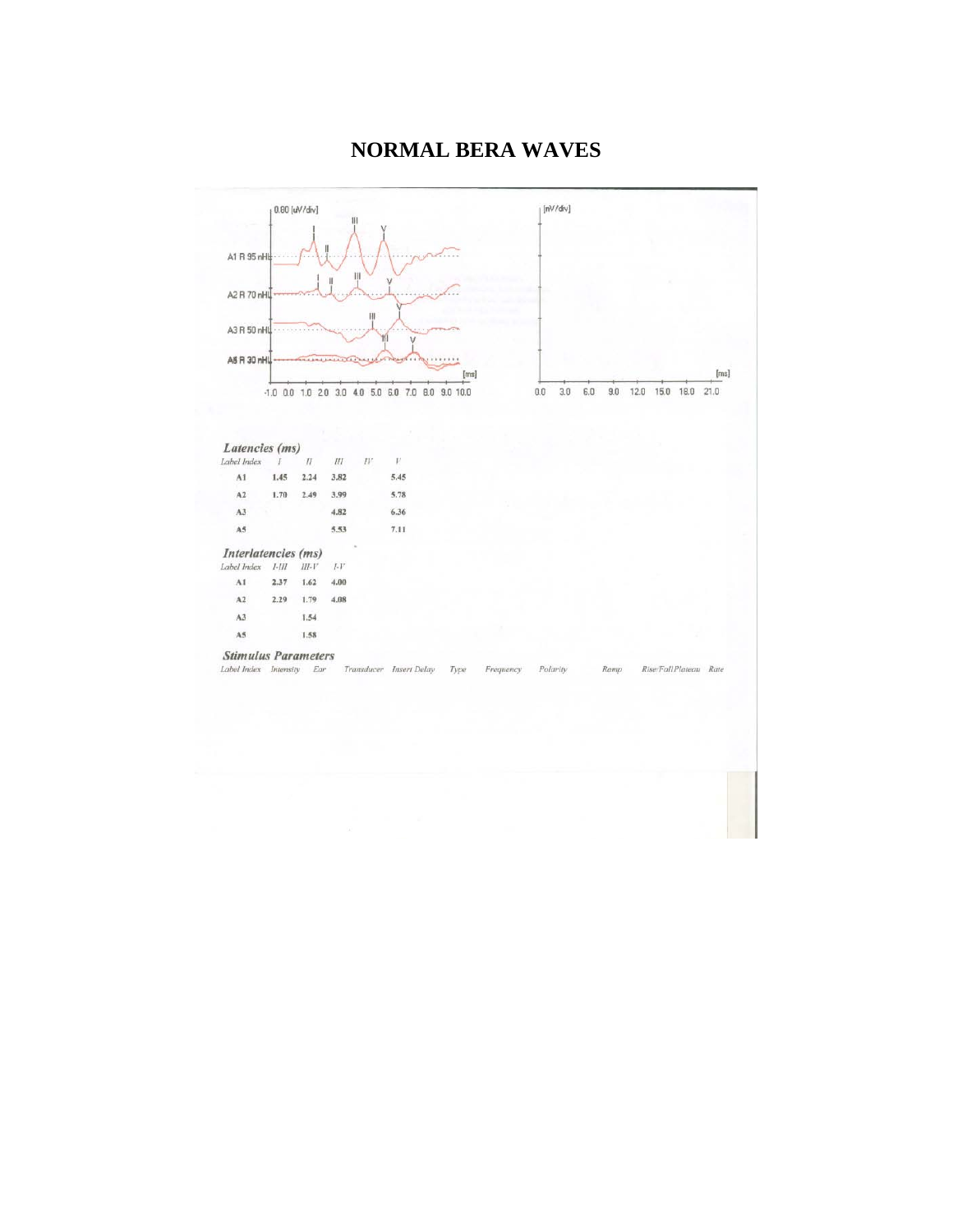Wave 4 is identified as the peak just preceding wave 5. A distinct and separately identifiable wave 4 is present in only 50-60% of subjects. In other cases the wave cannot be identified separately.

 Wave 3 is identified as the upward peak between Wave 2 and Wave 4, just beyond the 3 millisecond on the graph. It is consistent as Wave 1 and Wave 5 and may be absent in only about 1-2% of cases. It is normally present around the 3.8 millisecond mark on the BERA graph.

Wave 2 is the peak immediately preceding the easily recognizable Wave 3 and has a latency of approximately 2.8 milliseconds.

Wave 1 is the sharp peak just beyond the 1 millisecond mark on the BERA graph, usually present at 1.65 to 1.75 milliseconds. It is a consistent wave and is present in all normal subjects.

The parameters used frequently are :

- 1) Ipsilateral latency of potential Wave 5 as compared to normal.
- 2) Difference of latency of potential Wave 5 of ipsilateral and contraleral sides.
- 3) Ipsilateral latency difference of Wave 1 to 5 as compared to normal.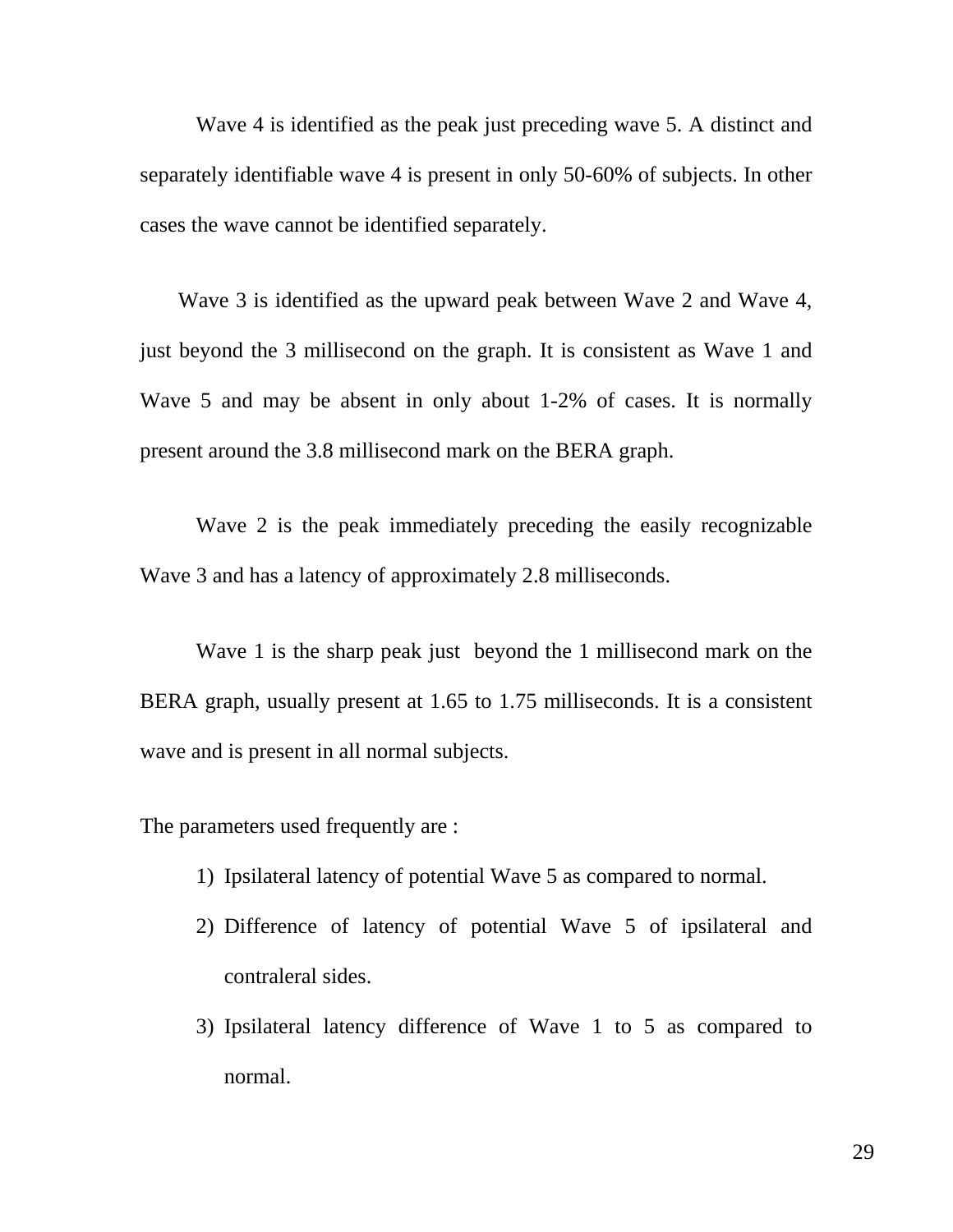4) Difference of latency potentials of Waves 1 and 5 of ipsilateral and contralateral side.

Comparing latency difference of potentials of ipsilateral and contralateral sides was the safest method to avoid a false positive  $diagonosis<sup>19</sup>$ .

The absolute latency of Wave 5 is most important for clinical measurement because it is commonly present and easily identifiable and because the latency of Wave 5 is dependant upon the intensity of sound stimulus.

The interaural latency of a particular wave should not be more than 0.2 millisecond provided the same suprathreshold sound is presented to both ears . If the difference is more than 0.3 milliseconds existence of some lesion in the vestibular pathway should be suspected. The interwave latency measured shows any lesion between the cochlear nerve and the brainstem. It is approximately 4 milliseconds between Waves1 and 5.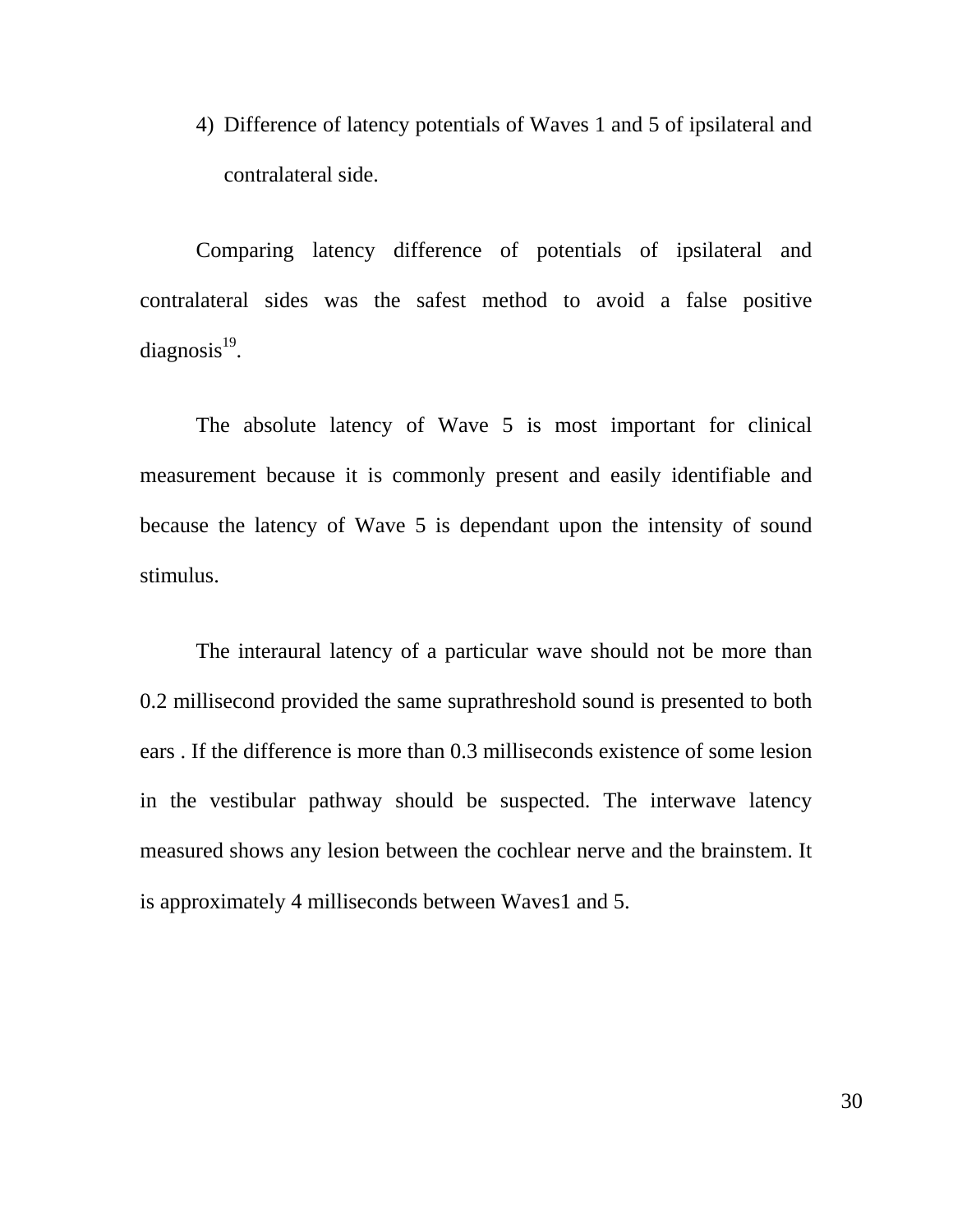#### **AMPLITUDE STUDIES**

Amplitude studies are not a very good criteria since the amplitude of the waves is not as constant as latency of the waves.They are variable and so the clinical information obtained are not much reliable.

## **WAVE MORPHOLOGY**

Wave morphology ie, the shape or configuration of the graph that is obtained on evoked response audiometry also provides some clinical information. Any retrocochlear lesion may alter the morphology of the waves.

BERA is the most sensitive and specific test in the audiology battery for detecting disorders that affect the brainstem. It is an inexpensive and noninvasive monitor of brainstem status in patients with confirmed or suspected brainstem disorders $^{20}$ .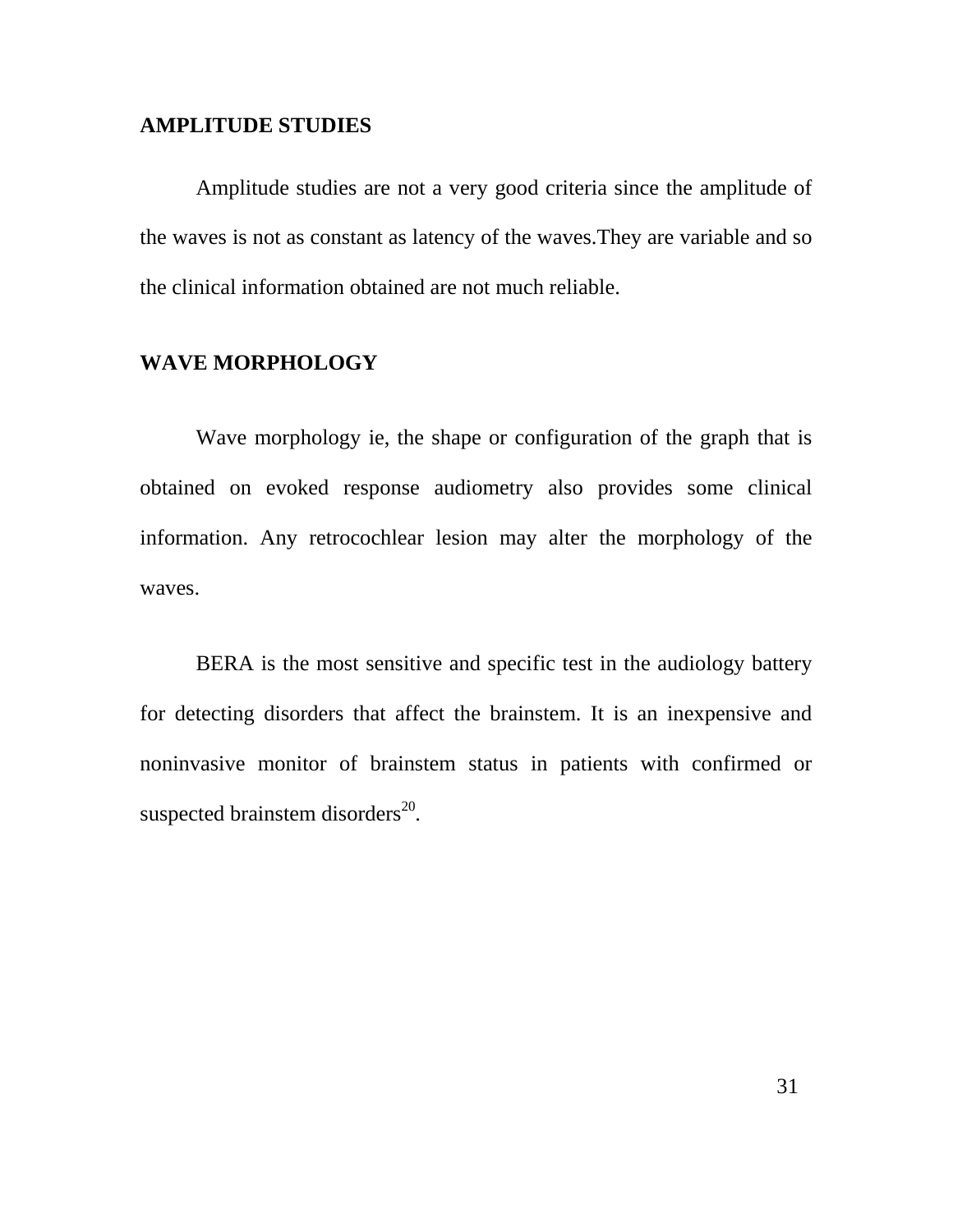## **SENSITIVITY OF BERA IN DETECTING ACOUSTIC NEUROMAS**

# **IN VARIOUS STUDIES<sup>21</sup>**

The overall sensitivity is 90%

| Roland(1987)     | 94%  |
|------------------|------|
| Harder(1988)     | 100% |
| Joseph(1988)     | 97%  |
| Moffet(1989)     | 93%  |
| Welling $(1990)$ | 92%  |
| Grabel(1991)     | 91%  |
| Wilson(1993)     | 85%  |
| Dornhoffer(1994) | 93%  |
| Thomson(1994)    | 98%  |

## **RELATIONSHIP BETWEEN TUMOUR SIZE AND BERA SENSITIVITY**

| <b>Study</b>         | <b>Tumour Size</b> | <b>Sensitivity</b> |  |
|----------------------|--------------------|--------------------|--|
| Hashimoto et al      | $<1.5$ cm          | 78%                |  |
| Wilson et al         | $<1.5$ cm          | 85%                |  |
| Gordon & Cohen et al | $<1$ cm            | 69%                |  |
| Zappia et al         | $<1$ cm            | 89%                |  |
| Dornhoffer et al     | $<$ 1 cm           | 93%                |  |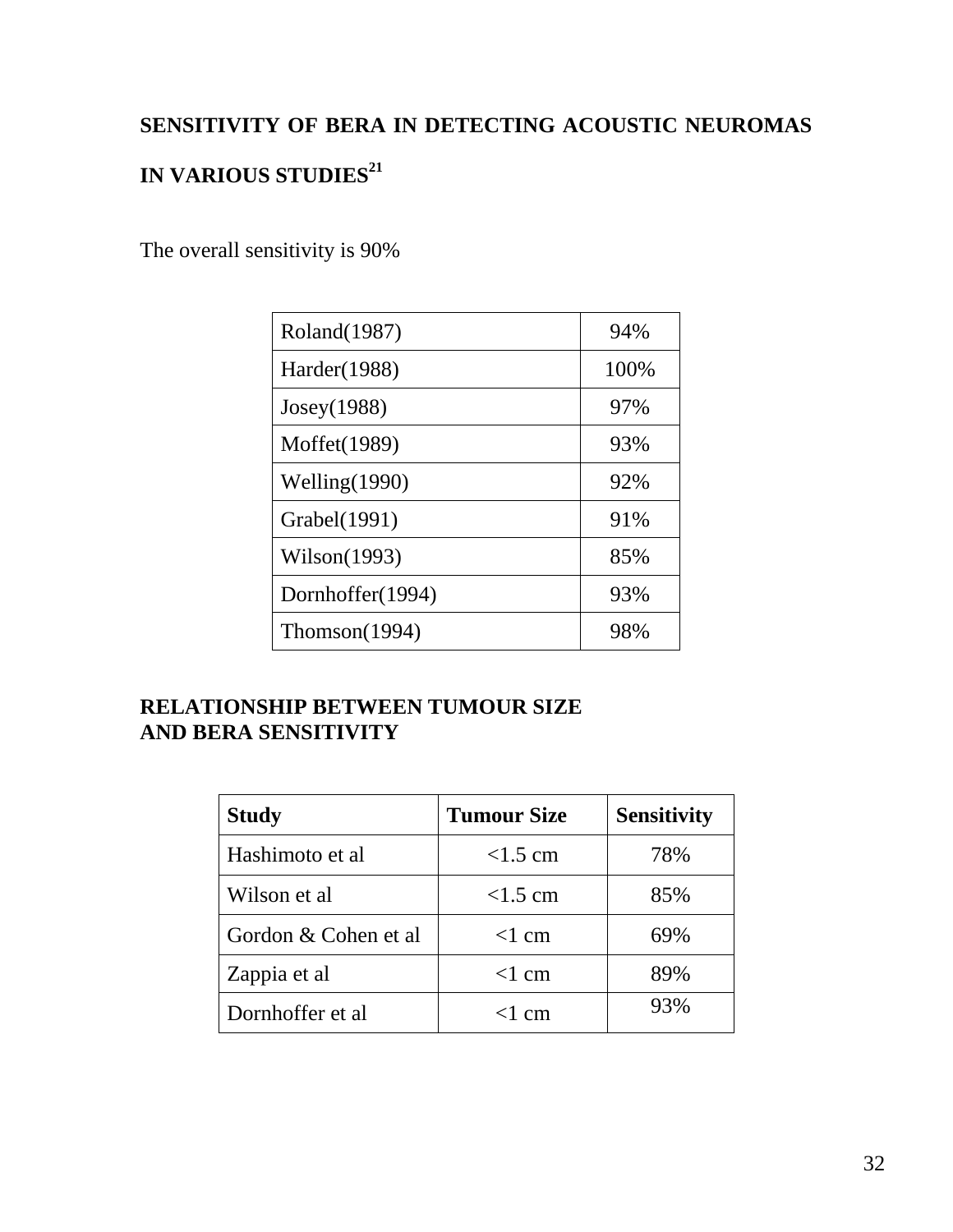#### **THE STACKED ACOUSTIC BRAINSTEM RESPONSE**

The stacked Acoustic Brainstem Response was proposed by Don et al in 1997 and reflects the loss of synchronized neural fibre activity, no matter which fibres are compromised by the tumour. It is sensitive to neural fibre activity from all frequency regions of the cochlea.

A click stimulus is used to activate the whole cochlea and the resulting response is separated into five frequency bands and are called derived band Acoustic Brain Responses and are used in constructing the stacked ABR.

In a series of 25 tumour cases, Don et al (1997) found that five small  $\leq$ 1cm) intracanalicular tumours were missed by standard ABR latency measures. However they demonstrated that all were detected by this new stacked ABR method.

The main reason for the sensitivity of stacked ABR is that the temporal alignment and summation of derived waveforms to form a stacked ABR generate a stacked amplitude that reflects the total synchronous neural response to the stimulus. Thus the activity of all activity of neural elements contribute to the stacked amplitude. Elimination of any significant amount of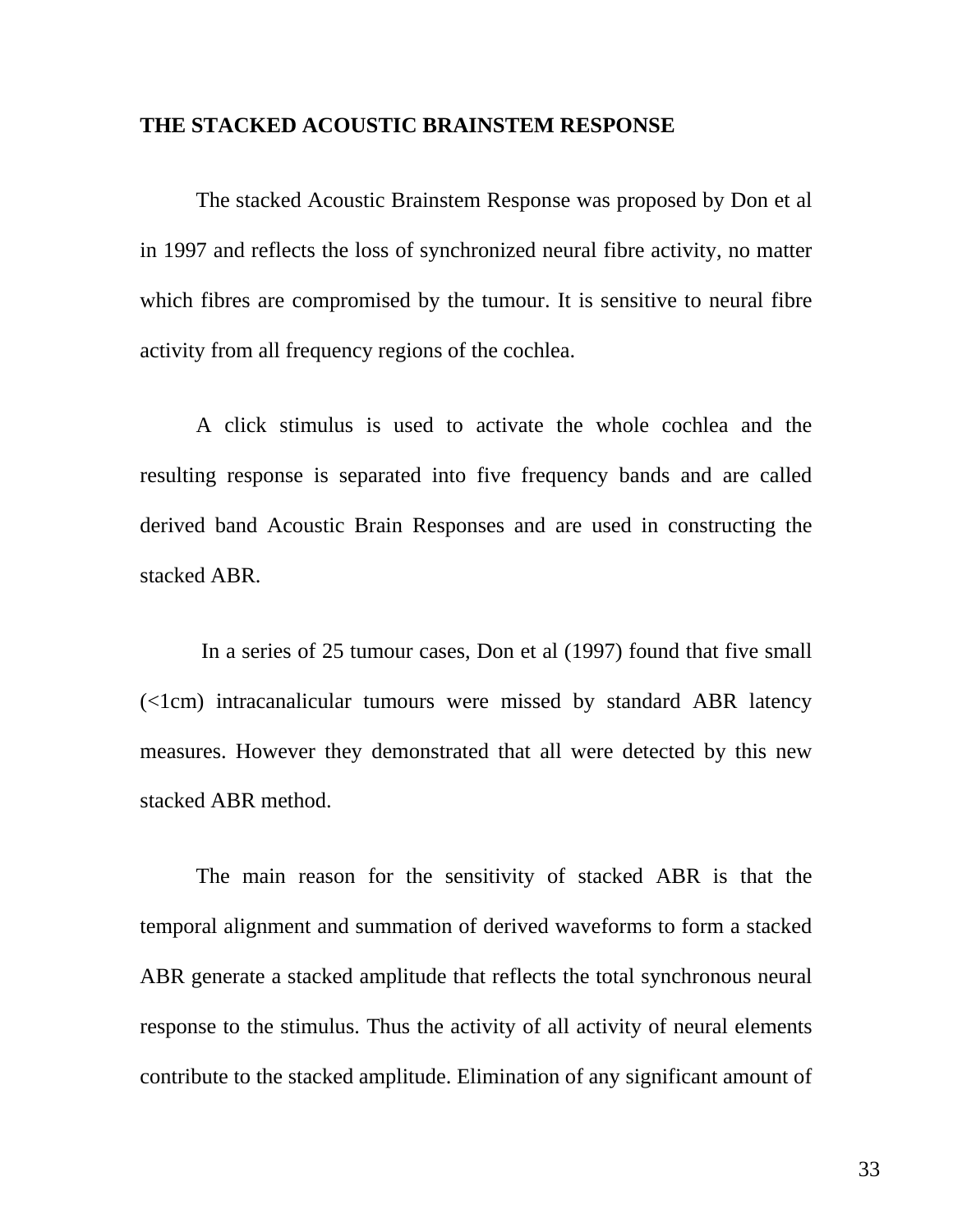synchronous neural activity by the tumour will result in a significant reduction in the stacked ABR amplitude. Thus it is more sensitive than the standard latency and amplitude measures that require compromise of specific neural elements.

A major limitation of stacked ABR is that it must be obtained with click levels no greater than 60-65 dB nHL, because masking noise greater than this can be uncomfortable.

#### **IMAGING MODALITIES**

There have been four major eras in the evolution of imaging technology in the diagnosis of acoustic neuromas.Plain films of the internal acoustic meatus (1910s), Polytomography (1950s) Computed Tomography(1970s), Magnetic Resonance Imaging (1980s). Both plain films and polytomography rely on detection of osseous changes involving Internal Auditory Canal, and so were not sensitive . By comparing the normal Internal Auditory Canal to the abnormal side and using the criteria of a difference in canal height of more than 2mm, a shortening of the posterior wall of the canal of more than 3mm , a downward displacement of the crista falciformis , and the presence of focal erosion, Valvassori found abnormal Internal Auditory Canals on polytomography in 78% of surgically verified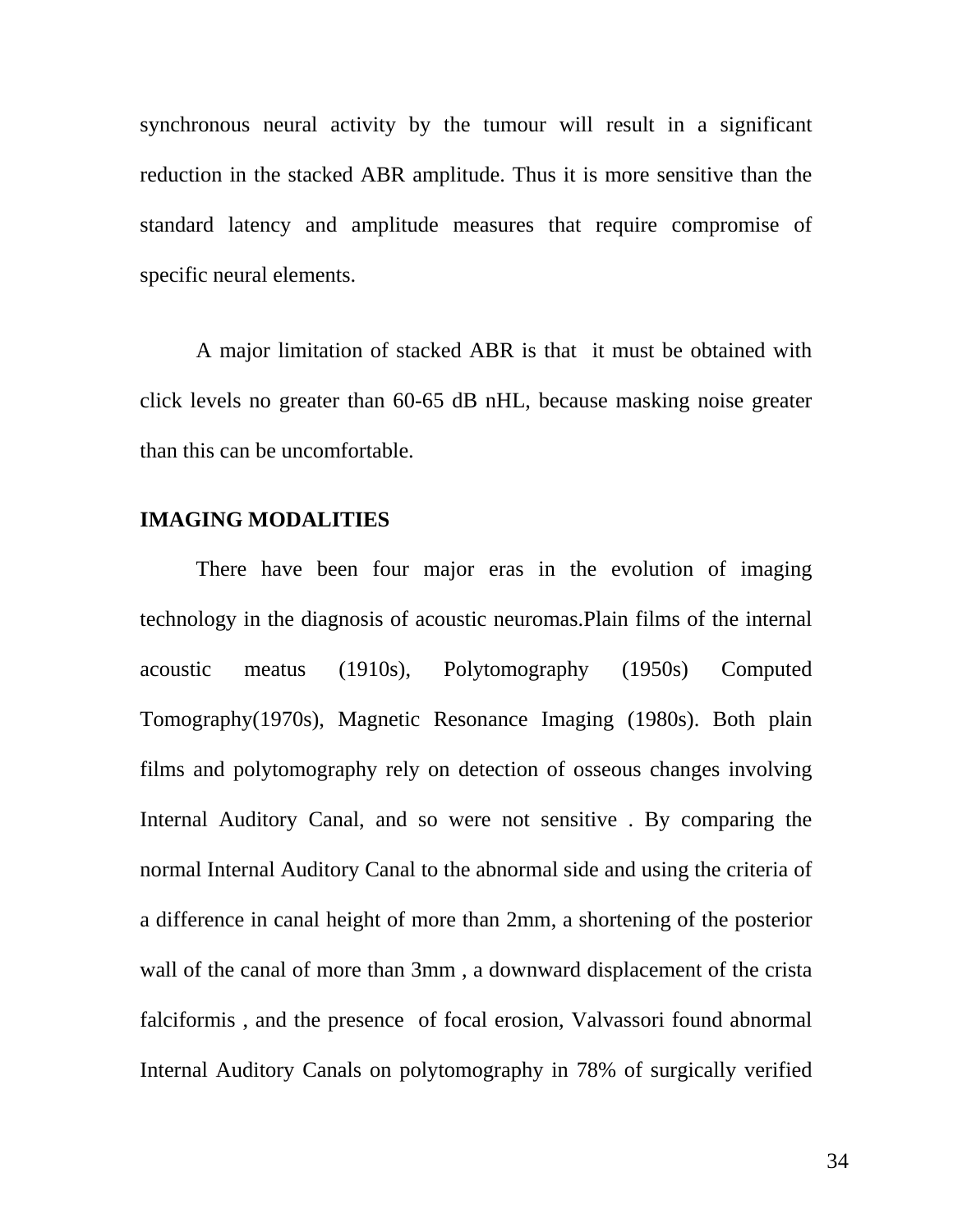tumours<sup>22</sup>. Contrast enhanced Computed Tomography and gas contrasted Compued Tomography improved the sensitivity but still small lesions were overlooked.

The introduction of Magnetic Resonance Imaging in the early 1980s was a major improvement in acoustic neuromas diagnosis .Gadolinium enhanced Magnetic Resonance Imaging further increased the sensitivity and is still the gold standard investigation<sup>23</sup>.

Acoustic Schwannomas range in size from a few millimeters to 6 cm-8cm large tumours. A small percentage of tumours are entirely intracanalicular , majority are medium sized schwannomas (upto 2 cm) centered at the acoustic porus and a stem of tumour that extends into the Internal Auditory Canal, appearing as an ice-cream cone or mushroom. The very large tumours arise from the cisternal portion of the nerve and have little intracanalicular component.

On non-contrast enhanced Computed Tomography 64% of acoustic neuromas are isodense. Nearly 90% of the untreated tumours enhance homogenously with contrast.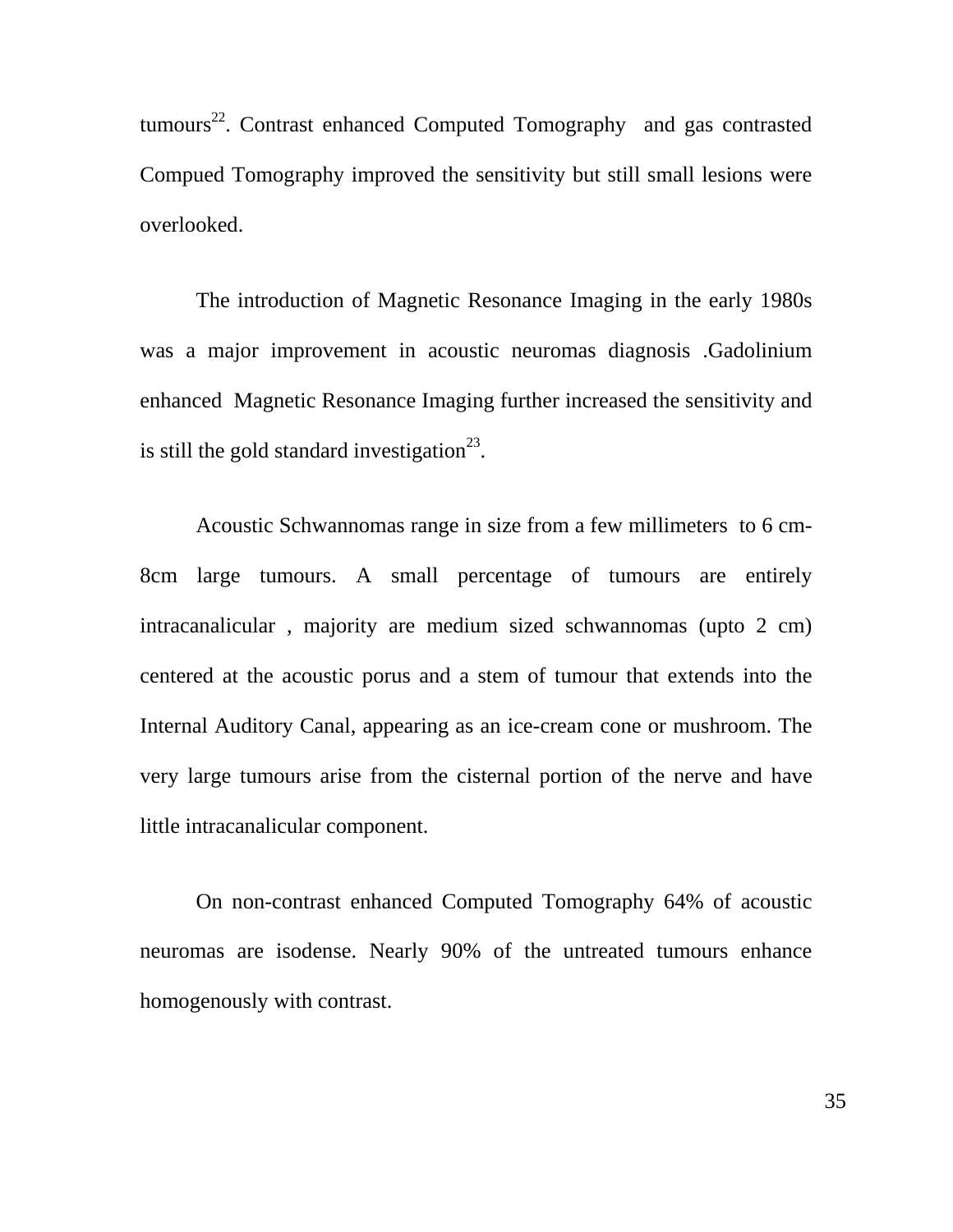On Magnetic Resonance Imaging , medium sized tumours are most likely to be homogenous , and large tumours are likely to contain internal zones of inhomogenity.

On T1-weighted images , schwannomas are usually isointense or mildly hypointense relative to the pons and hyperintense to CSF. On T2 weighted images they are mildly hyperintense to the pons and iso- to hypointense to CSF. Thus CSF becomes a natural contrast for detecting the tumour.

Acoustic schwannomas enhance intensity after intravenous administration of a gadonilium contrast agent on T1-weighted images. The sensitivity of contrast – enhanced, T1-weighted Magnetic Resonance Imaging can approach 100% in detecting schwannomas<sup>21,24</sup>. In a recent series , both contrast T1-weighted and high resolution T2-weighted images detected tumours ranging from 0.06 to 3.0  $\text{cm}^{22,23}$ .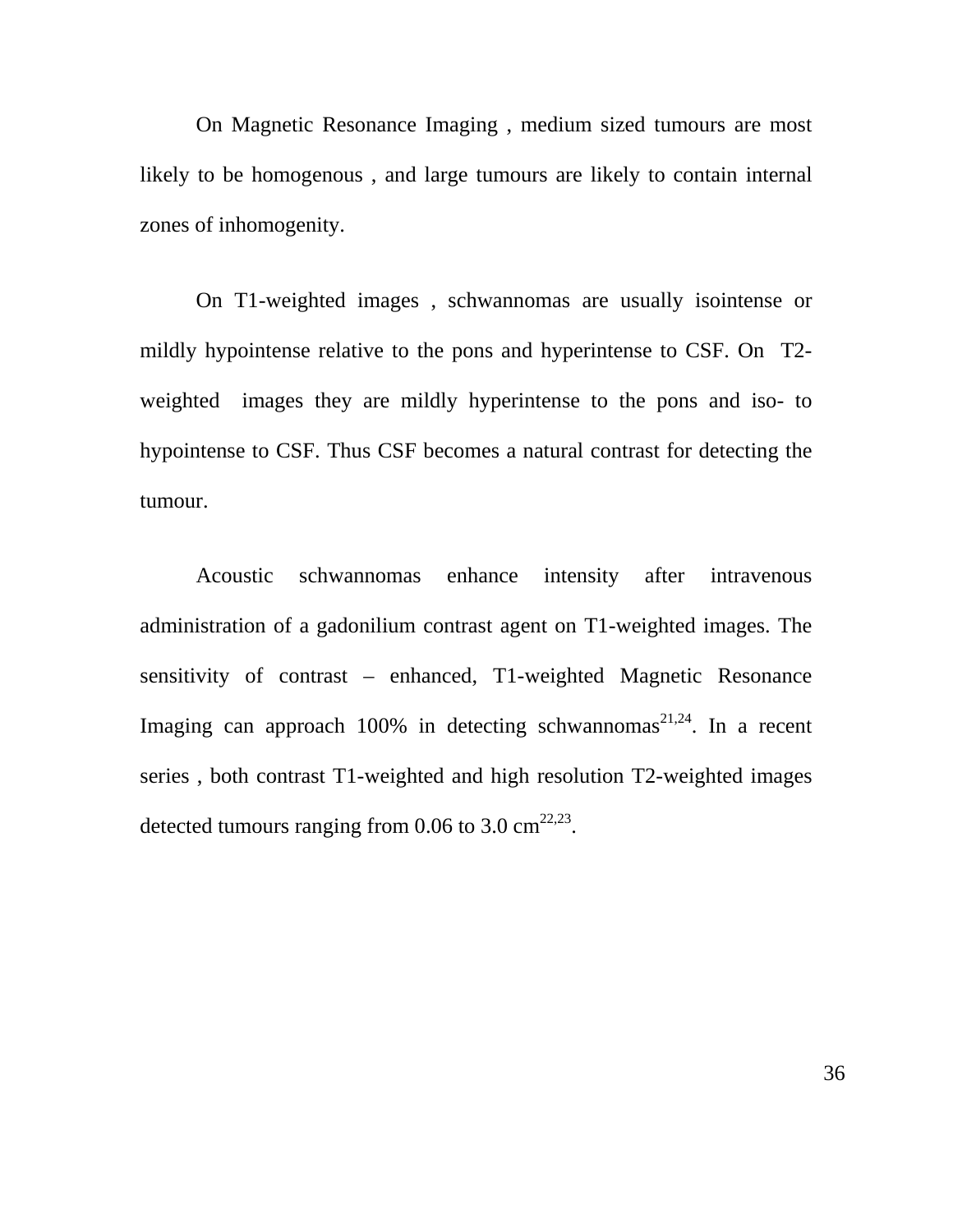#### **MANAGEMENT**

Three treatment options are currently available:

- 1) Observation with serial imaging
- 2) Microsurgery
- 3) Stereotactic radiation

The choice of option is based on the preservation of life considering the natural course of these benign tumours and possible neurologic sequelae(eg, cranial nerve dysfunction, ataxia ), tumour removal, preservation of facial nerve function , and preservation of hearing.

Conservative management is recommended for patients with small tumours who have a good possibility of not needing any treatment in their predicted natural life span. The obvious advantage of "wait and scan" is that it avoids a potentially morbid intervention.

#### **MICROSURGICAL MANAGEMENT**

The priorities in acoustic neuromas surgery are the preservation of life, the maintainance of facial nerve function and the preservation of socially useful hearing in the tumour ear. Surgical procedures take place in two broad stages (1)Craniotomy and exposure of the tumour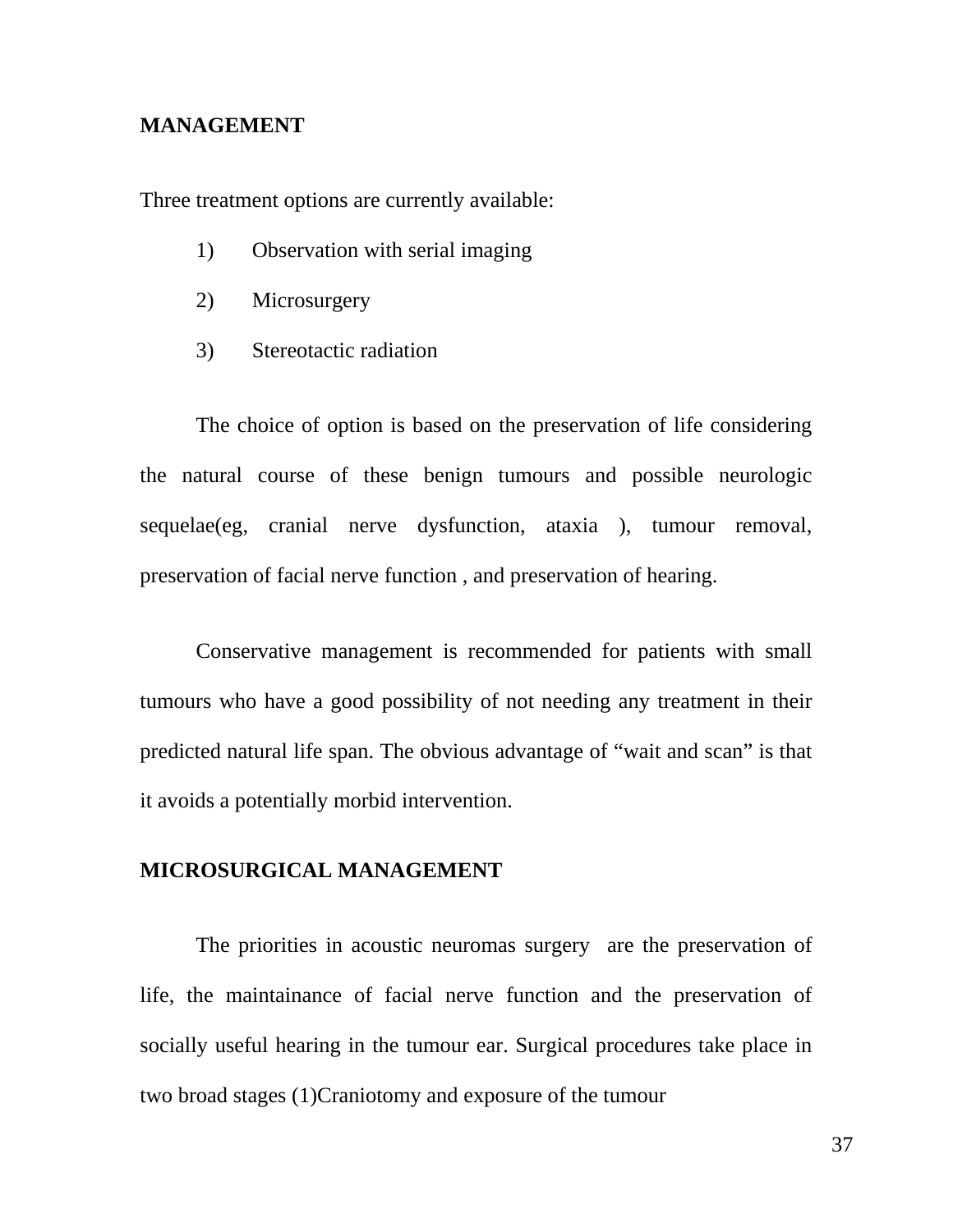(2)Microdissection of the tumour away from brain, cranial nerves and adjacent vascular elements. The most commonly used procedures are the retrosigmoid , translabyrinthine and middle fossa approach, others are transotic and extended middle fossa technique.

## **STEREOTACTIC IRRADIATION:**

A precise , conformal dose of radiation with isodose lines tailored to the center margins of the tumour is given. A single large dose of irradiation is given in a single session to induce necrosis in the tissue , approximately 25 Gy to the center and 12-14 Gy to the margins<sup>25</sup>.

#### **MENINGIOMAS**

Meningiomas arise from the meningothelial arachnoid cell and account for 13% - 18% of all the primary intracranial tumours. In the cerebellopontine angle it is the second most common and is a difficult differential diagnosis.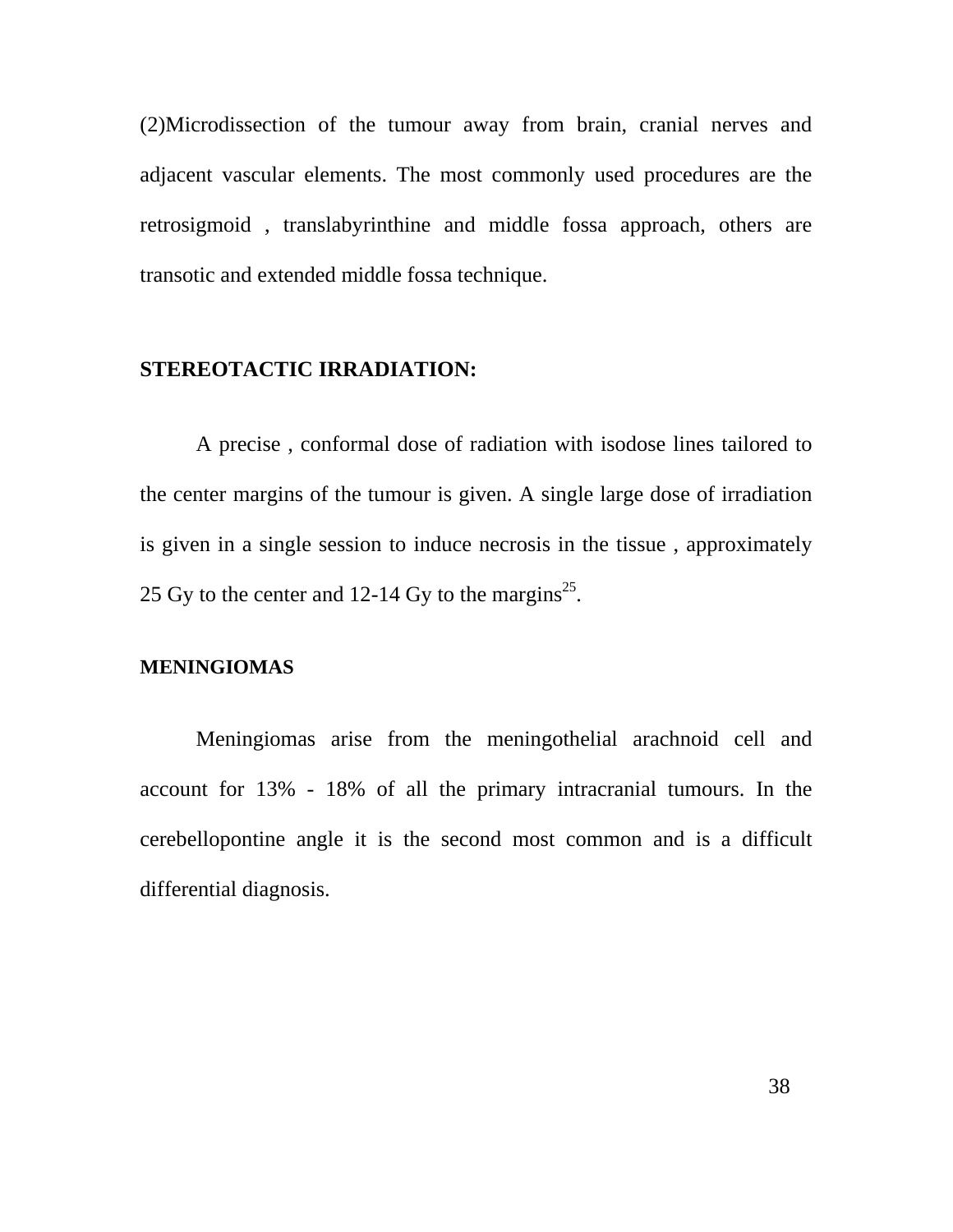They are broad based against a dural surface such as the posterior petrous wall and are usually eccentric to the porous, unlike acoustic schwannomas. Meningiomas frequently (56%) herniated into the middle fossa and are moderate to large tumours.

Meningiomas are either isodense (31%) or hyperdense (69%) on noncontrast Computed Tomography and hypointense or isointense on T1 weighted images but are variable in intensity on T2-weighted images on Gadolinium Magnetic Resonance Imaging dural thickening surrounding a meningioma (" dural tail, a meningeal sign or flair sign ") is seen in 52-72% of cases. Dural thickening bordering a meningioma extending into the Internal Auditory Canal may simulate the stem of an acoustic neuroma. The treatment of a meningioma is surgical. Local recurrences are not uncommon.

#### **EPIDERMOID AND OTHER CYSTS**

Also called primary cholesteatoma, or pearly tumours, congenital intradural epidermoid cysts are the third most common tumour in the cerebellopontine angle. They present in middle adulthood, though congenital they tend to expand where physical resistance is low and so have variable shapes. On Computed Tomography they are nonenhancing and approximate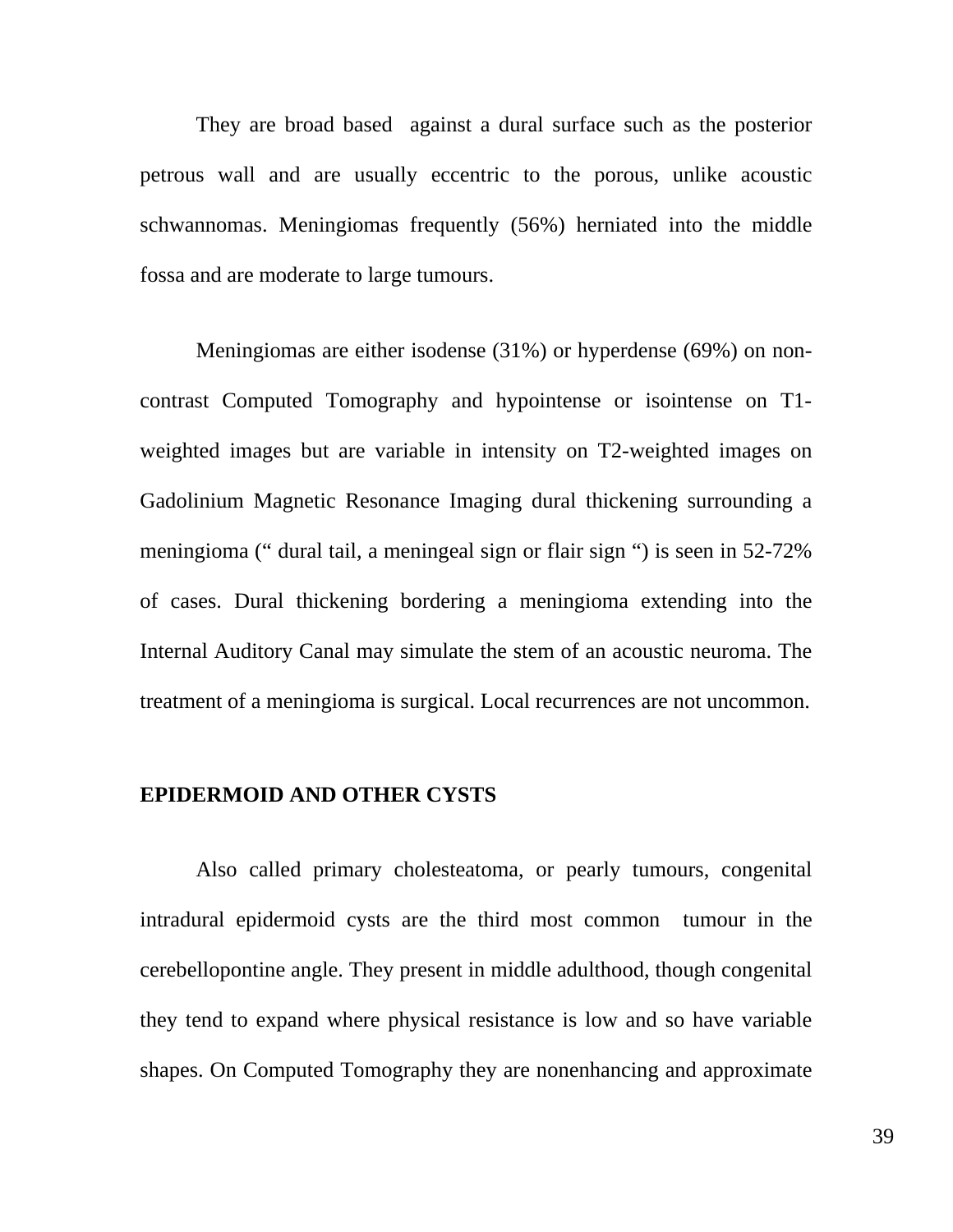CSF in density.On Magnetic Resonance Imaging epidermoid cysts tend to be relatively homogenous, and are usually isointense or slightly hyperintense to CSF on T1- weighted images and are hyperintense to CSF on T2 weighted images.

### **ARACHNOID CYST**

They are usually large masses, possess smoother surfaces than epidermoids and on Computed Tomograms, intrathecal contrast may be used to differentiate their surface characteristics. They are of the same density and intensity of CSF and are difficult to differentiate. Their symptoms may be controlled by diuretics.

Cysticercosis is another diagnostic consideration in endemic areas. Lipomas and Dermoid cysts of the Internal Auditory canal and Cerebellopontine Angle can also cause Retrocochlear hearing loss.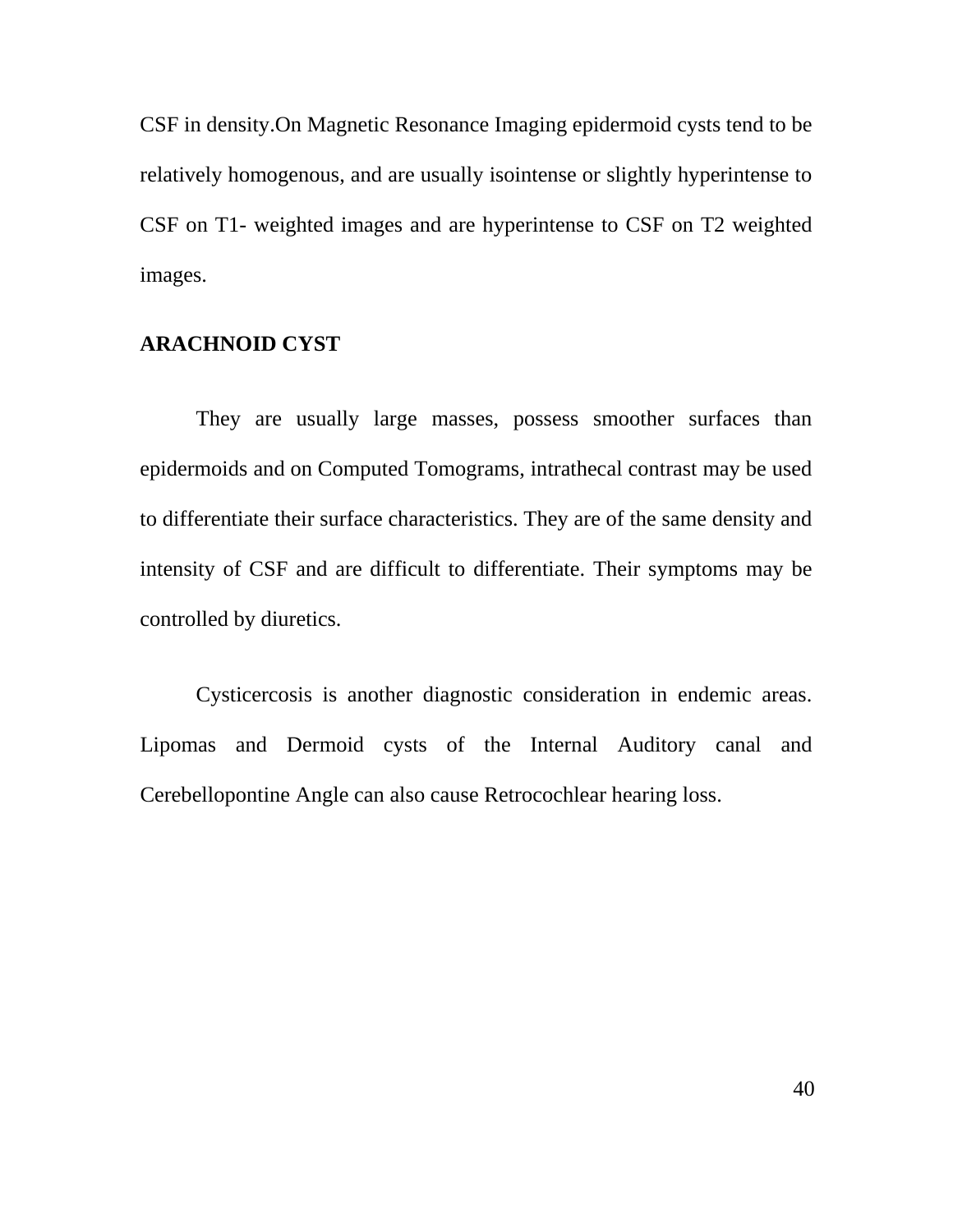## **MATERIAL AND METHODS**

Patients with diagnosed cerebellopontine angle space occupying lesions who came to the Neurotology Department of Upgraded Institute of Otorhinolaryngology of Government General Hospital, Chennai between the years 2007 – 2009 were included in the study, which consists of 30 cases.

## **Inclusion Criteria:**

- 1) Patients radiologically proven to have retrocochlear space occupying lesions.
- 2) Patients having otologic symptoms.
- 3) Age group above 15 years .
- 4) Patients willing for the study.

### **Exclusion Criteria:**

- 1) Patients with no otologic symptoms.
- 2) Patients less than 15 years.
- 3) Patients with life threatening complications.
- 4) Patients not willing for the study.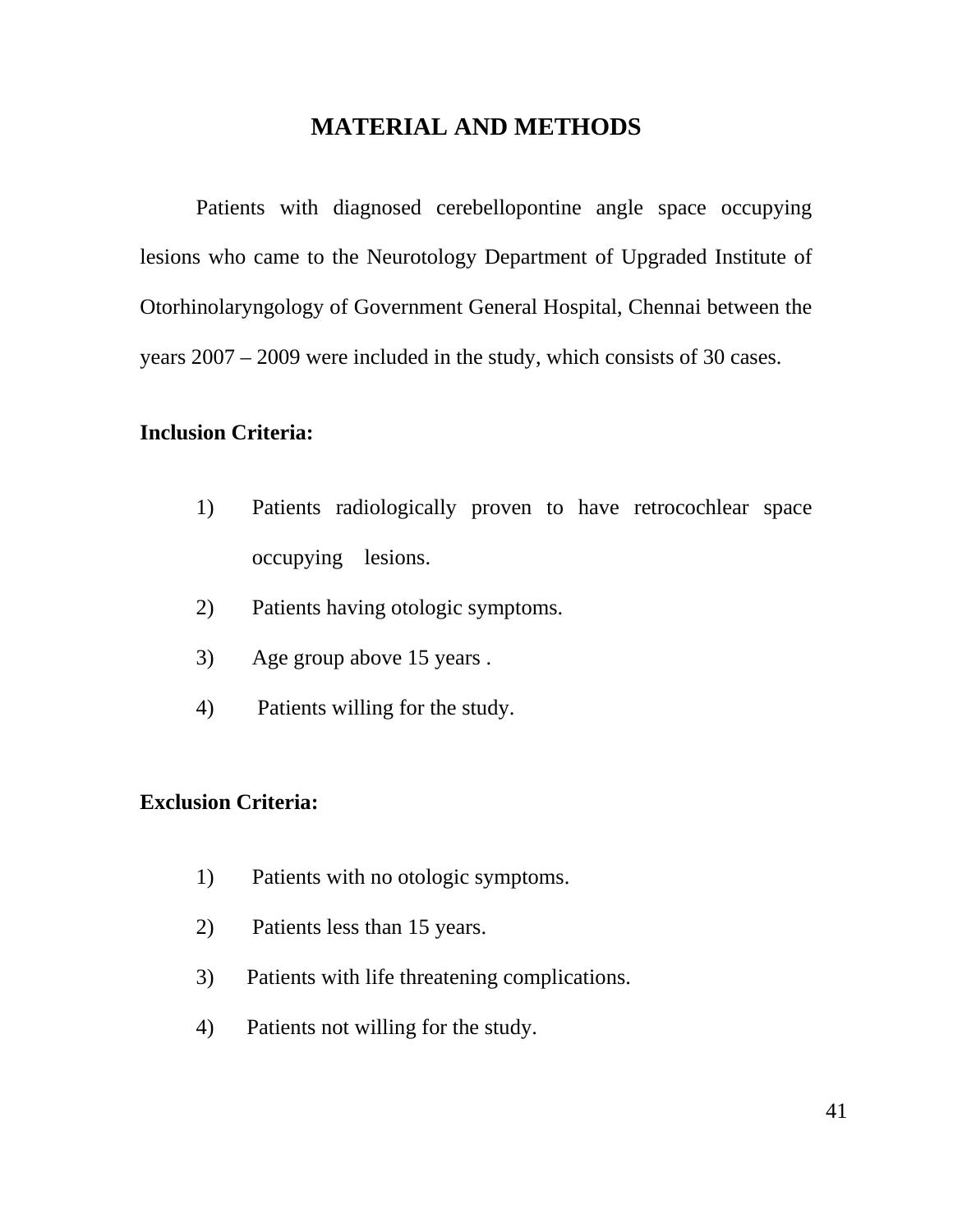A total of 30 patients with radiological proven retrocochlear space occupying lesions and with otologic symptoms were evaluated audiologically, with Puretone Audiogram, Speech Audiometry, Caloric tests, and Brainstem Evoked Response Audiometry using a standardized case record form and statistics evaluated and compared against standard series for reference.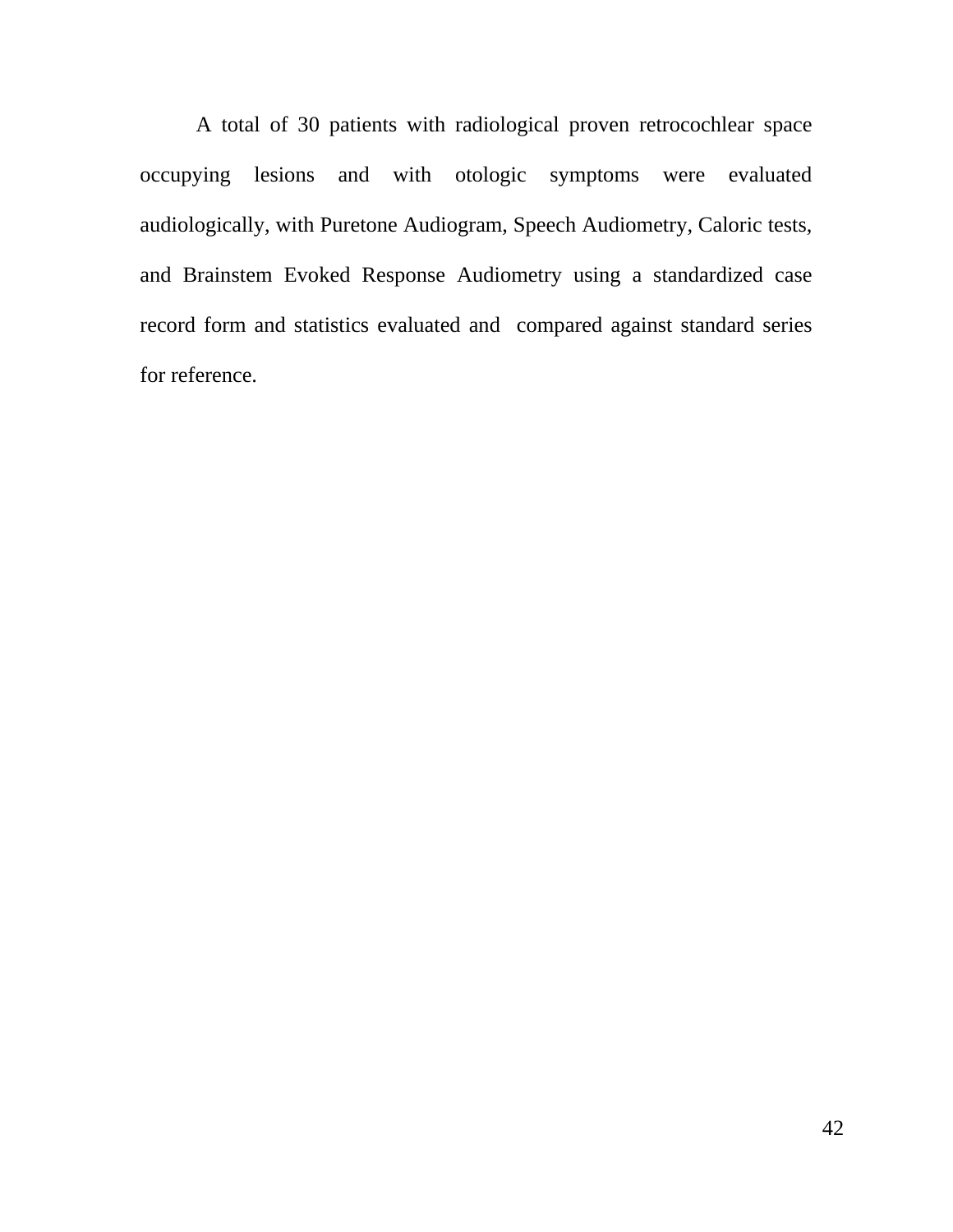## **TEST METHODS**

## **PURETONE AUDIOMETRY**

Puretone audiometry was done using MAICO MA52 audiometer. (Fig ii) The method used was modified Hughson Westlake ascending and descending method. Starting at 70dB reduce 10dB till the patient stops hearing. Then increase 5 dB each time till the threshold ie, minimum intensity, at which the patient can hear is reached .

| $0 - 25dB$  | Normal                    |
|-------------|---------------------------|
| $25 - 40dB$ | Mild                      |
| $40 - 55dB$ | Moderate                  |
| 56-70dB     | Severe                    |
| 71-90dB     | Profound                  |
| >91dB       | <b>Total Hearing Loss</b> |

## **SPEECH AUDIOMETRY**

The audiometer used was MAICO MA52.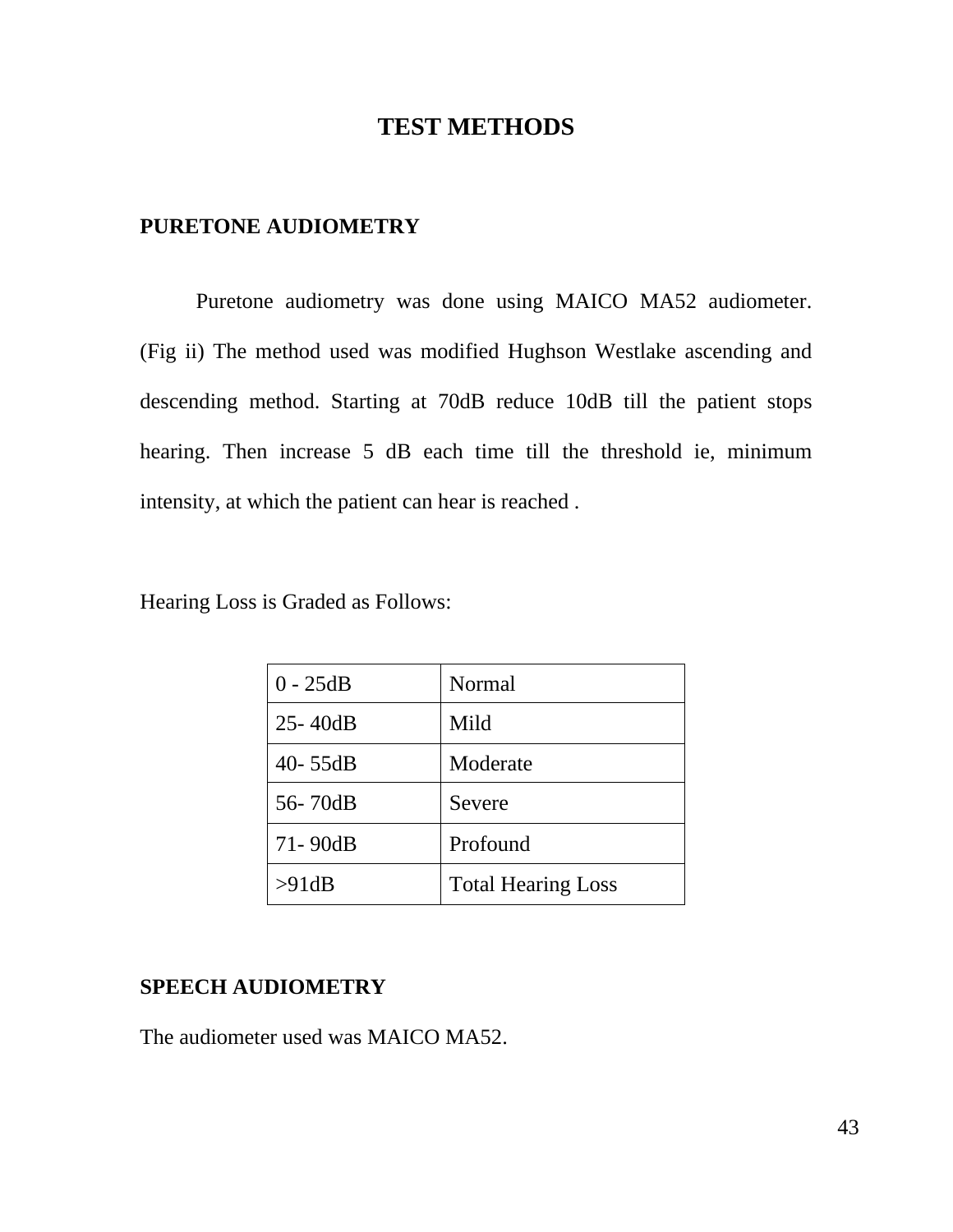# **PURETONE AUDIOMETER**



# **BERA MACHINE**

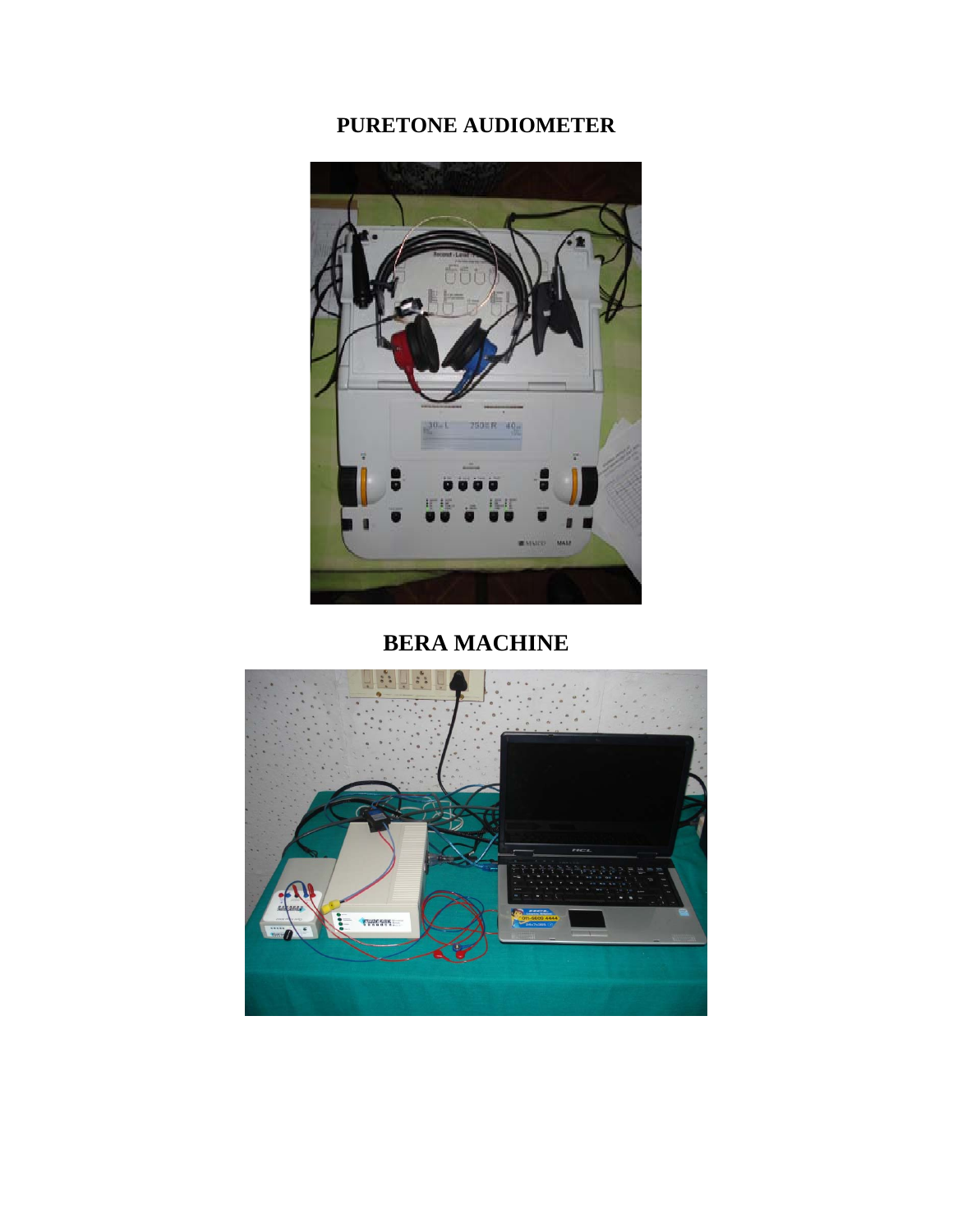### **Speech Reception Threshold**

The test begins with 25dB above the puretone threshold. A test of 10 "spondee" words are the stimuli 25dB above the puretone average, which is reduced by 10dB till no response is obtained. Then increased by 5dB till the patient identifies 50% of the words.Repeat the procedure. The minimum intensity level at which the patient is capable of repeating 50% of the speech stimuli is the speech reception threshold.

### **Speech Descrimination Score**

Phonetically balanced words are presented 40dB above the Speech Reception Threshold. A list of 50 words are given to the test ear and the percentage of correct responses is calculated. A score less than 30% indicates a retrocochlear pathology.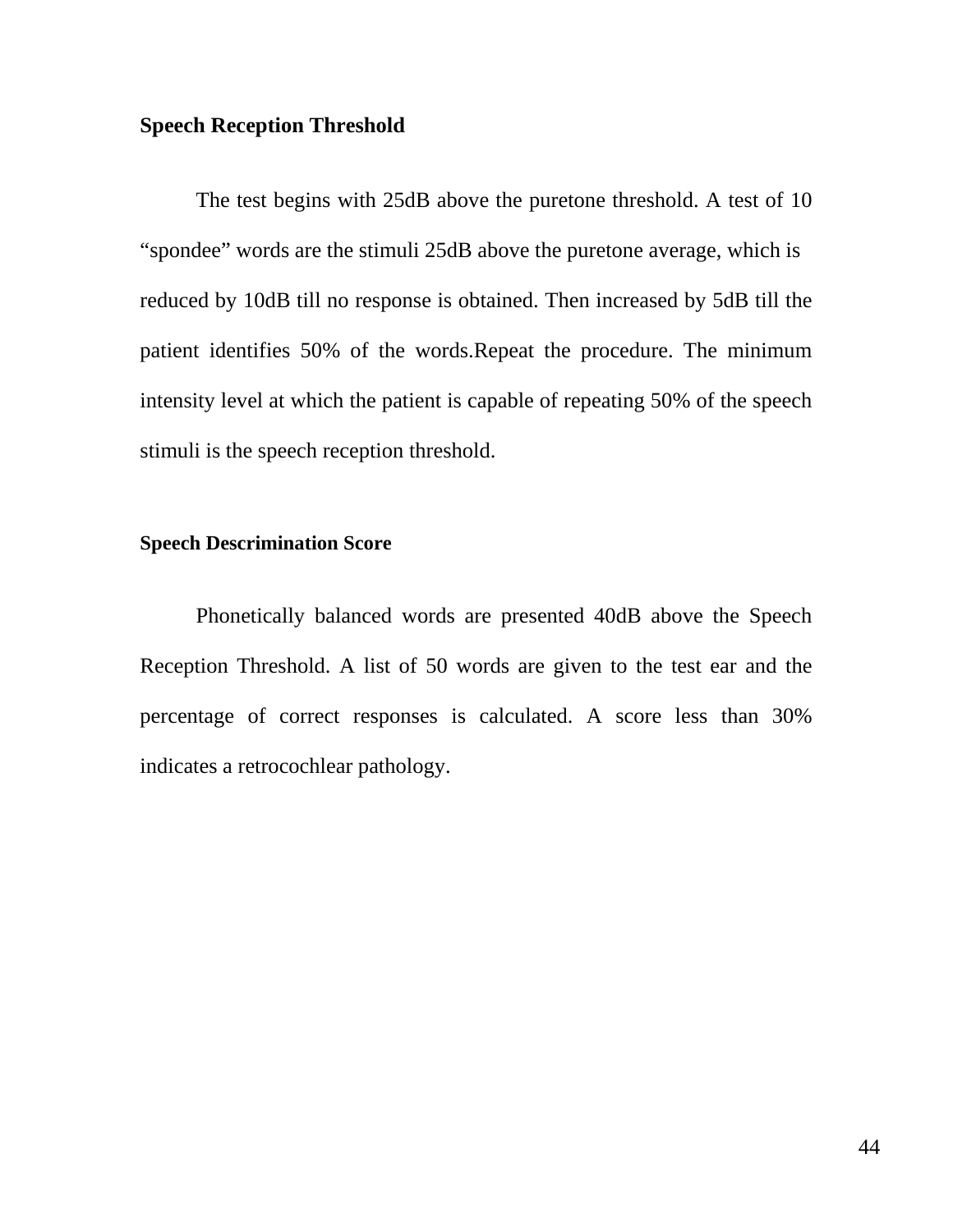#### **SPECIAL TESTS**

#### **1) Tone Decay Test**

Olsen and Noffsinger method was used. 20dB suprathreshold stimulus is given to the test ear continuously for 1 min. If the patient hears for 1 minute the test is negative and if it stops before 1 minute, it is positive and indicates retrocochlear pathology. This is done with 500Hz to 4kHz frequency.

### **2) Suprathreshold Adaptation Test**

White noise of 90dB at 1kHz is used to mask the normal ear and 110dB SPL is presented to the test ear continuously for one complete minute. If the patient hears for one complete minute the test is negative . If the patient hears for less than a minute the test is positive for a retrocochlear pathology.

### **3) Short Increment Sensitivity Test**

The test begins at 20dB above the puretone threshold and at a frequency of 1kHz. 1dB increment is presented to the test ear twenty times. The percentage of the identified increments are calculated. A score of more than 70% is indicates a cochlear pathology.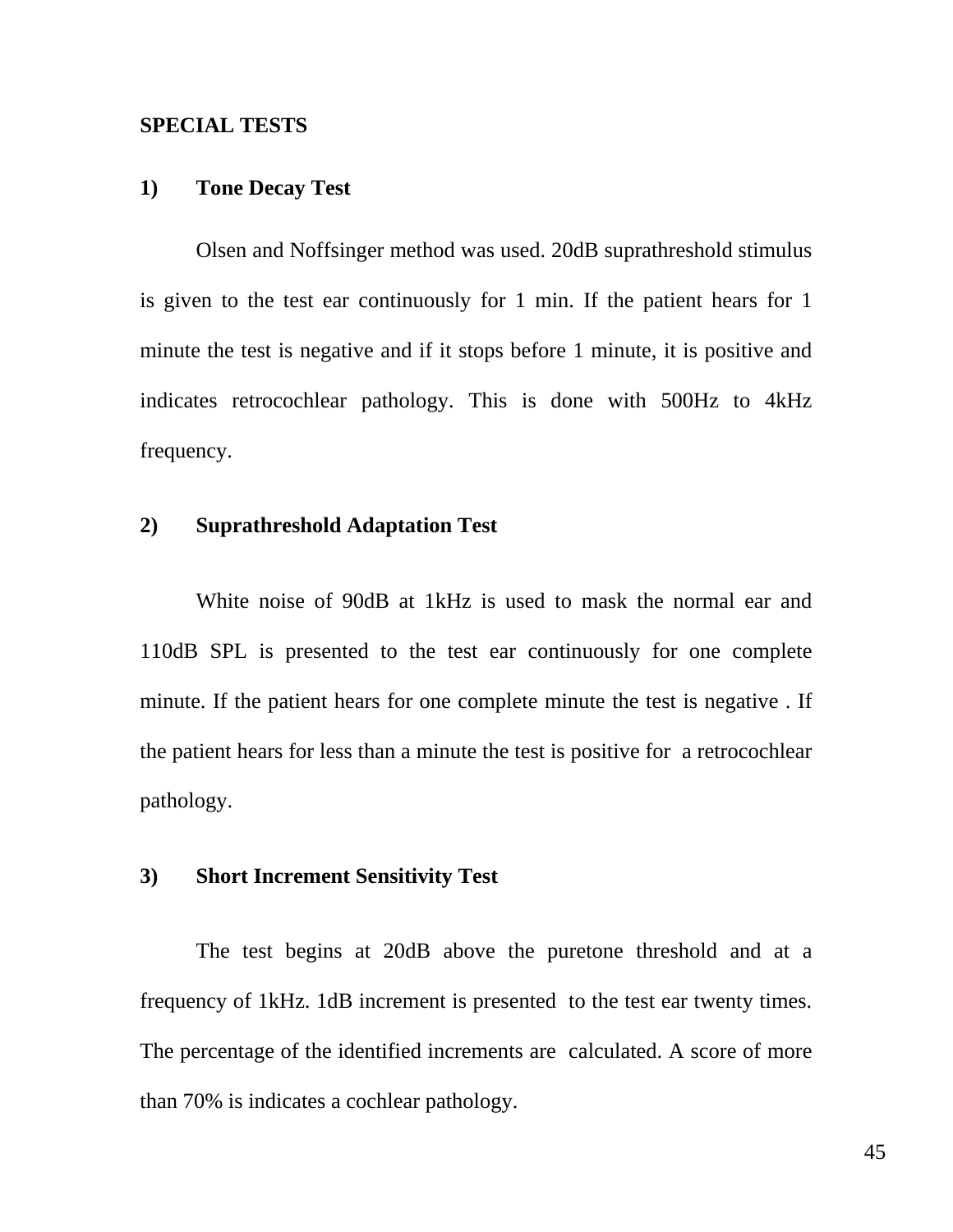#### **4) Alternate Binaural Loudness Balance Test**

From the threshold, 10dB is increased each time and the increment in intensity is compared with the opposite ear and plotted on a laddergram, and inference arrived based on the presence of recruitment in cochlear pathology.

# **Brainstem Evoked Response Audiometry**

BERA was performed using USB Jr. (Universal Smart Box Jr.); Intelligent Hearing System. (Fig ii) Testing was conducted in a sound attenuating room with the patient in supine position.Scalp electrodes were placed at the vertex , high forehead and over the mastoids .A dual channel recording was thus obtained. The impedence was kept below 5000ohms. Rarefaction click stimuli at 90dB nHL at a rate of 11.1.per second were delivered through TDH-39 aural earphones.The band pass fillers were set at 150-3000Hz (12dB per octave rolloff).The analysis time was set at 10ms and 1024 average obtained for each recording. Atleast two trials performed on each side to get reproducible recordings. The threshold for intreaural latency difference was set at 0.3 ms.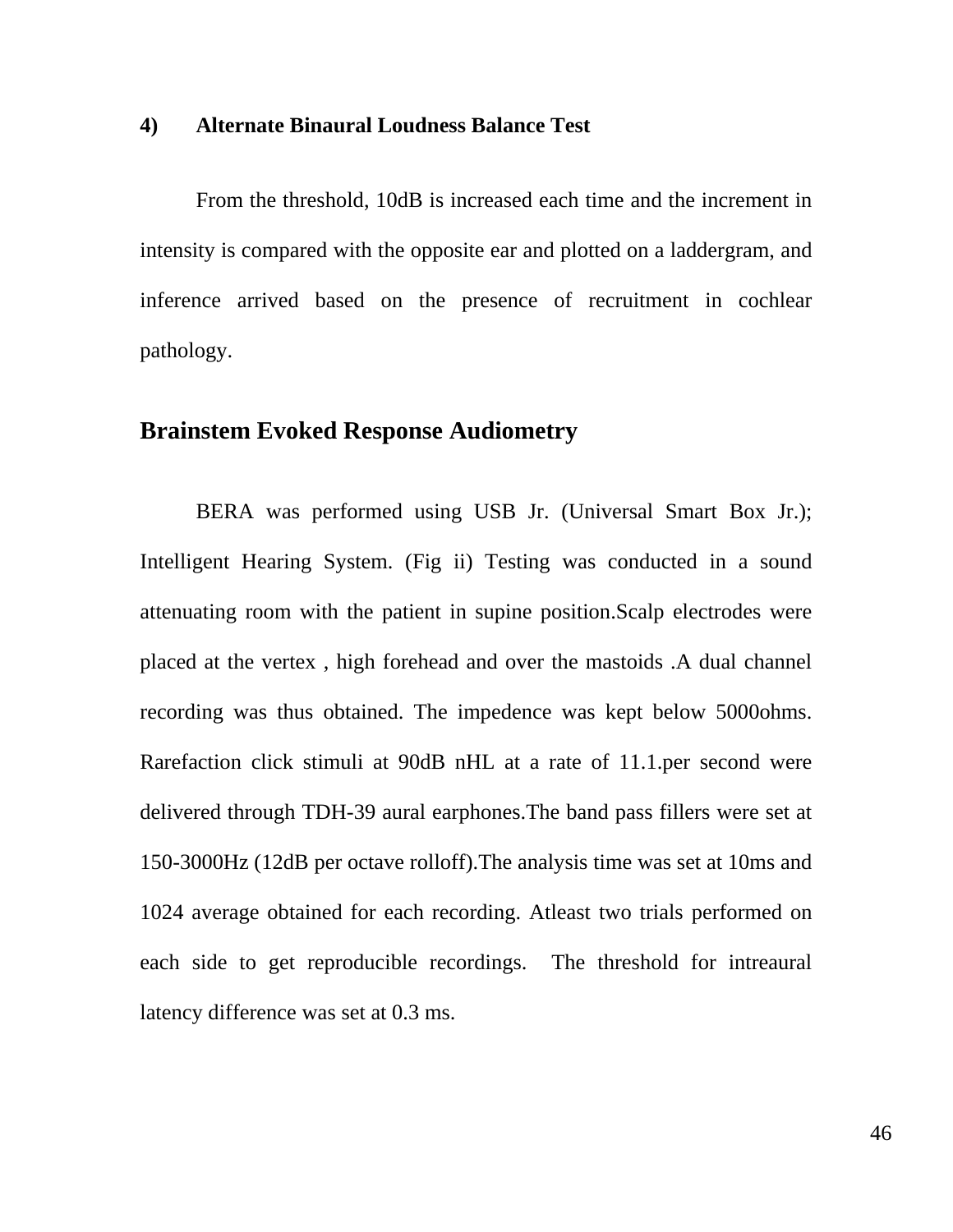# **BERA WAVES IN RETROCOCHLEAR LESIONS**



### **WAVE III at 90 L(B) shows normal absolute latency**



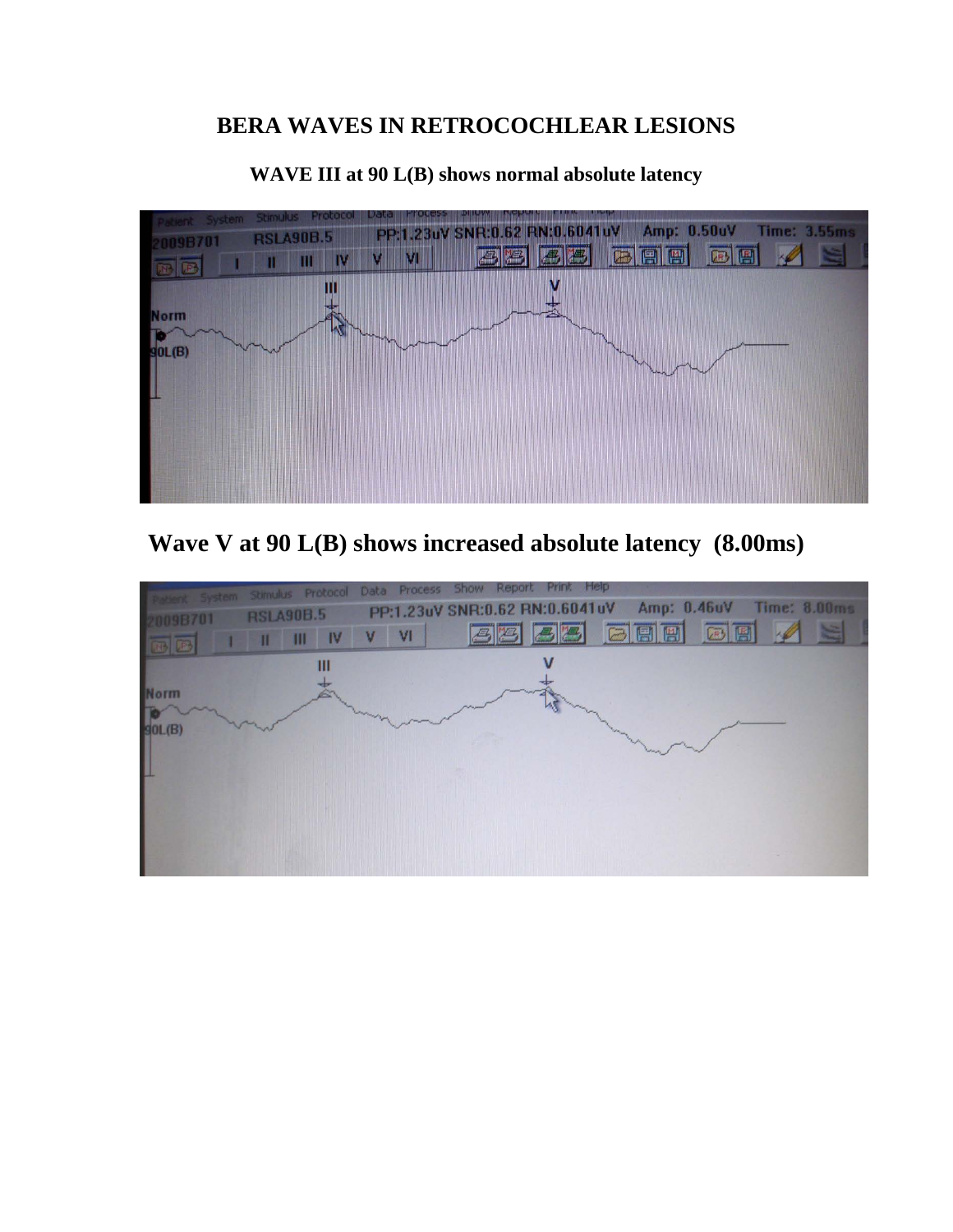## **BERA WAVES SHOWING INCREASED ABSOLUTE LATENCY FOR WAVE V AND POOR MORPHOLOGY**

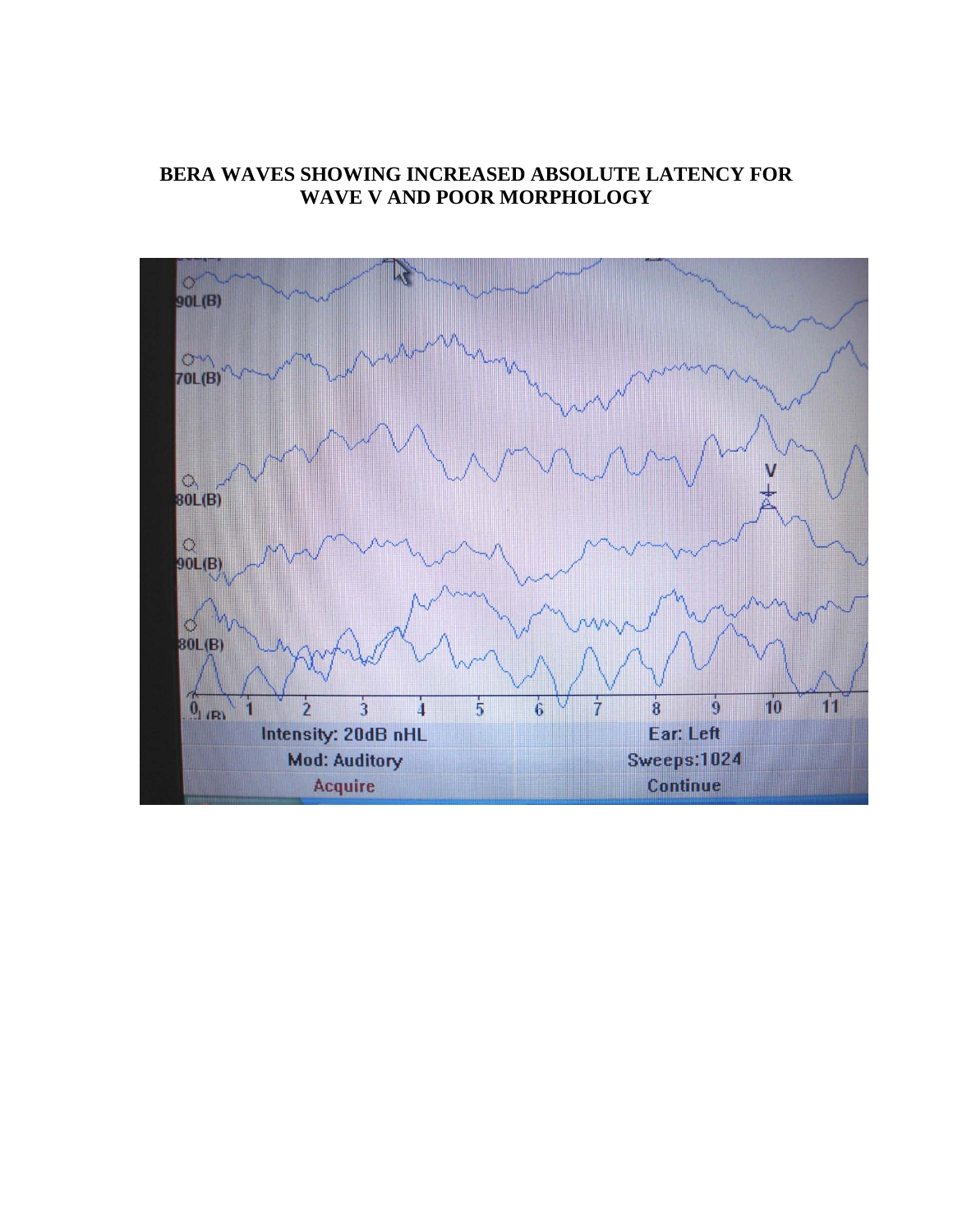## **BERA REPORT SHOWING NO REPONSE AT 95 nHL**

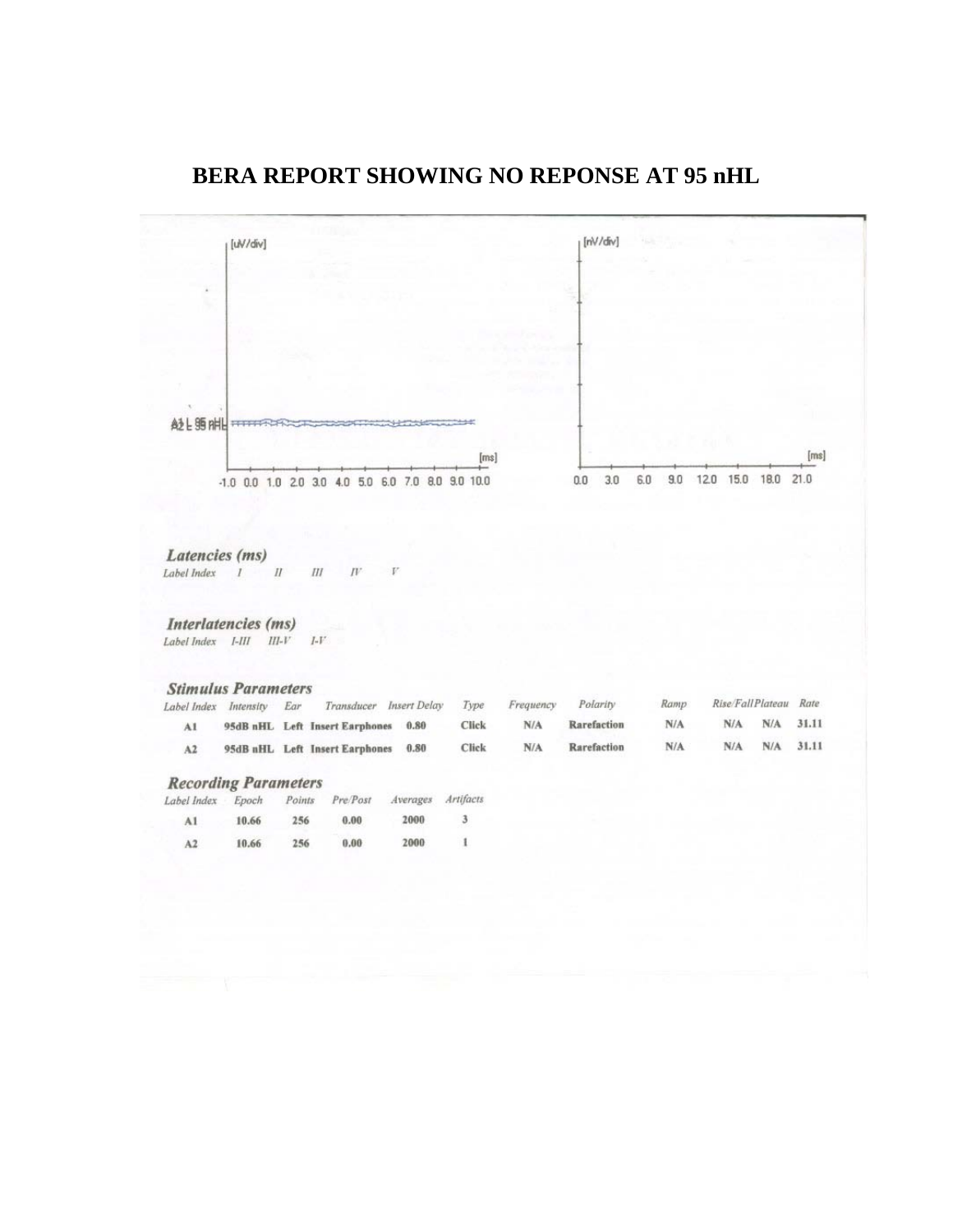Criteria Used for Diagnosis of Retrocochlear Pathology (Fig iii&iv)

- 1) Prolongation of absolute latency of waves 1 , 3 , 5
- 2) Prolongation of interaural latency 1-3 , 3-5 , or 1-5
- 3) Poor wave form morphology
- 4) Absent wave forms

## **Magnetic Resonance Imaging**

Axial , Coronal , Sagittal sections with T1 weighted and T2 weighted images were done.Gadonilium- DTPA was given at a dose of 0.1 mmol/kg to look for enhancement of T1 weighted Magnetic Resonance images by its selective concentration in the tumours. The contrast material enters these tumours because of absence of blood-tissue barrier in the vascular bed of the tumour. These images were studied with special reference to the internal auditory canal and cerebellopontine angle to detect the abnormalities.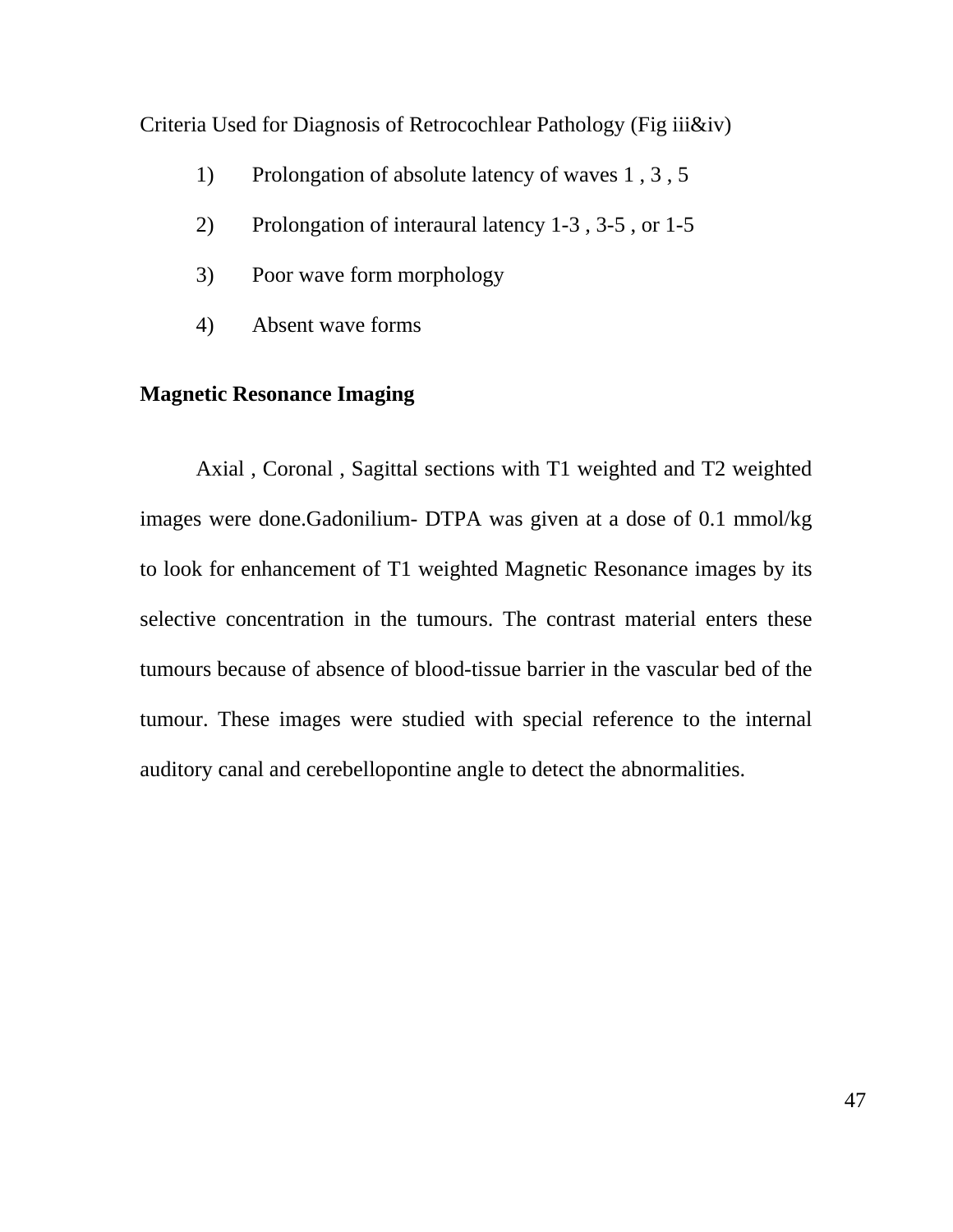## **RESULTS AND ANALYSIS**

## **DEMOGRAPHIC PROFILE OF THE STUDY AGE (Fig. 1)**

The age of cases ranged from 18 to 72 years.

The mean age was 43.4 years.

The median age was 44.5 years.

The mean age of acoustic schwannoma was 40.7 years.

The mean age of meningioma was 58.8 years.

## **SEX (Fig. 2)**

Females were found to be more affected.

Males - 46.7%

Females - 53.3%

Male: Female ratio was 8 : 7

## **TYPES OF LESIONS IN THE STUDY (FIG.3 )**

The most commonly found lesions in the study were vestibular schwannomas consisting of 24 out of 30 cases.There were four cases of meningiomas, 1 arachnoid cyst and one astrocytoma.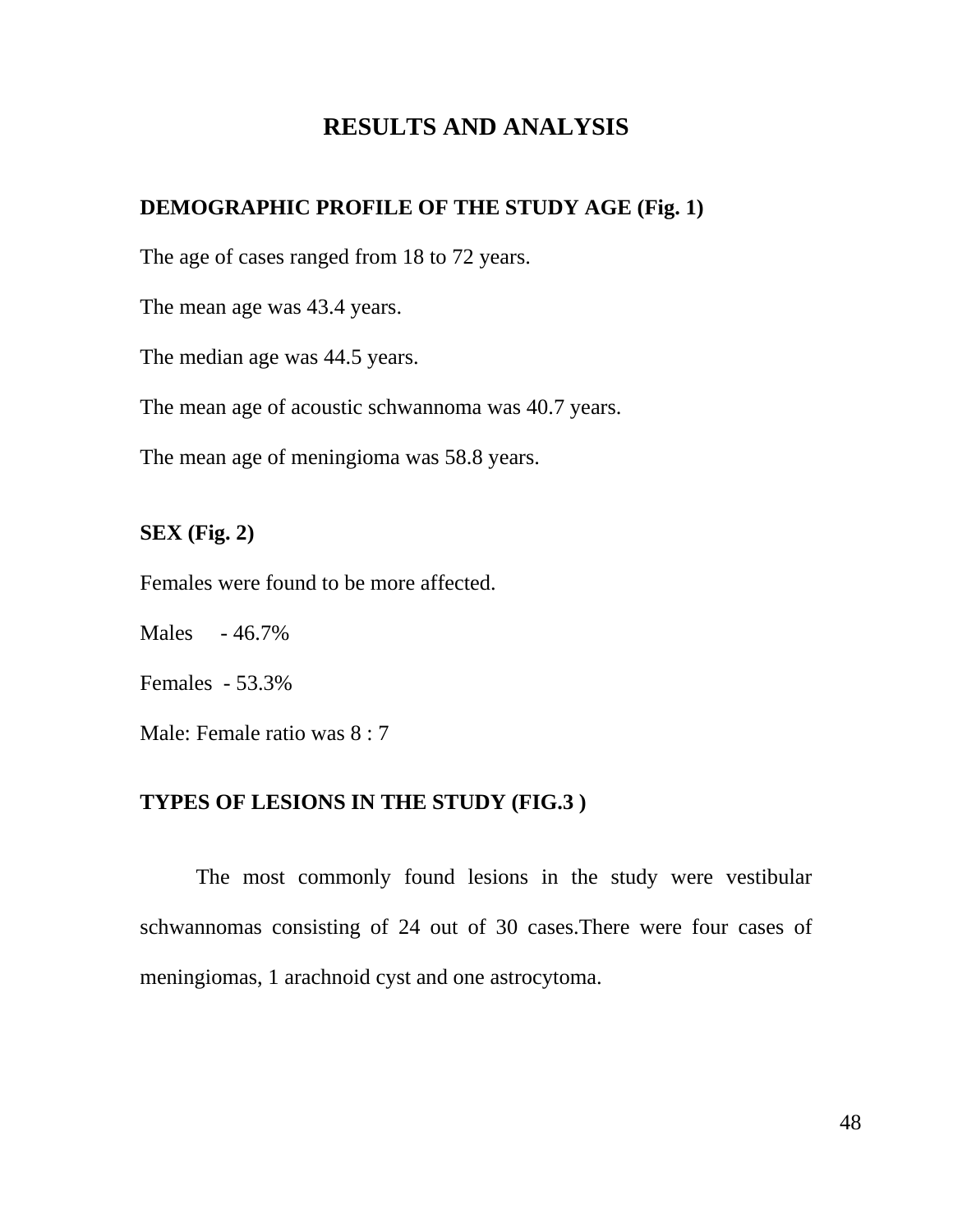# **AGE DISTRIBUTION (Fig.1 )**

**No. of Patients**



Age Group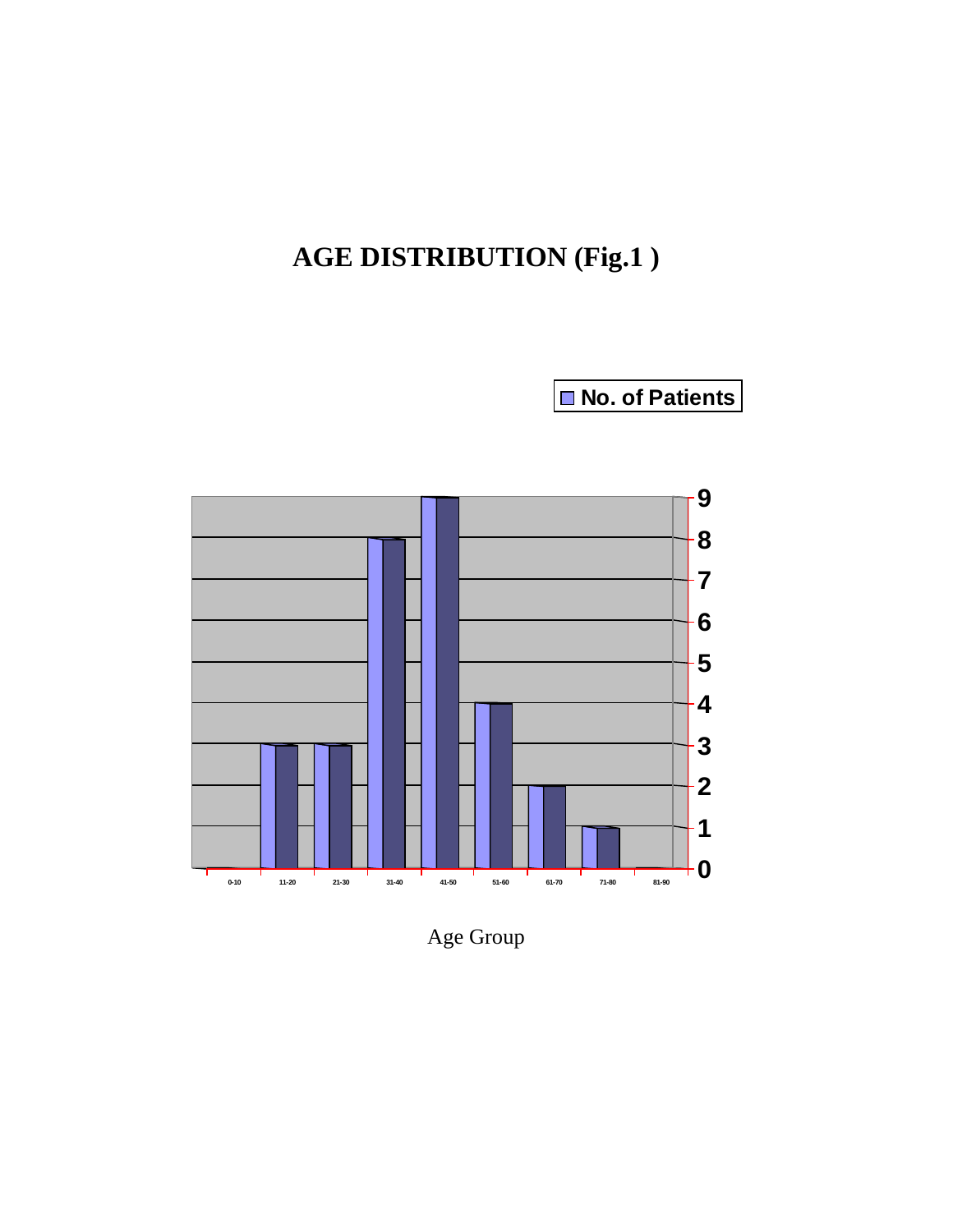**SEX DISTRIBUTION (Fig.2 )**

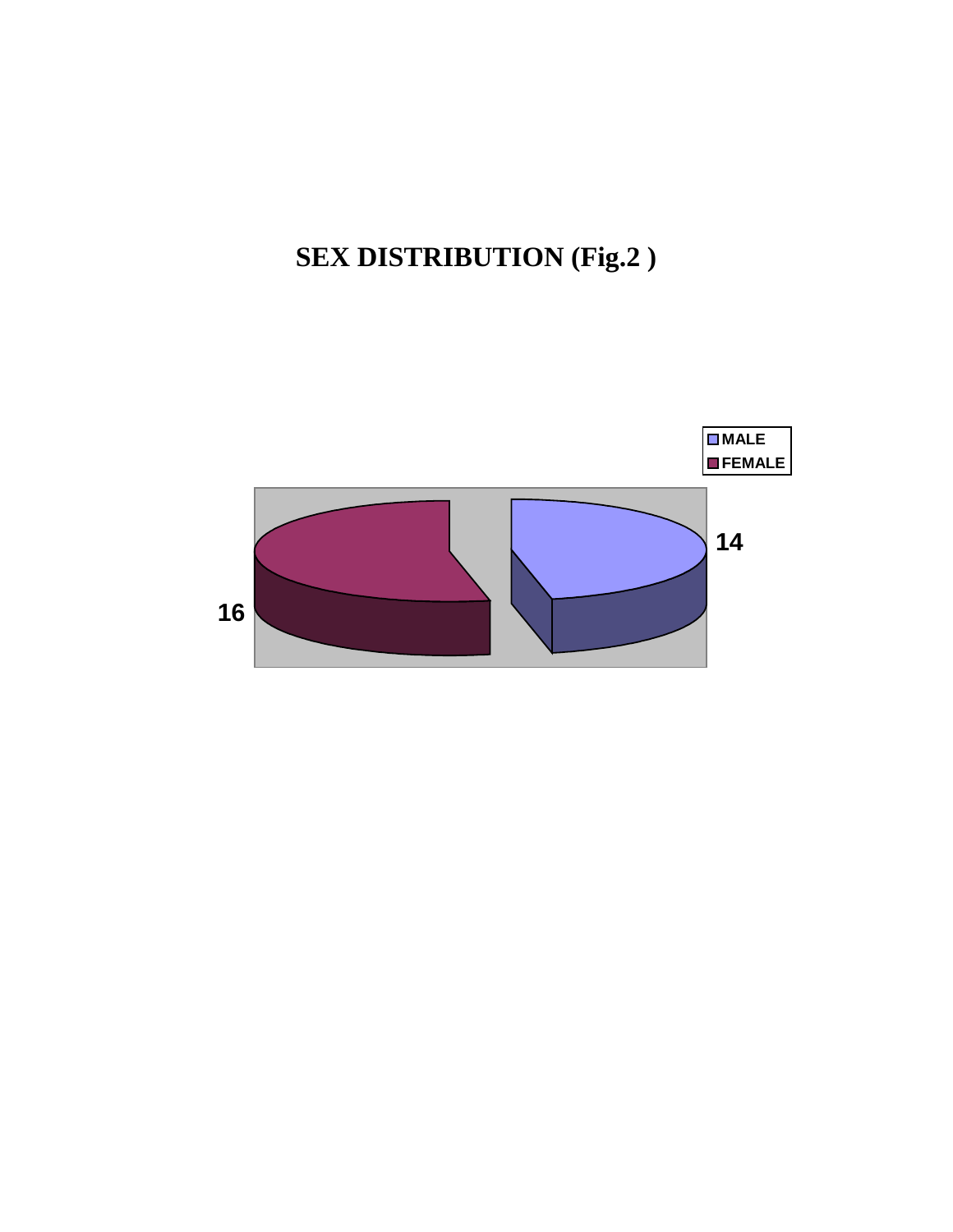# **TYPES OF LESIONS IN THE STUDY (FIG.3 )**

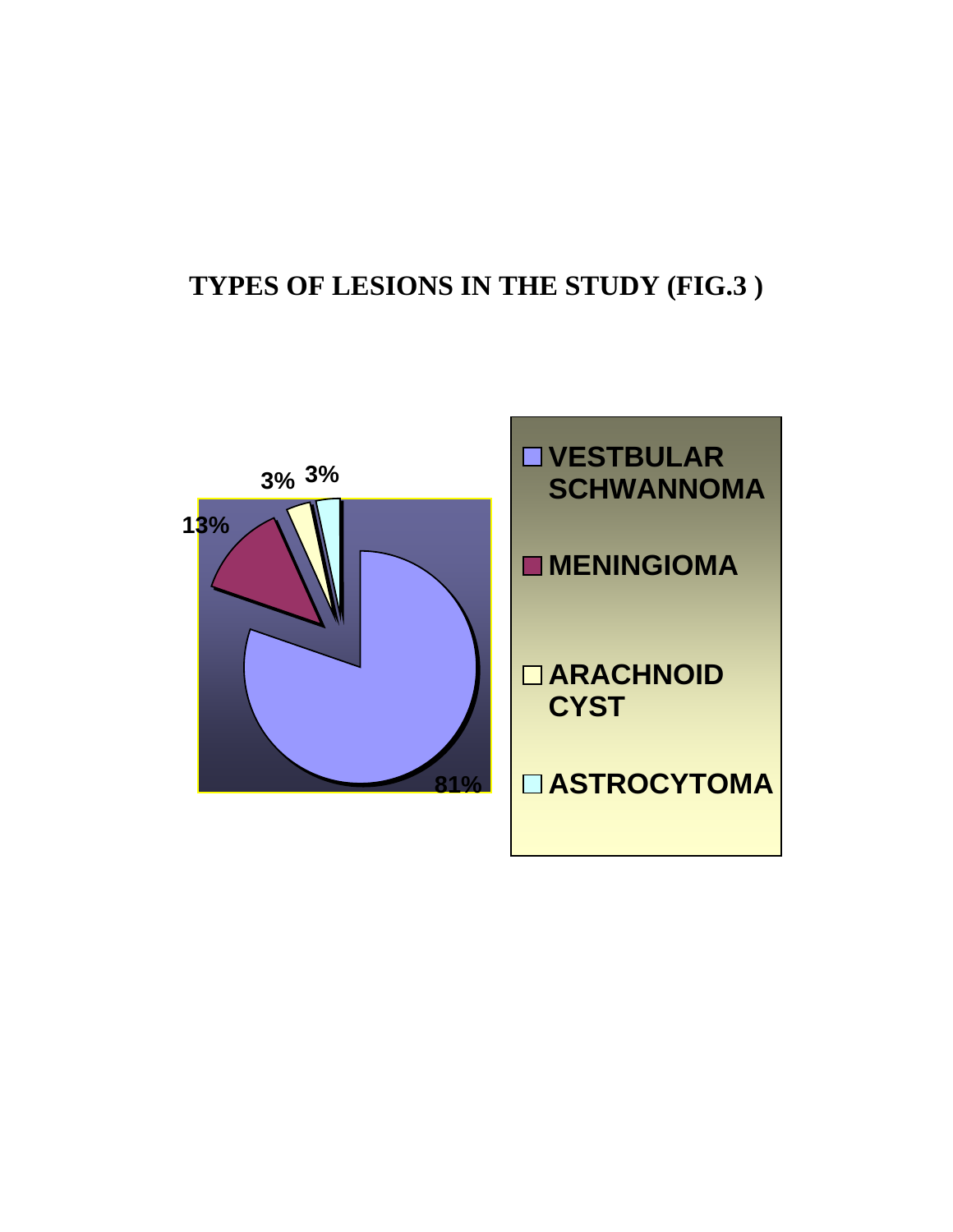| Vestibular Schwannoma | 80 %   |
|-----------------------|--------|
| Meningioma            | 13 %   |
| Arachnoid Cyst        | 3.33 % |
| Astrocytoma           | 3.33 % |

One case had bilateral vestibular schwannoma.

## **SYMPTOMS (Fig.4 )**

The first symptom was Hard of Hearing in 24 out of 30 cases. (80%). The first symptom was tinnitus in 6.7 % , headache in 13 %, and giddiness in 6.7% of cases.

| Both Hard of Hearing and Tinnitus | 66.7% |
|-----------------------------------|-------|
| Only Hard of hearing              | 13%   |
| <b>Only Tinnitus</b>              | 6.7%  |
| Headache                          | 40%   |
| Hypoaesthesia of face             | 13.3% |
| Giddiness                         | 23%   |
| Unsteadiness                      | 13.3% |

Facial Nerve was found affected in 8 cases ; 26.7% of cases.

One patient had facial tics on the side of the lesion.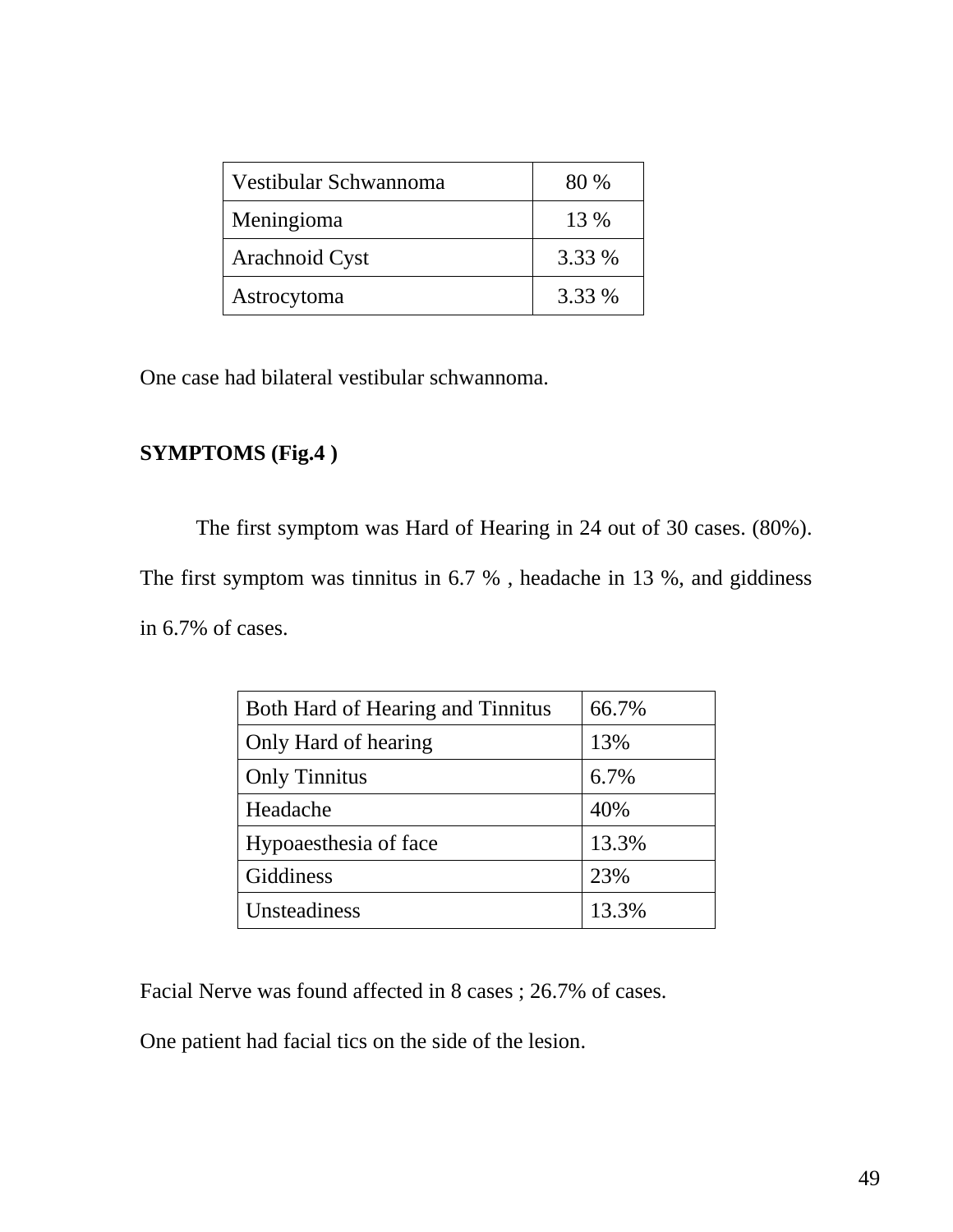# **SYMPTOMS: (FIG.4)**

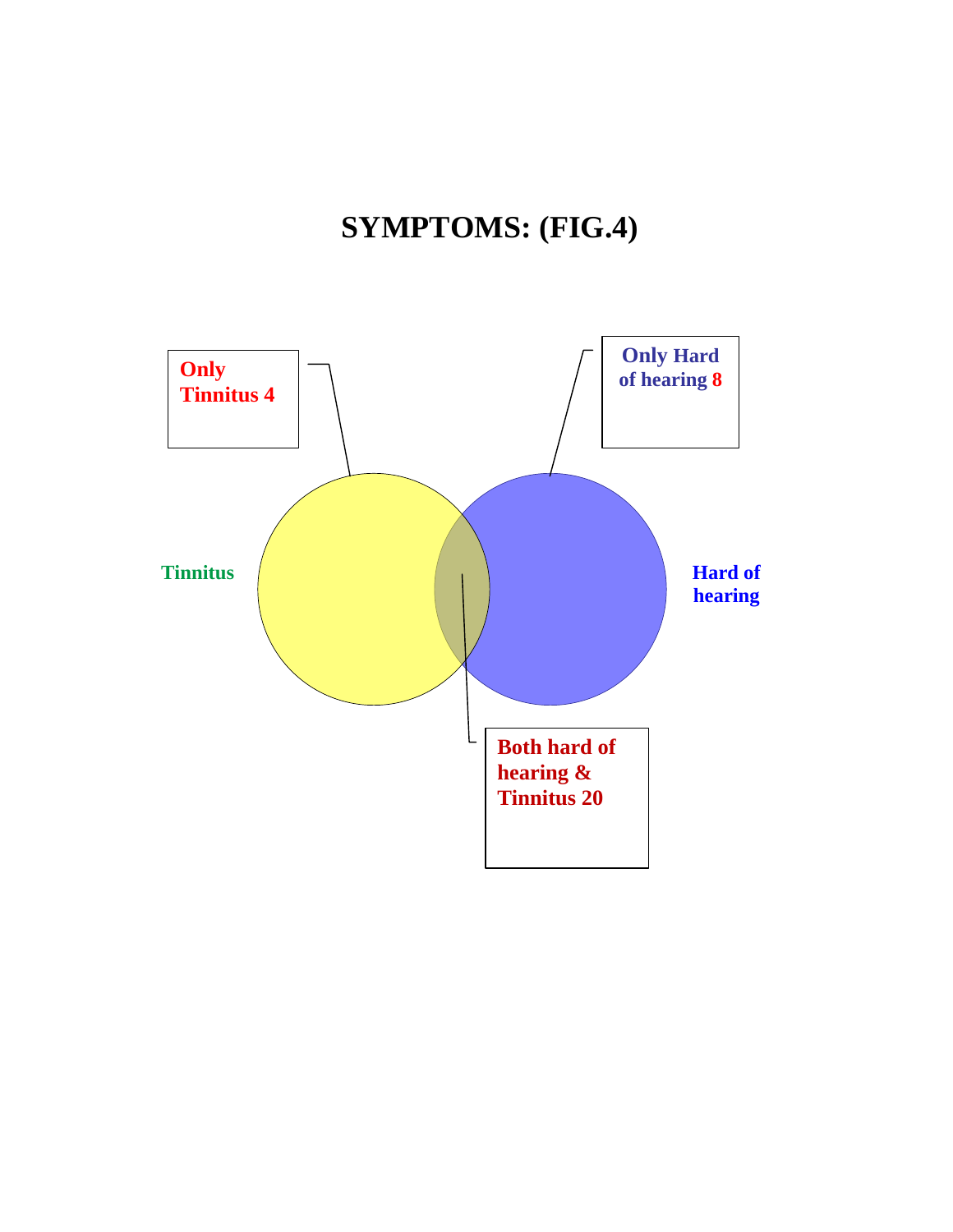# **OTHERS SYMPTOMS**

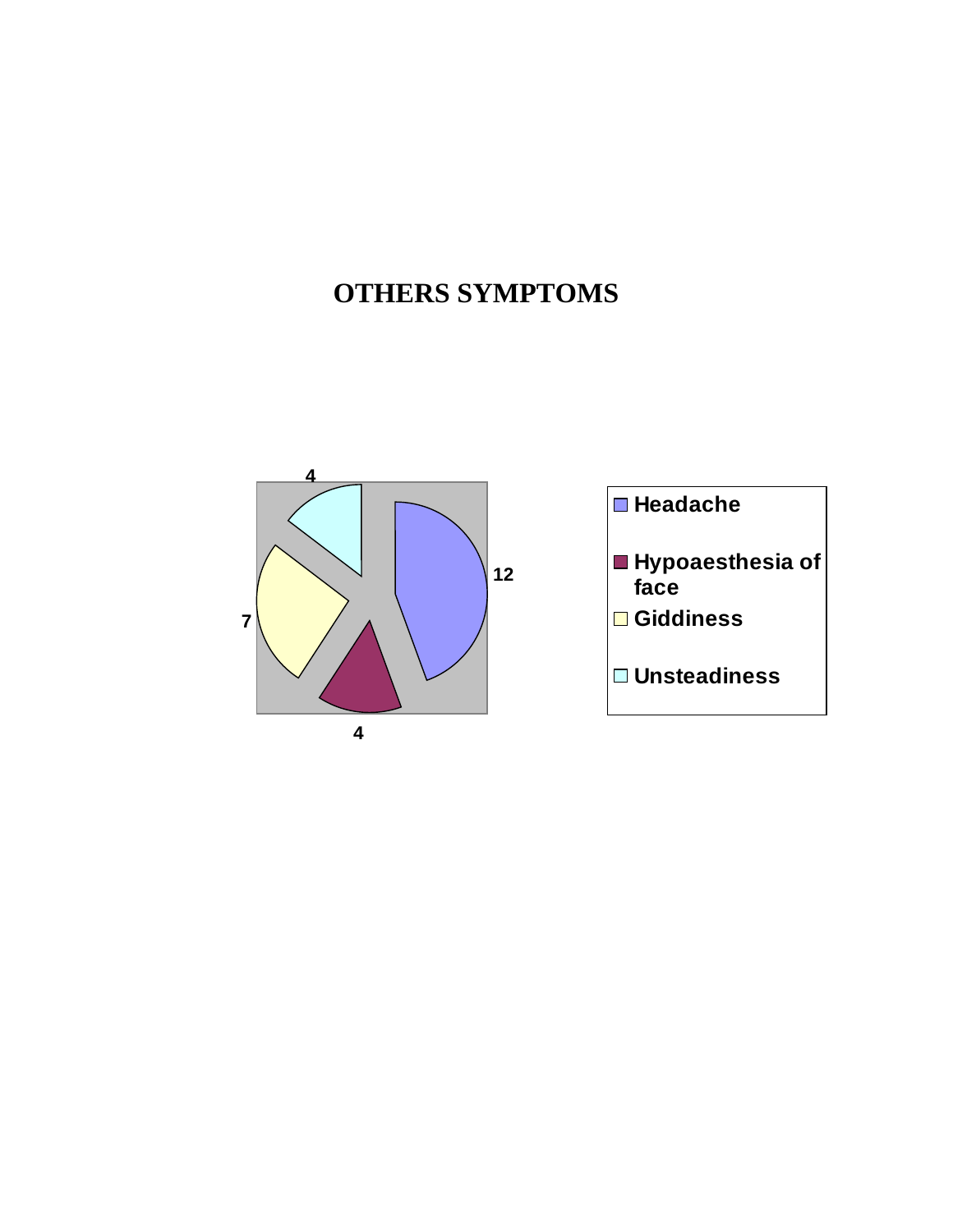Two cases had symptoms of raised intracranial hypertension ; due to hydrocephalus.

## **THE FREQUENCY OF SYMPTOMS**

The duration of symptoms ranged from 1 month to 3 years. The mean duration of symptoms was 1.45 years. The median duration of symptoms was 1 year and 4 months.

### **PURETONE AUDIOGRAM (FIG.5)**

Cases with Mild Sensorineural Hearing loss were 7 (23.3%) Cases with Moderate Sensorineural Hearing Loss were 2 (6.67%) Cases with Severe Sensorineural Hearing Loss were 6 (20%) Cases with Profound Sensorineural Hearing Loss were 7 (23.3%) Cases with Total Sensorineural Hearing Loss were 7 (23.3%) 1 case (3.33%) had a normal hearing. 6 cases (20%) had a high frequency hearing loss.

# **TONE DECAY TEST and SUPRATHRESHOLD ADAPTATION TEST (FIG.6)**

13 cases out of 30 cases (43.3%) showed positive results ; indicating a retrocochlear pathology.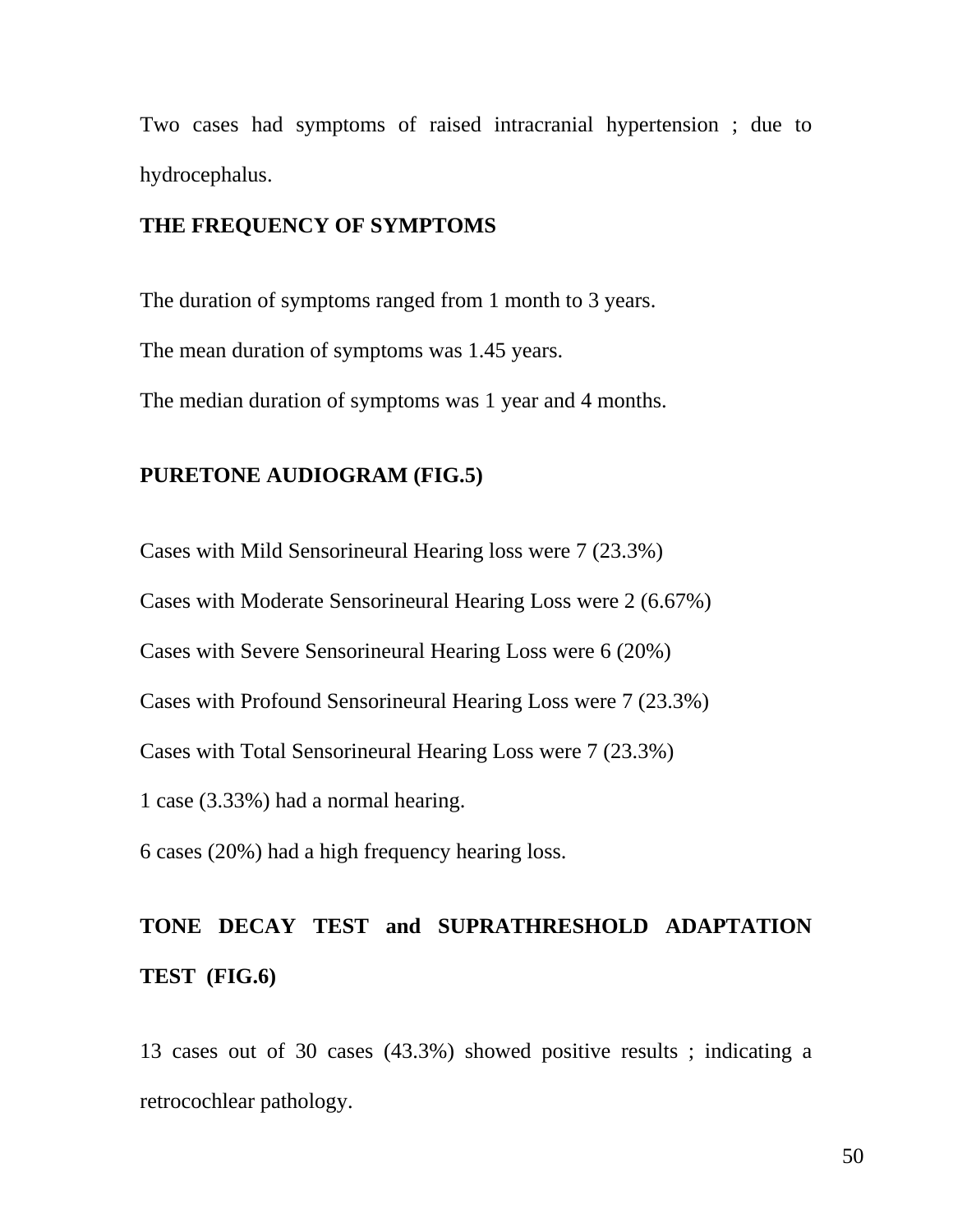# **PURETONE AUDIOGRAM (FIG.5)**

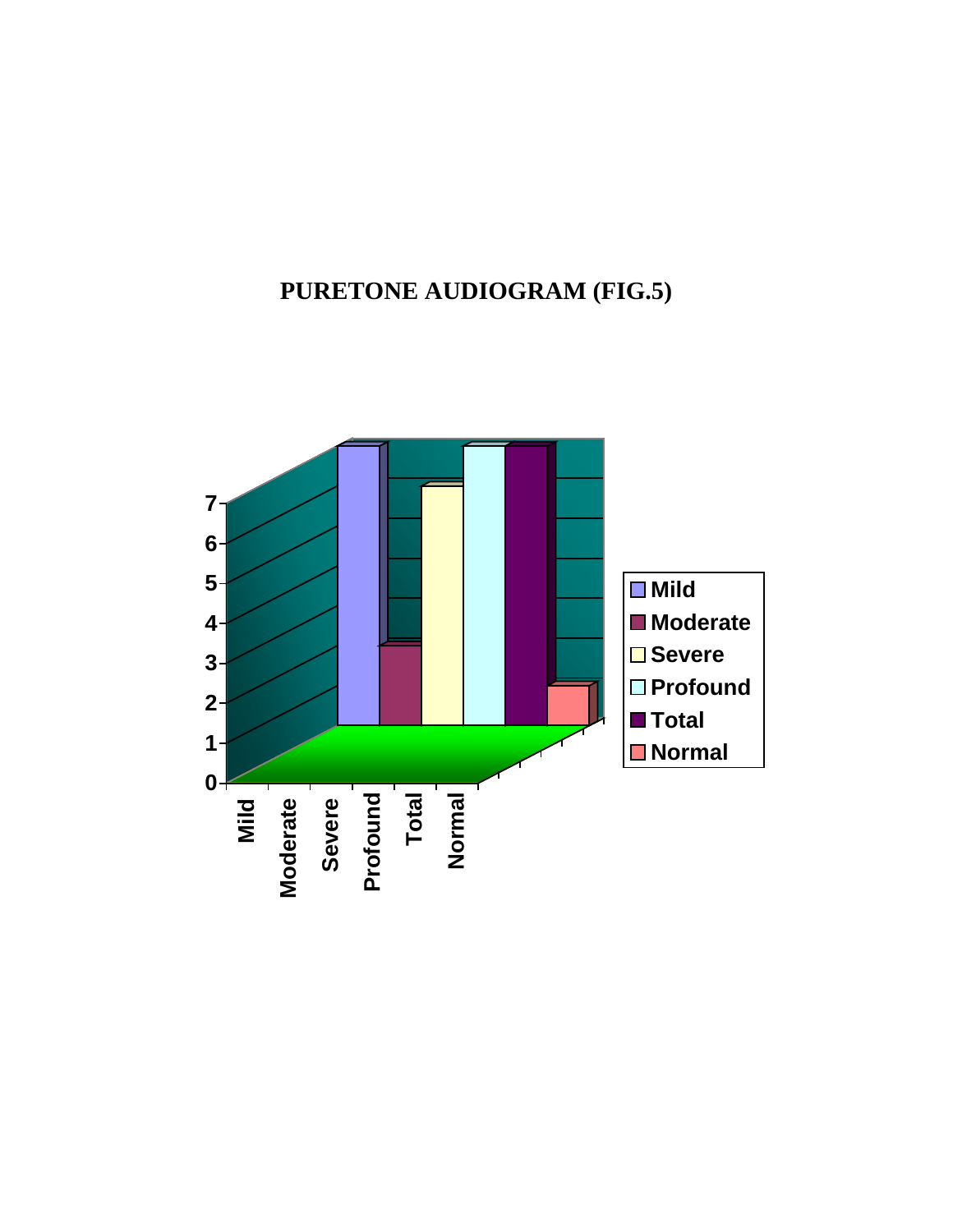# **TONE DECAY TEST & SUPRATHRESHOLD ADAPTATION TEST (FIG.6)**

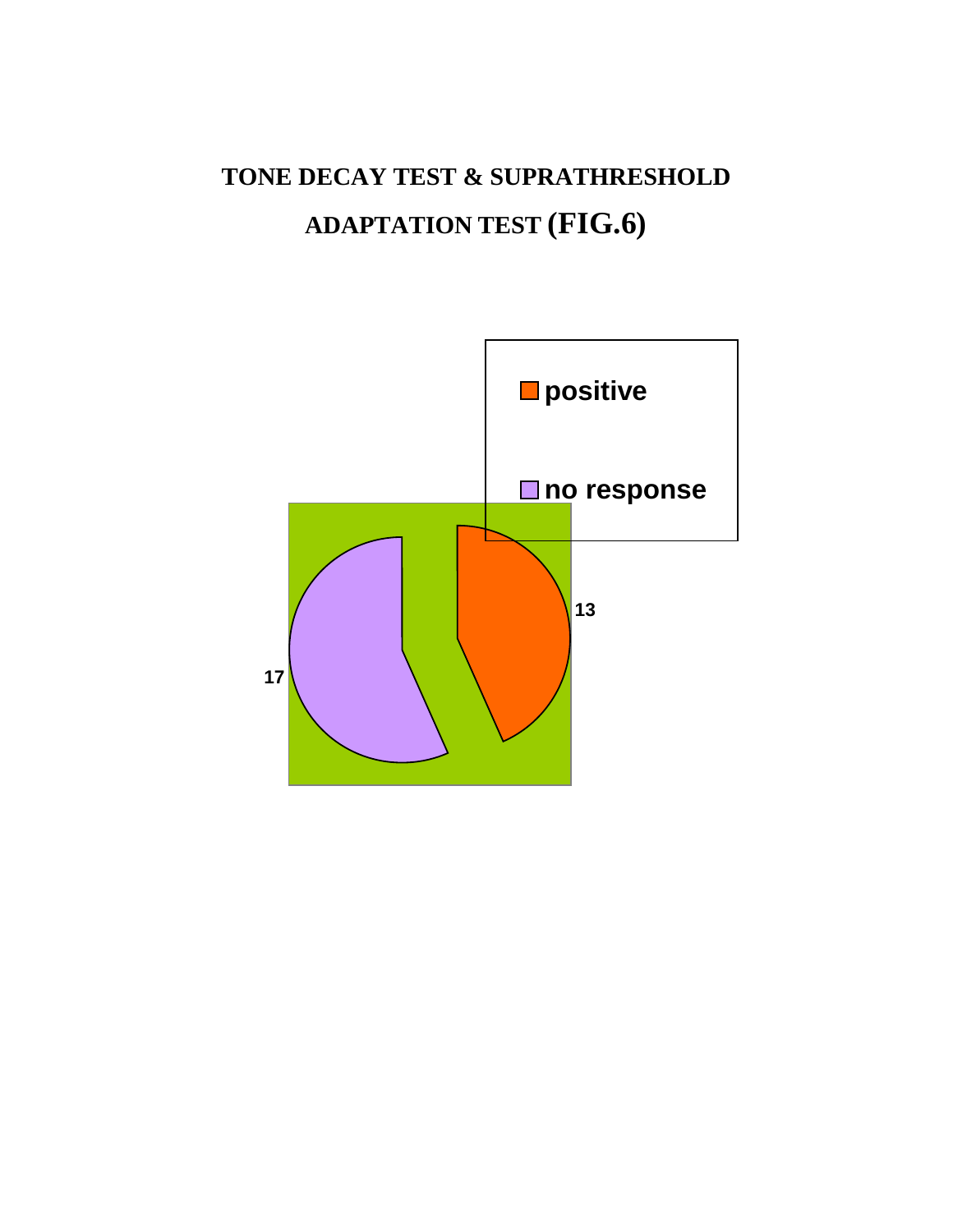These tests could not be done in 17 patients who had severe to profound hearing loss.

# **SHORT INCREMENT SENSITIVITY INDEX and ALTERNATE BINAURAL BALANCE TEST (FIG.7)**

13 cases had a SISI score of 30 – 40%. None of the cases showed recruitement phenomenon.

In 17 cases with severe to profound hearing loss the tests could not be done.

### **BRAINSTEM EVOKED RESPONSE AUDIOMETRY (FIG.8)**

Cases with prolonged absolute latency of waves was 14 (46.67%)

Cases with prolonged interaural latency was 14 (46.67%)

Cases with poor wave morphology were 14 (46.67%)

Due to profound hearing loss BERA showed no response in 14 cases.(46.67%)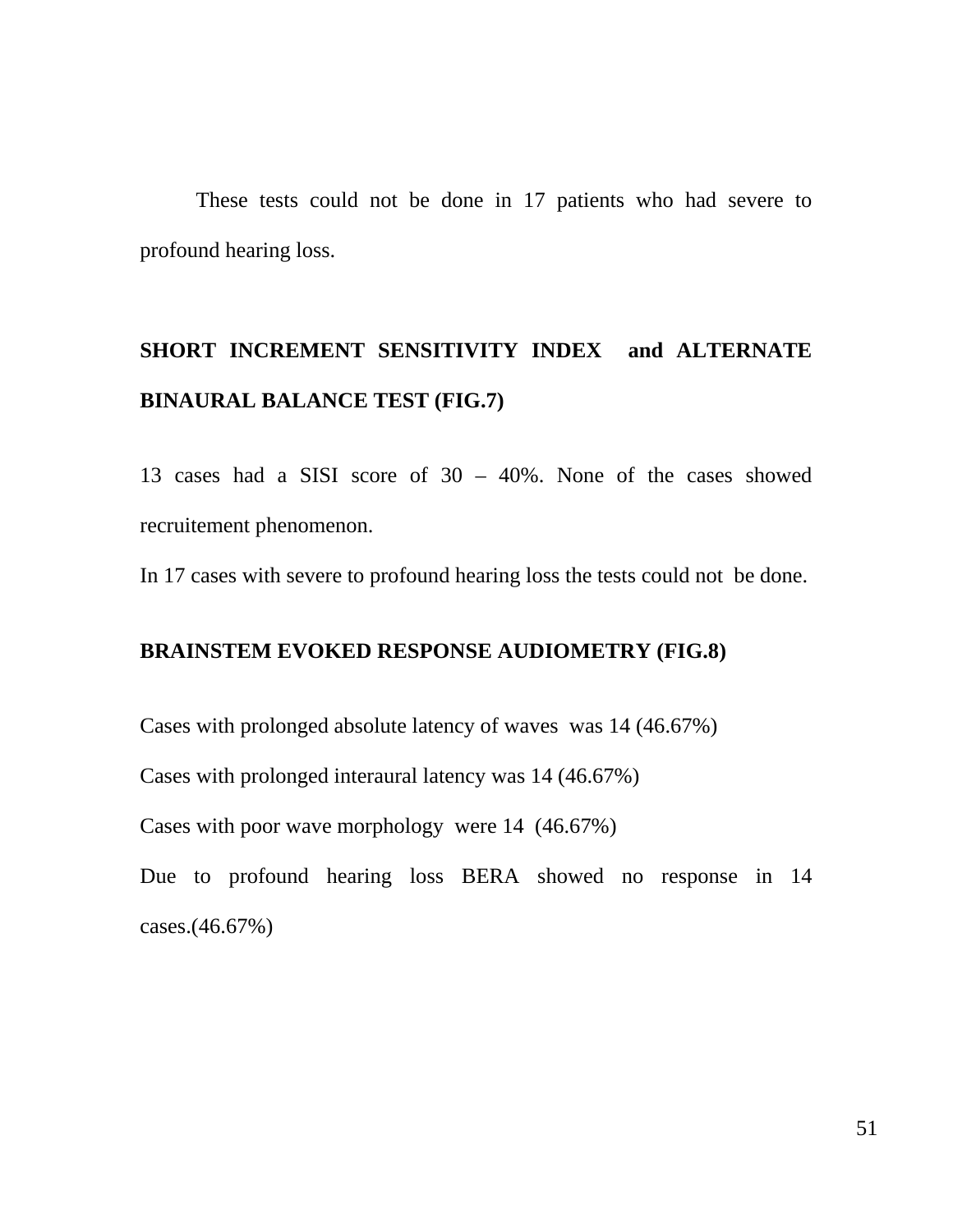# **SHORT INCREMENT SENSITIVITY INDEX (FIG.7)**

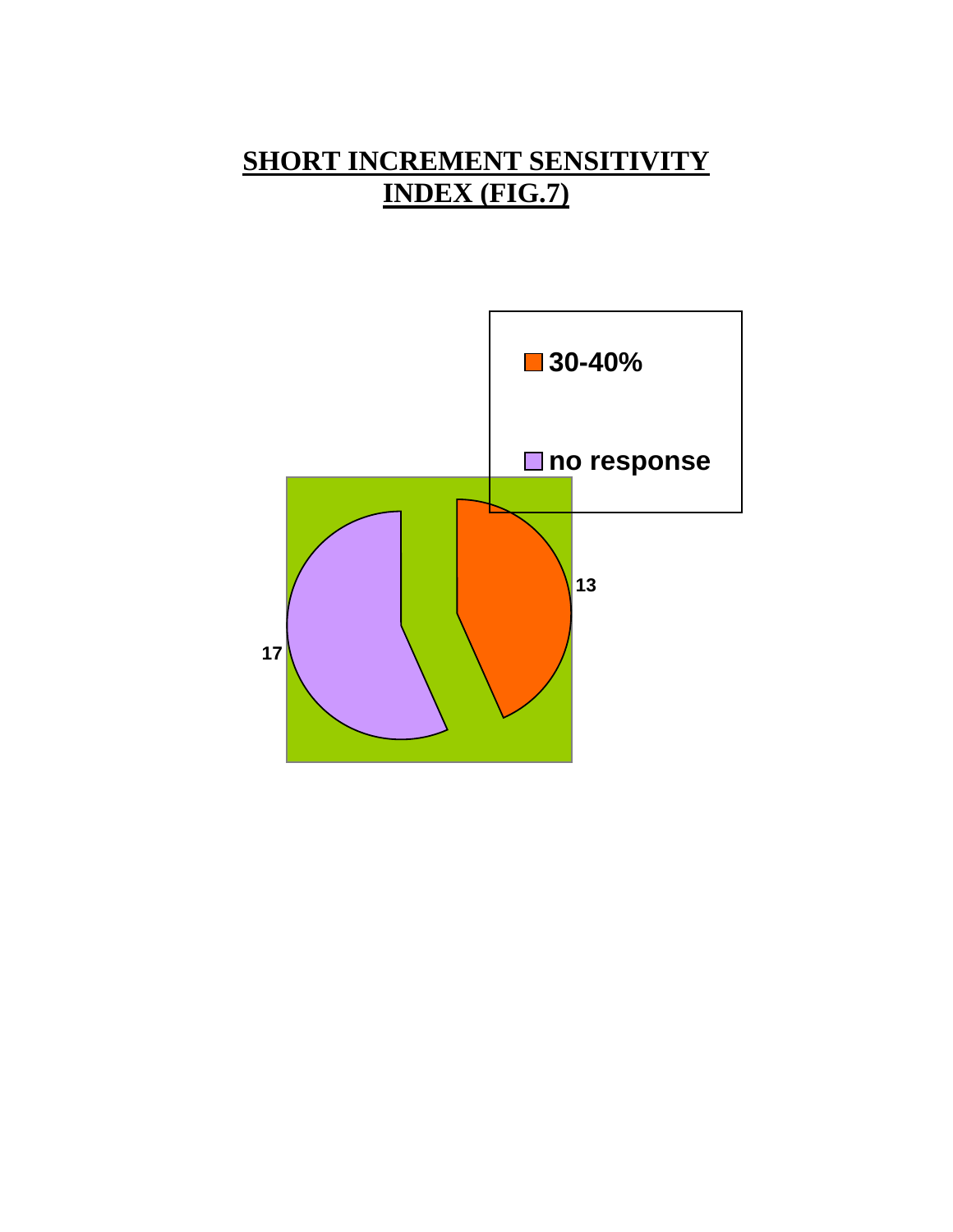# **BRAINSTEM EVOKED RESPONSE AUDIOMETRY (FIG.8)**

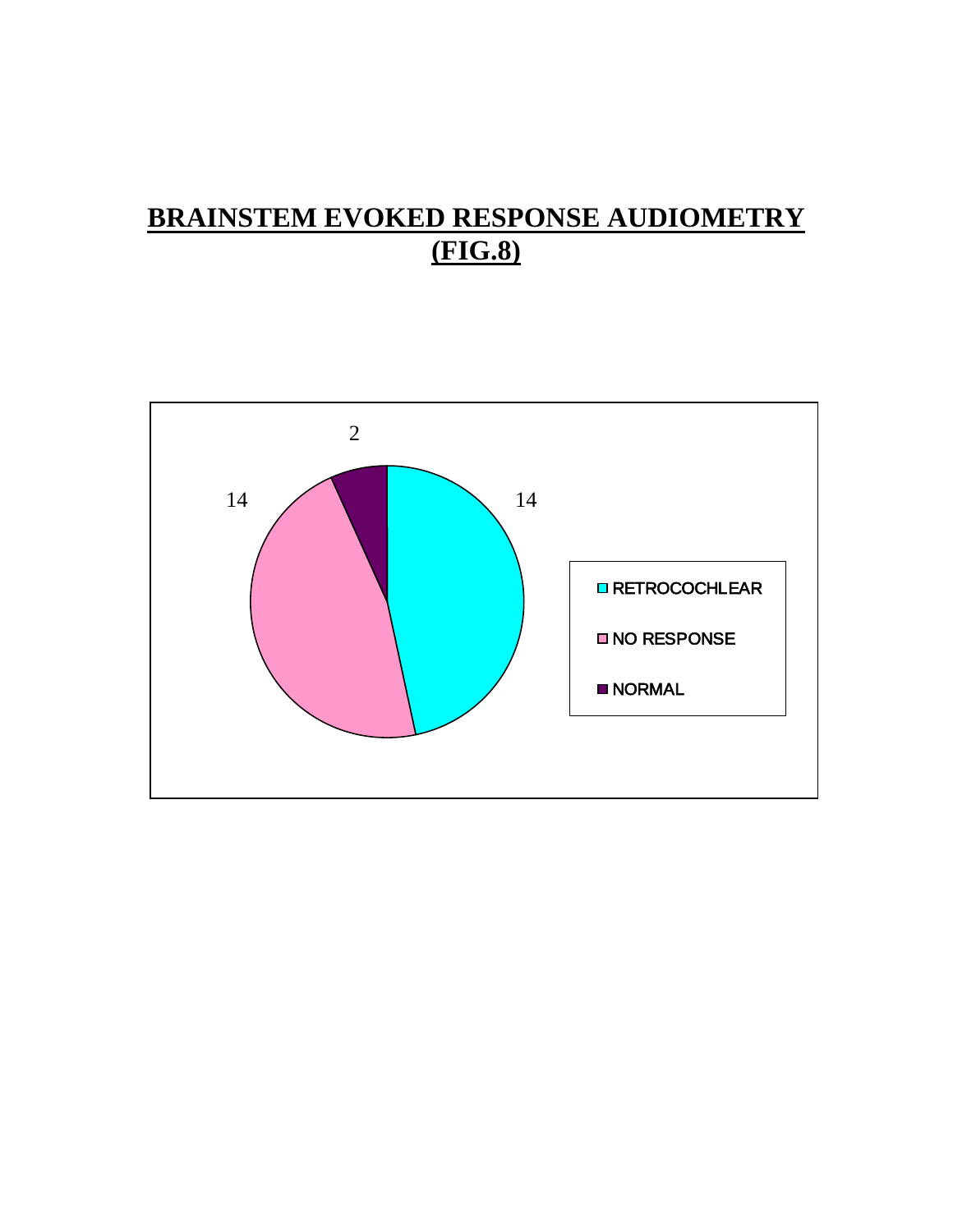BERA showed a normal response in only two cases.(6.67%), thus showing a sensitivity of 93.3 % in detecting retrocochlear space occupying lesions

## **Magnetic Resonance Imaging (FIG.9)**

Size of the tumours

| Small tumours $\langle$ 1 cm | N <sub>i</sub> |
|------------------------------|----------------|
| Moderate size                | 22 Cases       |
| Large size                   | 8 Cases        |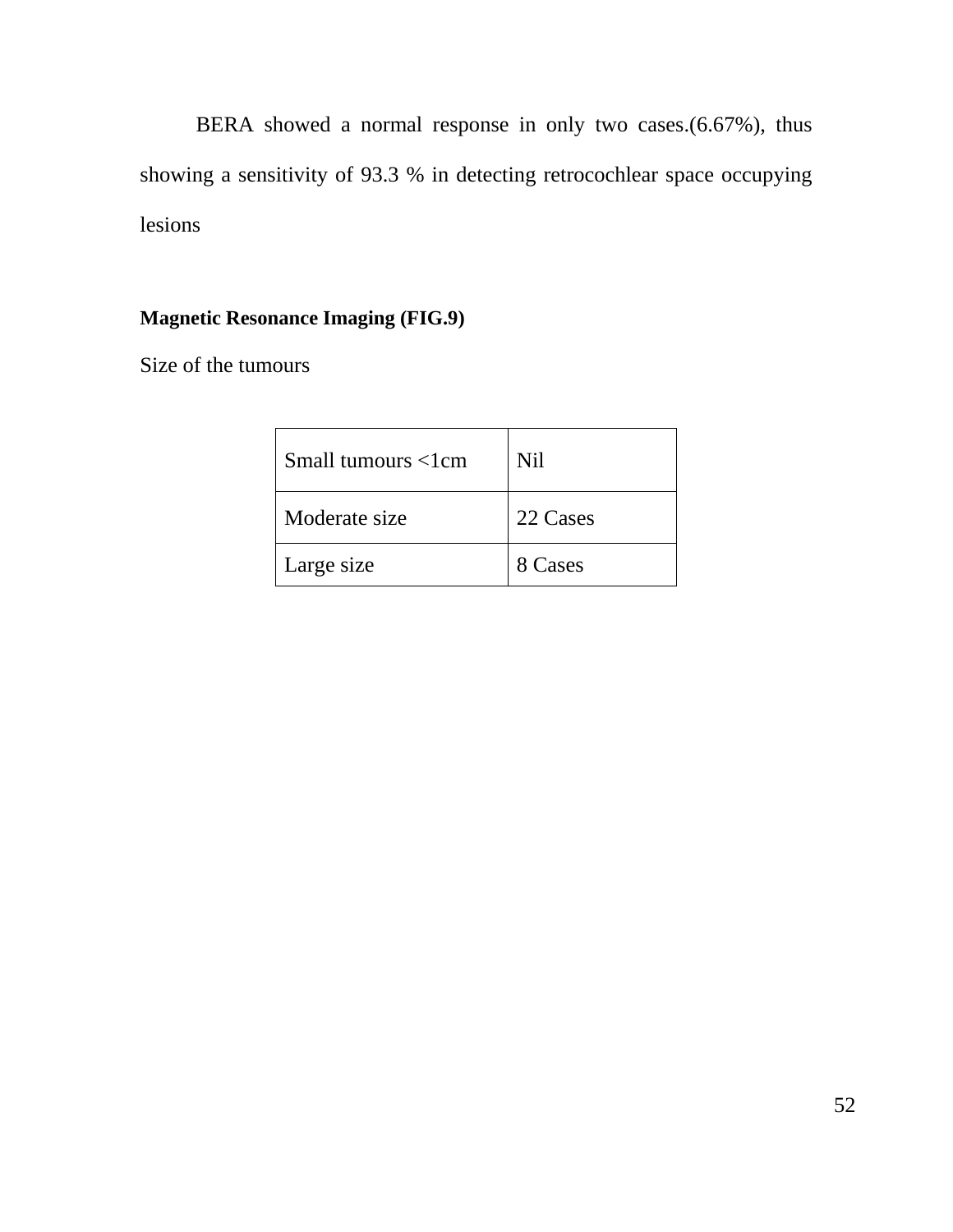# **TUMOUR SIZE: (FIG.9)**

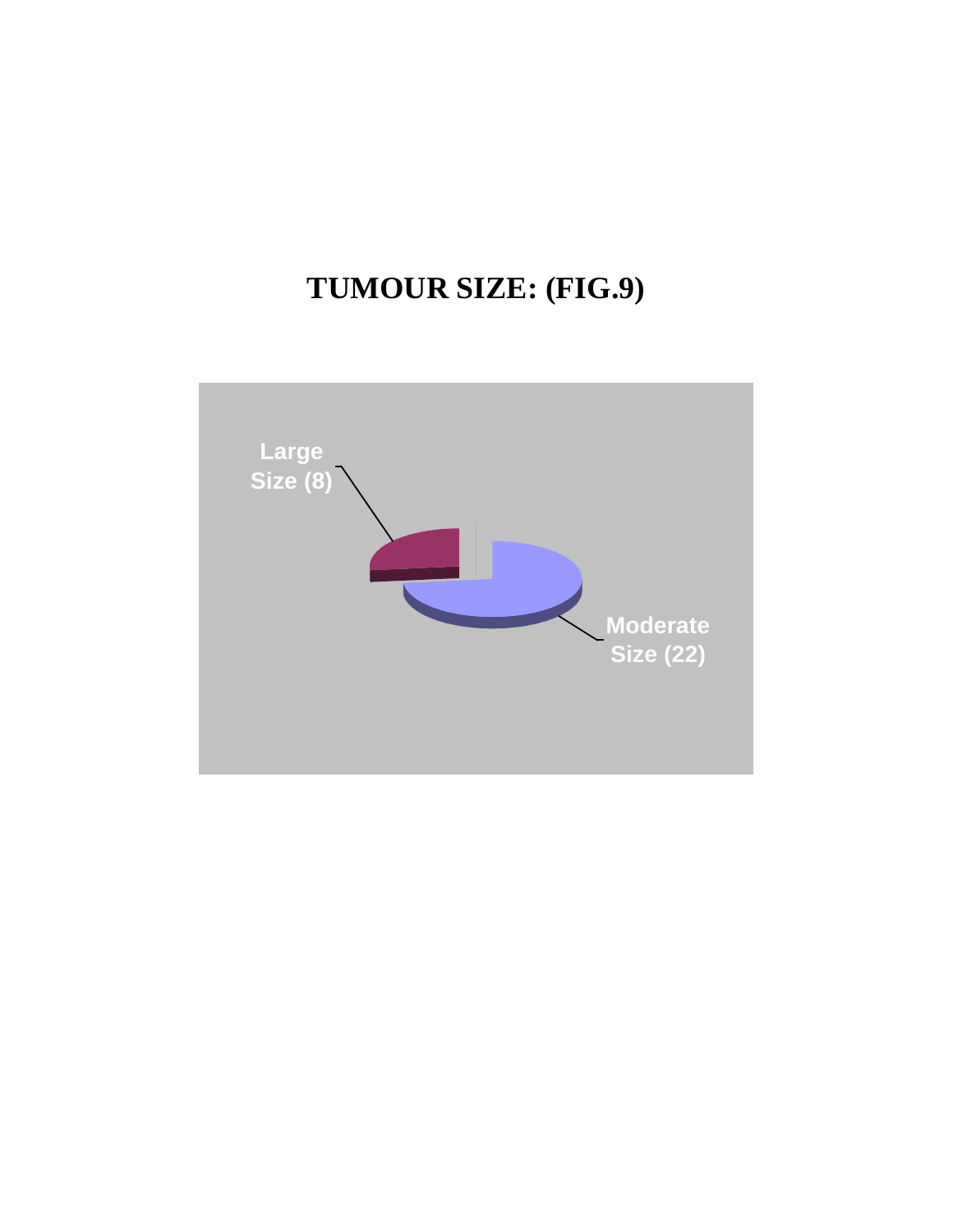## **DISCUSSION**

### **Incidence of the Tumours**

Acoustic Neuromas consist of 60- 90% of all cerebellopontine angle tumours.

In this study 80% of cerebellopontine angle tumours were acoustic neuromas. Meningiomas consist of 6.8% of cerebellopontine angle tumours (valavani's et al ) or 6.3% (Gonzalez Revilla)

In this study 13% of the tumours were meningiomas.

Female predilection has been noted in some studies for both acoustic neuromas and meningiomas. In this study 53.3% are females.

The average age of sporadic Acoustic Neuromas is 50 years, whereas in NF2 patient presents at a younger age with a mean age of 31 years. In this study the mean age is 43.4 years .One case in this study of bilateral vestibular schwannoma had an age of 18 years.

Regarding meningiomas the peak incidence is in the  $6<sup>th</sup>$  and  $7<sup>th</sup>$  decade of life, which in this study was found to be 58.8 years.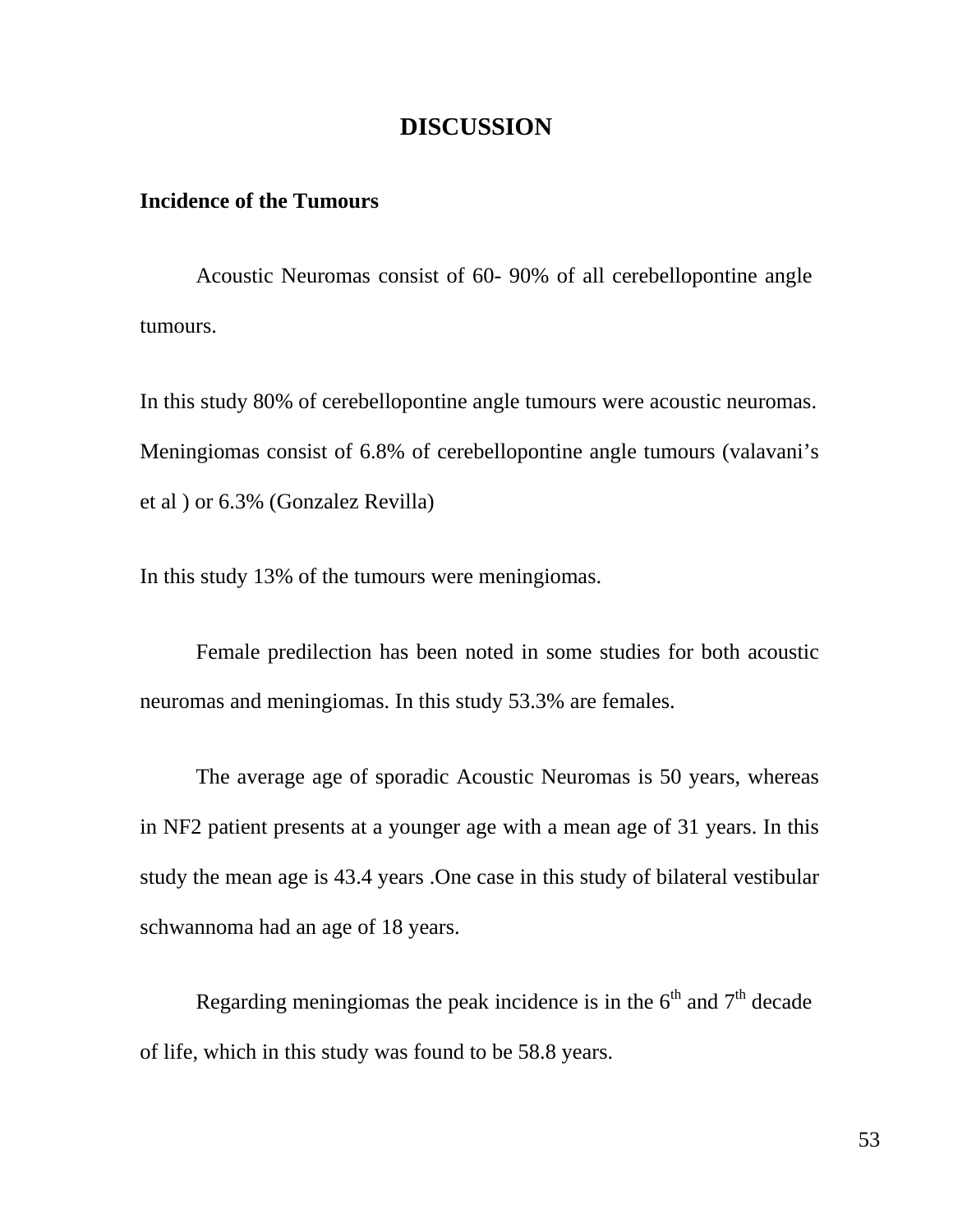### **Symptomatology of Retrocochlear**

## **Space Occupying Lesions**

Majority of studies verify that the initial or presenting symptom is hearing loss with or without tinnitus in about 80 % of patients, which in this study is also found to be 80 %.

Tinnitus as the only presenting symptom is found in about 7 % of patients and hearing loss without tinnitus is identified in between 40% and 80%. In this study the cases with only tinnitus as the presenting symptom was found to be 6.7% and cases with hearing loss alone as the presenting symptom was 13 %.

In meningioma series tinnitus was identified in only 34% to 50% of patients at diagnosis.

The average number of years from the onset of symptoms to diagnosis is about 4 according to Selesnick & collegues in  $1992^{26}$ ; which in this study was found as 1.5 years.

The time from the onset of symptoms to the diagnosis is less than 1 year in only about 20 % of patients, which was found as 26 % in this study.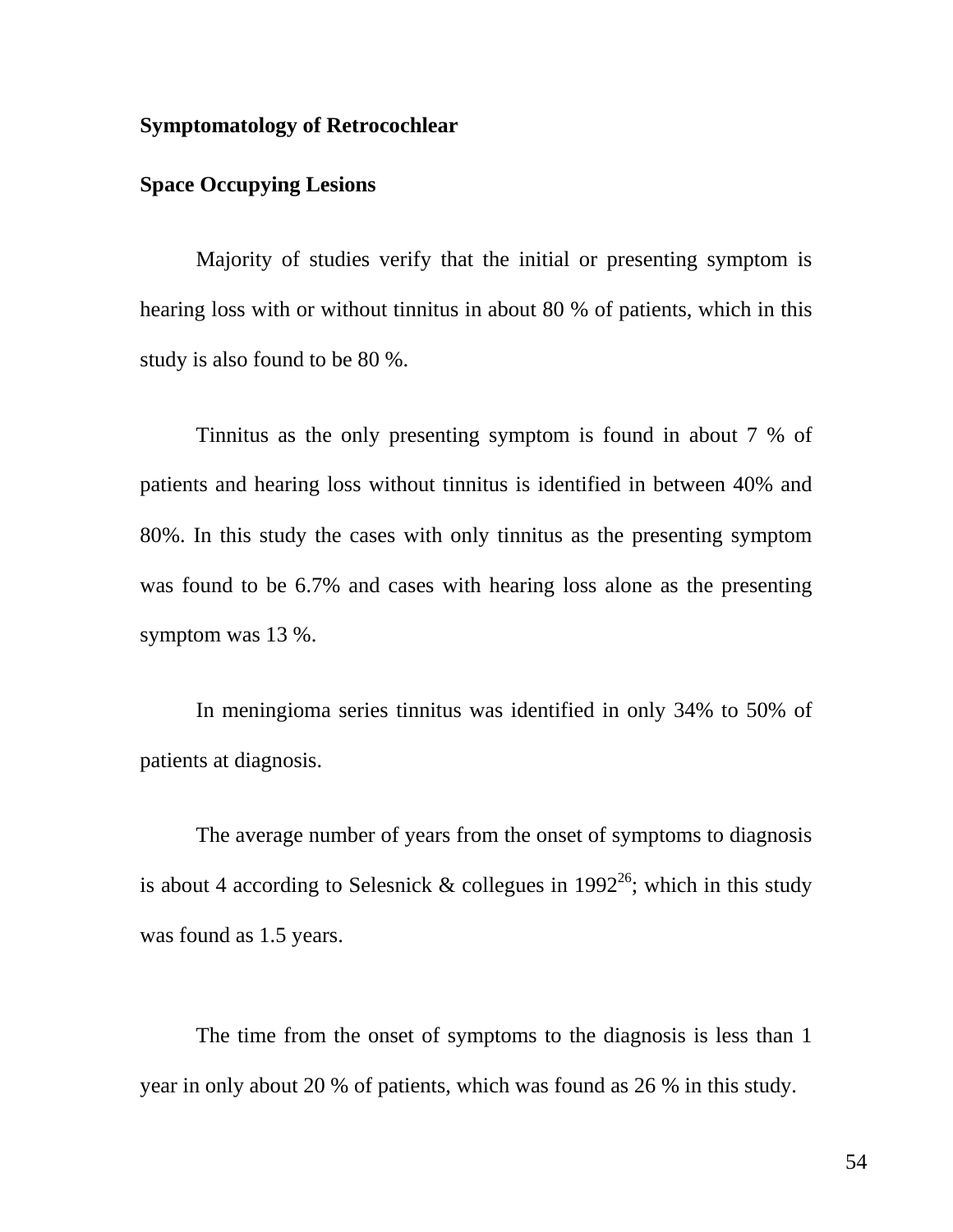In various studies , 3% -22% of patients have three frequency Puretone average threshold better than 20- 25dB and 16% - 45%of patients have Puretone average less than 70dB. In this study, 3.3% had Puretone average better than 20-25dB and 53.3 % had Puretone averages less than 70 dB. 46.6 % were found to have a Puretone average above 70 dB.

The symptoms of hearing loss or tinnitus are independent of tumour size but there is a definite trend toward normal hearing in tumour less than 1 cm.

 Speech discrimination for the eighth nerve tumour patients is quite poor. Selesnick and coworkers<sup>26</sup> found that patients with less than 1cm in diameter had an average puretone loss of 40dB and 50% of those patients had a SDS of greater than 81% and the series of less than 2cm tumour of Dornhoffer<sup>27</sup> found 37% with normal speech discrimination. In patients with medium and large tumours , the average speech reception threshold was 47 and 58dB respectively and only 25% of patients with medium a large tumours had an SDS better than 81%.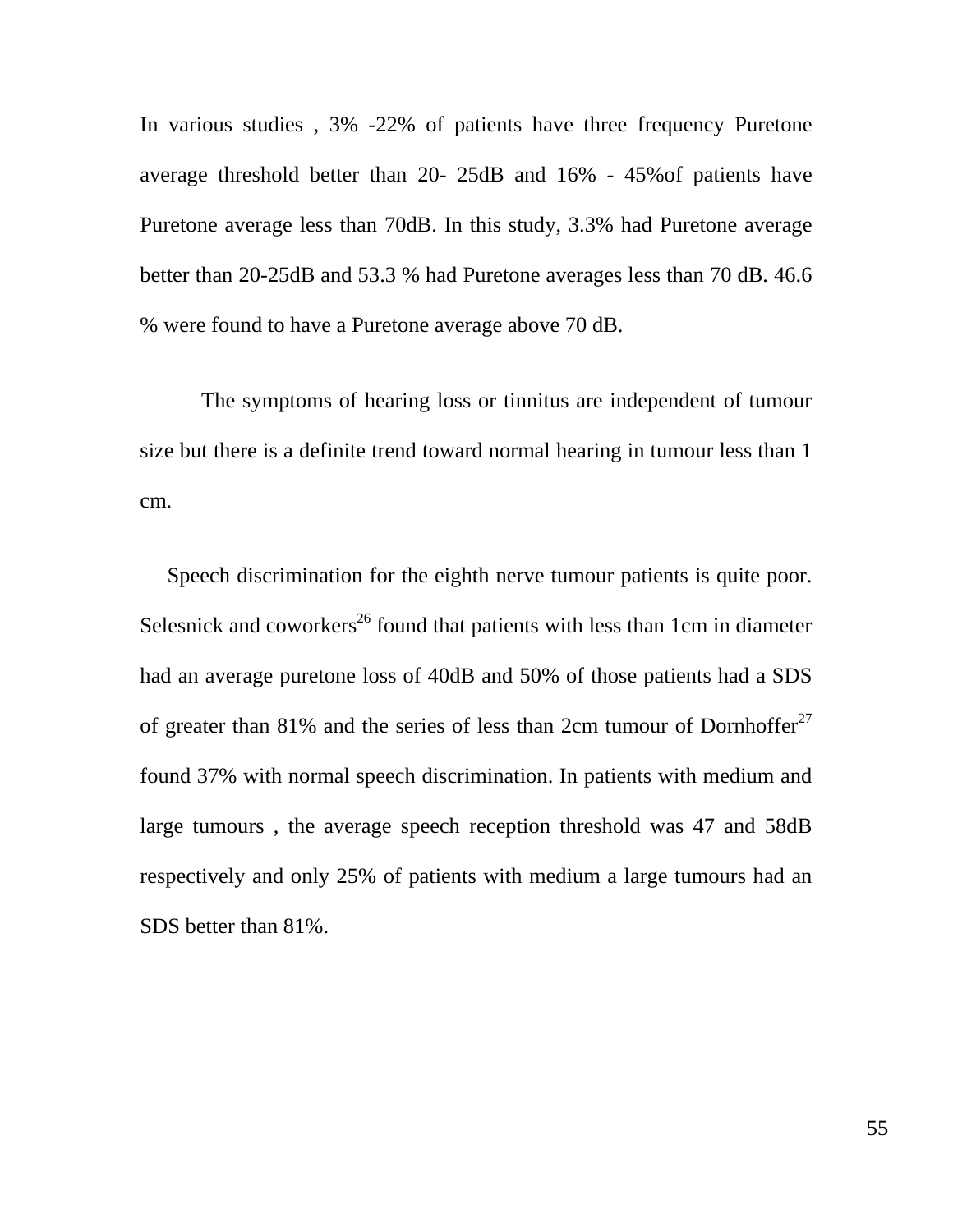In this study, speech audiometry and special tests could be done only in 43% of cases, the rest having severe-total hearing loss, and a result indicating a retrocochlear pathology could be obtained in all the 43% cases.

The majority of series demonstrate about a 5% to 7% incidence of truly normal hearing , which in this study was 3.33%

#### **Brainstem Evoked Response Audiometry**

Selters and Brackmann, House and Brackmann and Clemis and McGee in 1970s demonstrated 92% - 98% sensitivity for absent or abnormal Auditory Brainstem Response in Acoustic Neuroma patients. Auditory Brainstem Response shows a consistent asynchronous retrocochlear pattern in tumours more than 2 cm but in intracanalicular tumours, a much greater percentage will show a normal pattern.

Grabel et al in  $1991^{28}$  stated that 30% of intracanalicular tumours showed a normal Auditory Brainstem Response.

Gordon in 1995<sup>29</sup> stated that 31% of intracanalicular tumours and 15.5% of tumours less than 1.5cm showed a normal Auditory Brainstem Response.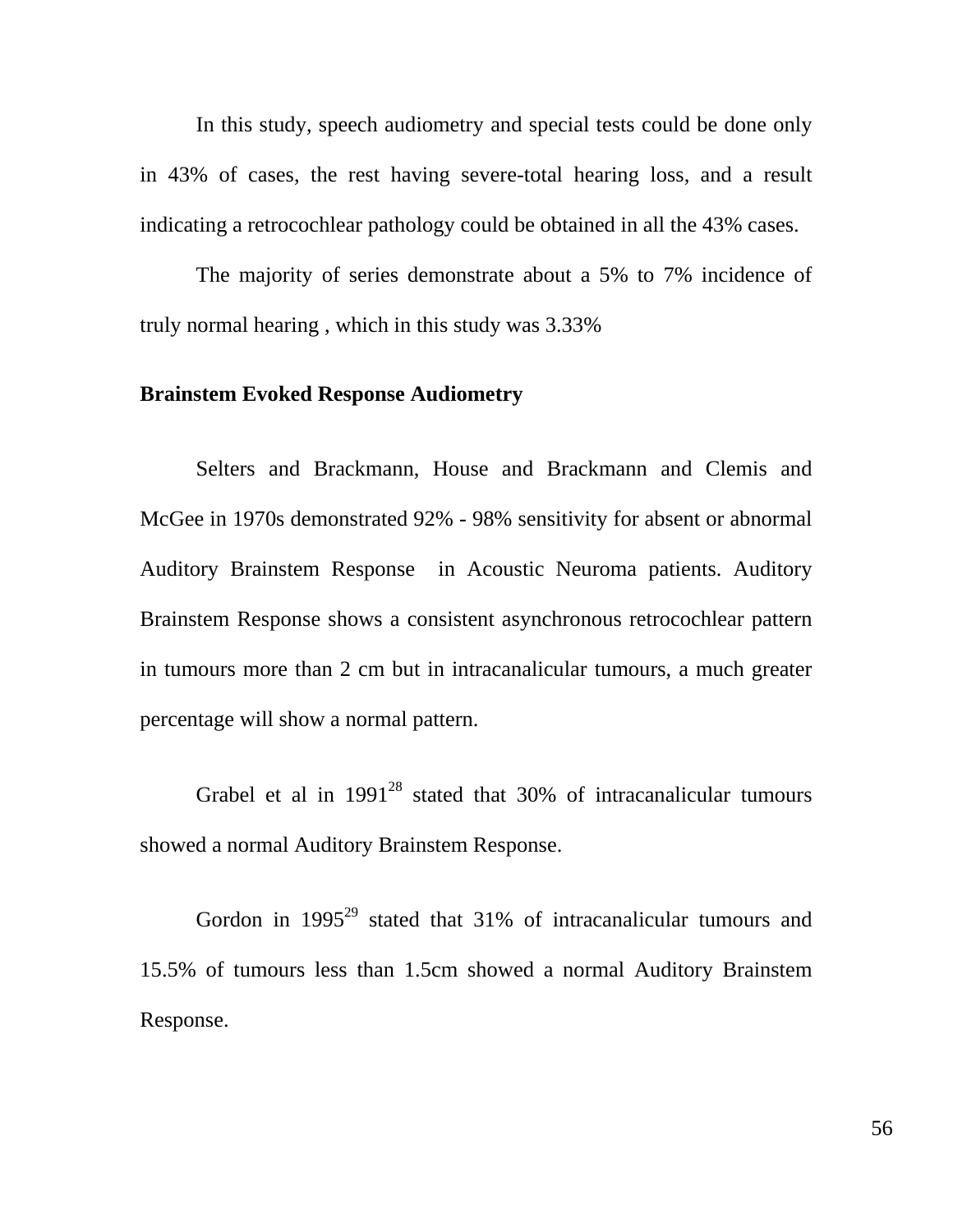Brainstem Evoked Response Audiometry in other retrocochlear lesions:

Laird and coworkers<sup>30</sup> and Granick and collegues<sup>31</sup> had a series of meningiomas of the posterior fossa of all of which showed a positive Auditory Brainstem Response.

House and Brackmann<sup>32</sup> demonstrated that only 75% of cerebellopontine angle lesions that were not acoustic neuromas had an abnormal Acoustic Brainstem Response.

Brainstem evoked response audiometry showed results corresponding to retrocochlear pathology in 46.7% of cases and a normal result in 6.67% of cases. Due to hearing loss more than 70 dB, Brainstem evoked response audiometry showed no response in the remaining 46.7%, hence being sensitive upto only 93% ; two cases which showed normal Brainstem evoked response audiometry waves were posterior cranial fossa meningiomas.

Marangos and coworkers<sup>33</sup> found 23.5% of meningiomas had a normal Auditory Brainstem response.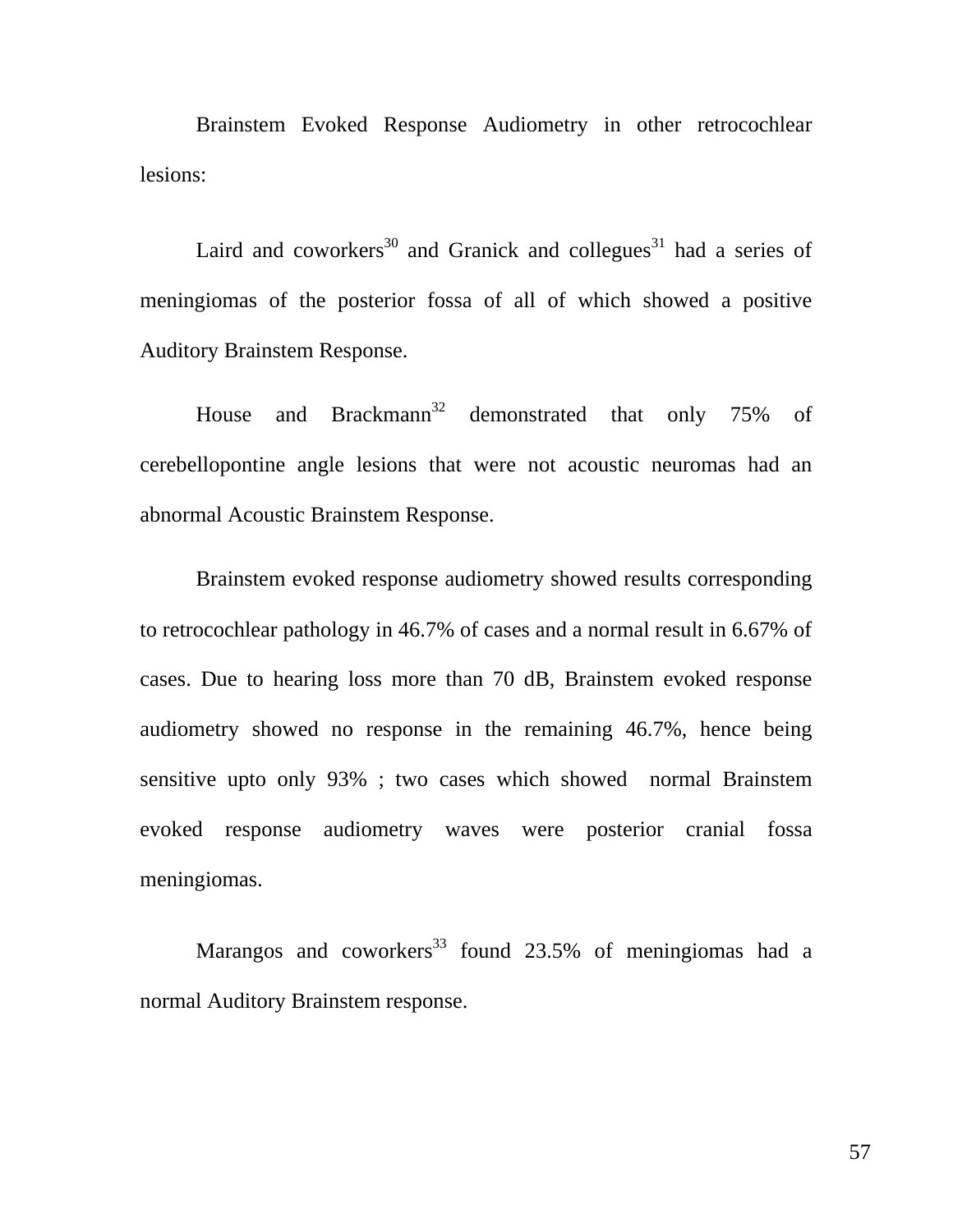## **MAGNETIC RESONANCE IMAGING**

The sensitivity of contrast enhanced  $T_1$  – weighted MR imaging can approach 100% in detecting schwannomas $^{31}$ .

In the study, all the cases were diagnosed by contrast enhanced MRI.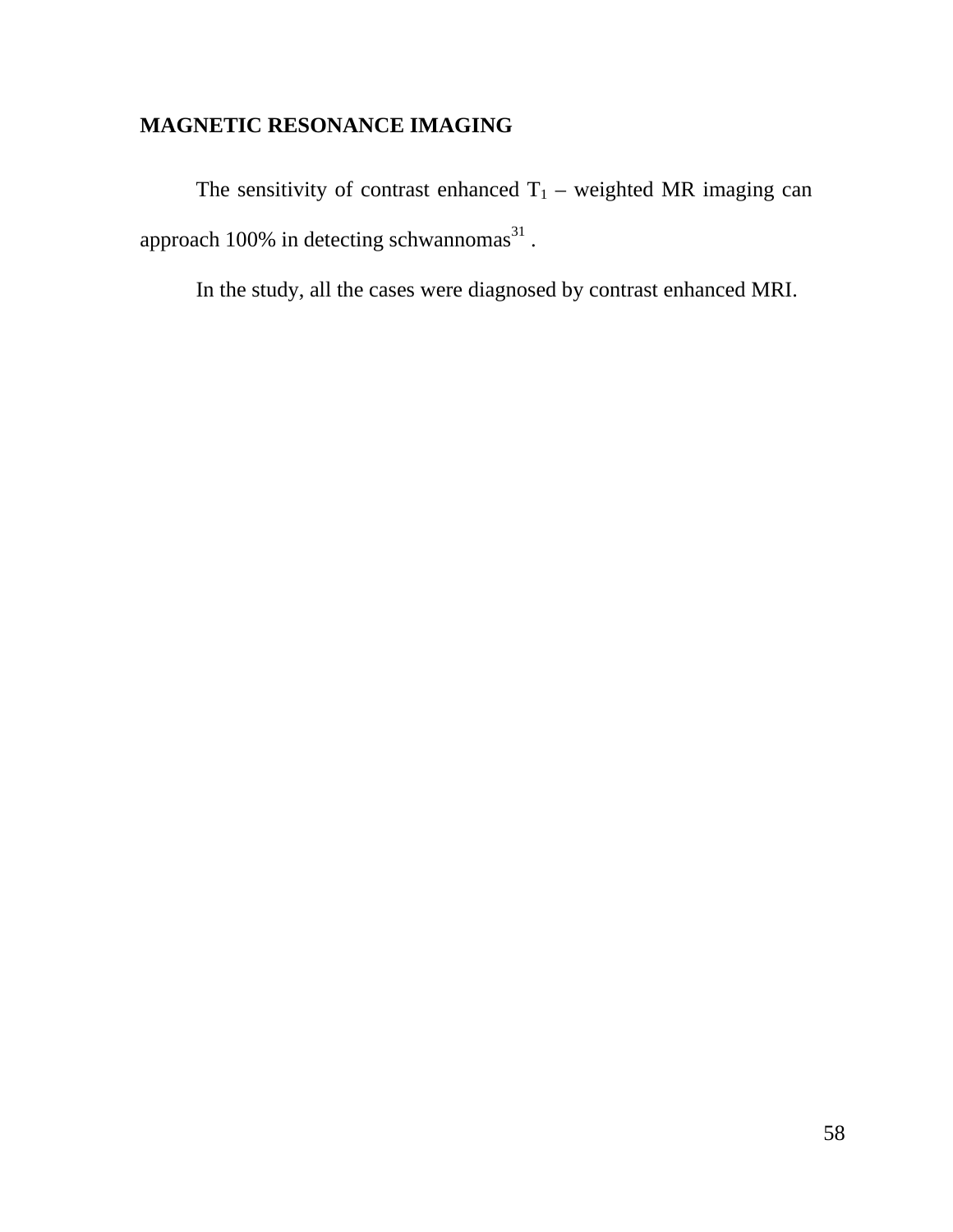## **CONCLUSION**

A high index of suspicion needs to be maintained when symptoms of unilateral hearing loss and tinnitus co-exist in a patient. The patient then has to undergo a battery of audiological tests to rule a retrocochlear lesion.

The first line audiological investigation is the PureTone Audiometry, but which cannot differentiate a cochlear from a retrocochlear lesion.

The speech audiometry and special tests (SISI, TDT, ABLB etc.) are useful in differentiating cochlear from retrocochlear lesions. They have limitations when it comes to patients with hearing loss more than 60 dB.

The sensitivity of Brainstem Evoked Response Audiometry in detecting retrocochlear lesion is found to be 93% in this study, with an advantage of detecting the site of the lesion. This test also has limitations when it comes to patients with hearing loss more than 60dB.

No audiological test is 100 % sensitive in detecting retrocochlear lesions but when applied together the chance of early detection is increased.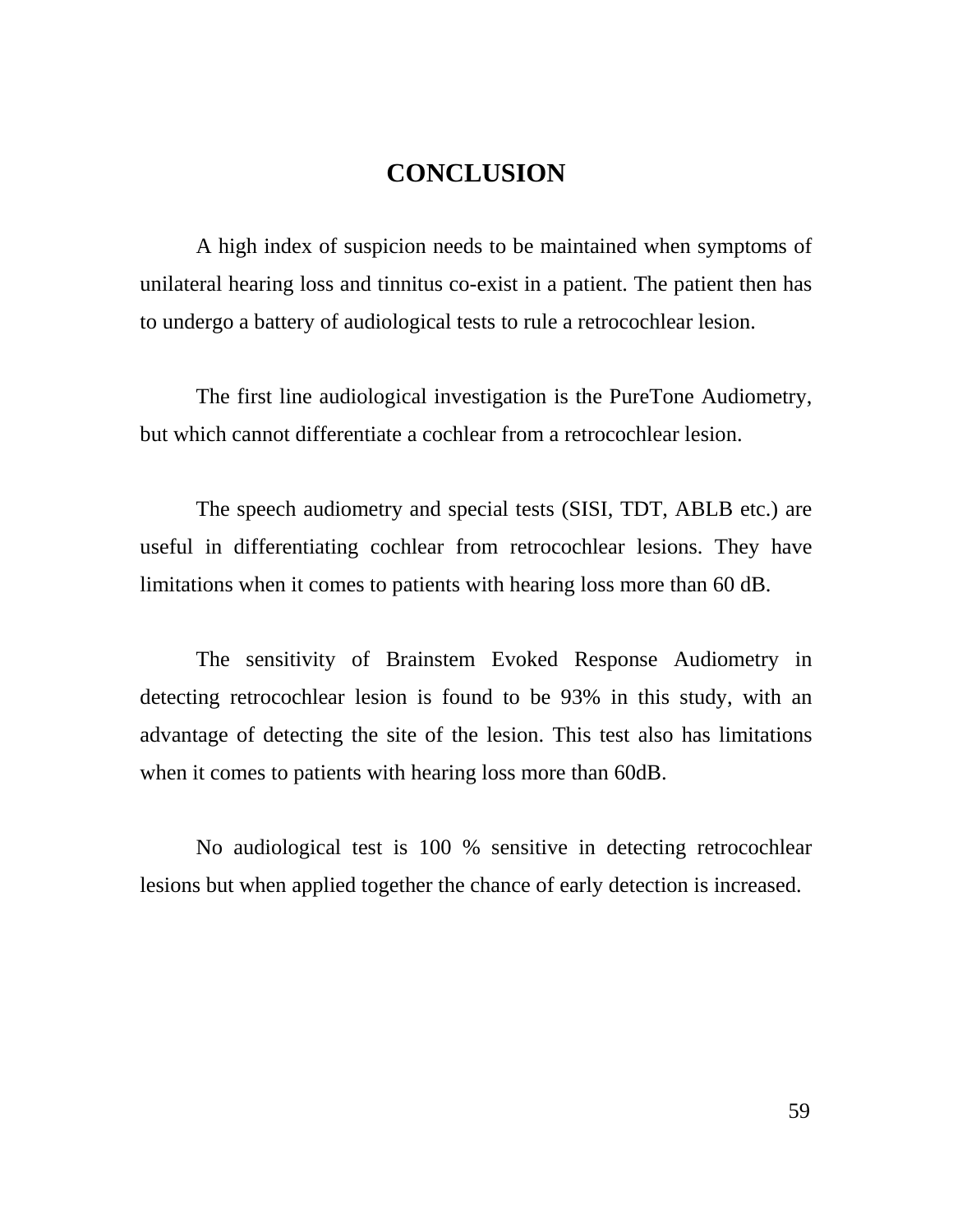The sensitivity of Gadolinium Enhanced Magnetic Resonance Imaging reaches almost 100%, thus leaving it as the gold standard investigation for diagnosis of the condition.

Taking into account of the cost factor of Gadolinium enhanced Magnetic Resonance Imaging, it cannot be used as a screening test, whereas Brainstem Evoked Response Audiometry can be used to screen for retrocochlear space occupying lesions when there is a high index of suspicion.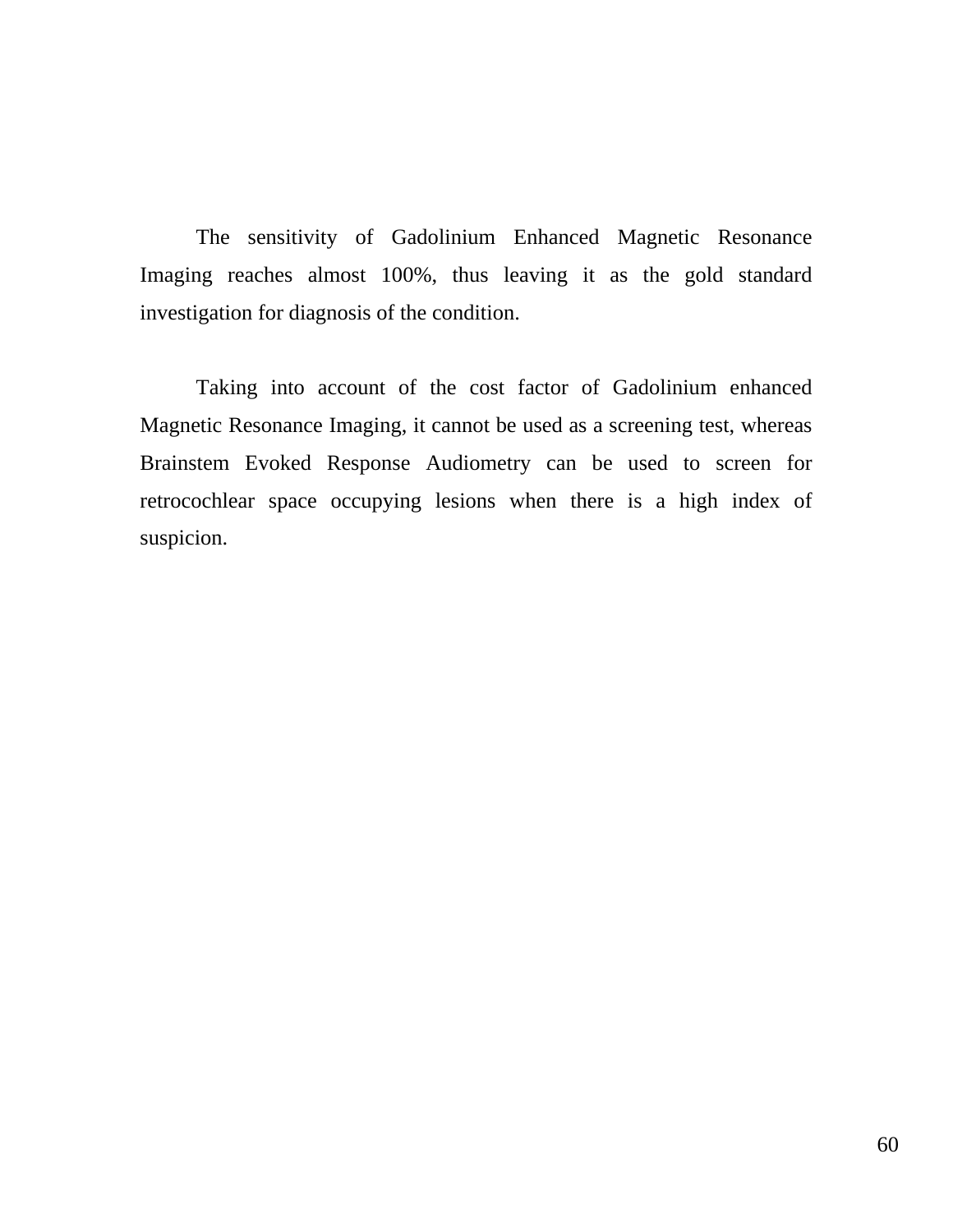## **BIBLIOGRAPHY**

## JOURNALS

- 1. Brackmann DE, Bartels LJ.Rare tumours of the cerebellopontine angle.Otolaryngol Head and Neck Surgery 1980;88(5):555-559.
- 2. Segall HD, Zee CS, Naidick TP , Ahmadi J Becker .Computed Radiol Clin North America 1982;20(1):237-253
- 3. Lanser MJ, Sussman SA, Frazer K ;Epidemiology pathogenesis and genetics of acoustic tumours.Otolaryngol Clin North Am25:499- 520,1992
- 4. Komatsuzaki A, Tsunoda A, Nerve origin of Acoustic Neuroma.J Laryngolol Otol115.374-379,2001
- 5. Clemis JD, Ballad WJ, Buggot PJ, LyonST.Relative frequency of Inferior vestibular schwannoma.Arch Otolarygol Head and Neck Surg112:190-194,1986
- 6. SterkersJM, PerreJ, VialaP, FoncinJF; The origin of acoustic neuromas.Acta Otolaryngol103:423-431,1987
- 7. XenellisJE, Linthicum FHJr, Origin of vestibular nerve schwannomas.Otol Neurotol 24:1,2003
- 8. Howitz MF,JohansenC,TosM et al:Incidence of vestibular schwannoma in Denmark,1997-1995.AmJ Otol21:690-694,2000
- 9. WilkinsonJS, Reid H,ArmstrongGR:Malignant transformation of a recurrent Vestibular schwannoma.J Clin Pathol57:109-110
- 10. LesserTHJ, JanzerRC,KlihuesP, FischU:Clinical Growth rate of acoustic schwannoma;Correlation with the growth fractionas defined by the monoclonal antibody.Skull Base surgery1:11-15
- 11. SchuknechtHF, Woellner R: An Experimentaland clinical study of deafness for lesions of the cochlear nerve .J.Laryngol69:75-97,1955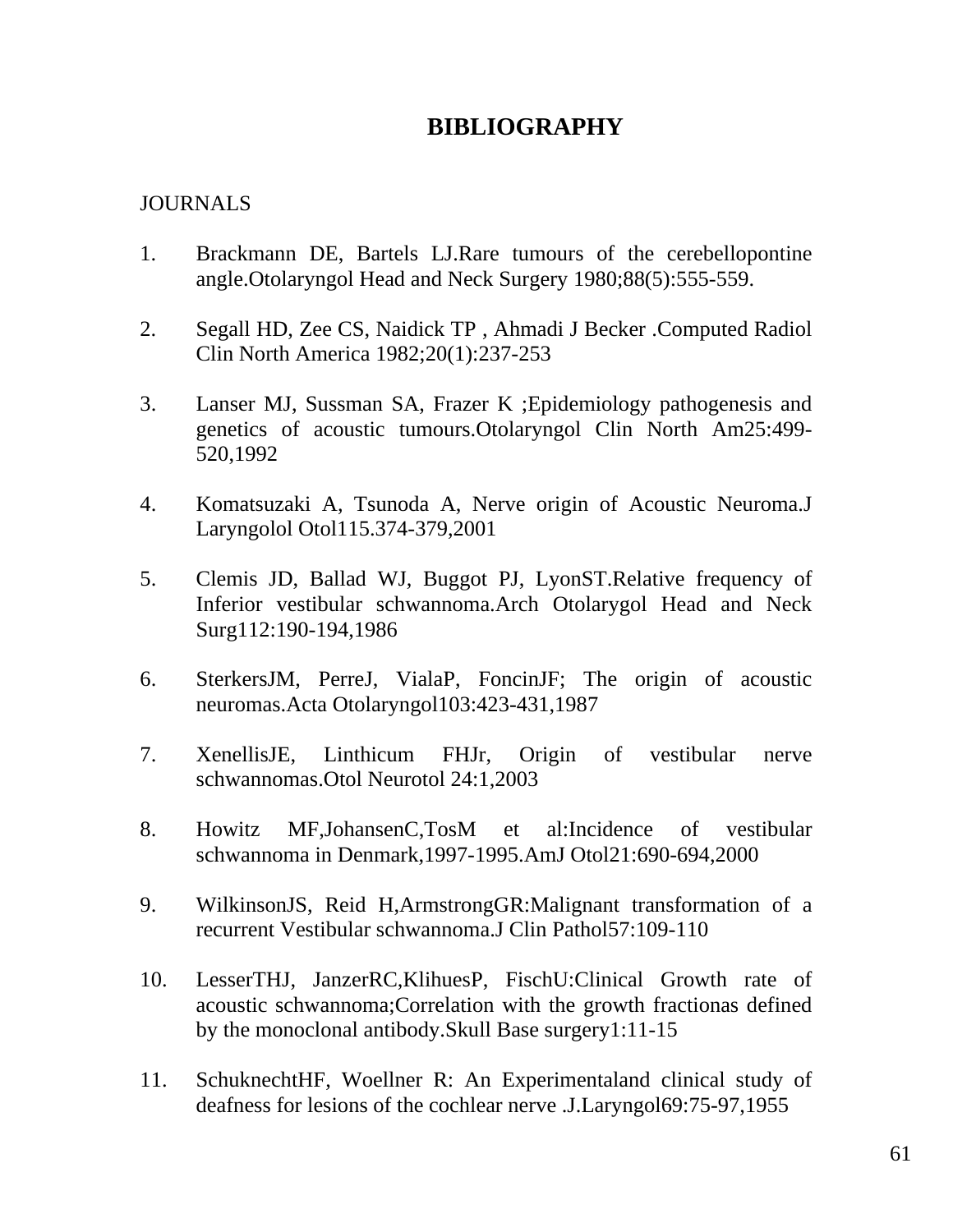- 12. Sando I:The anatomical relationships of cochlear nerve fibres.Acta Otolaryngol.(stockh)59:417-436
- 13. Badie B,PyleGM,NguyenPH,HadarEJ:Evaluation of Internal Auditory Canal Pressure by Vestibular Schwannomas.OtolNeurotol22(5):696- &700,2001
- 14. SelenickSH,JacklerRK:Atypical hearing loss in Acoustic Neuroma Patients.Laryngoscope103:437-441,1993
- 15. Otolaryngol.Head Neck Surgery2000;122(2)157-160.
- 16. AmJ Otol 1998 Mar ; 19(2) : 212-8.
- 17. Acta Otolaryngol 1975 Nov Dec ; 80(5-6) : 353-61.
- 18. Arch Otolaryngol 1977 103:181-187.
- 19. European Archives of Otorhinolaryngology Vol.230 No.2:4; 1981 page 135-147.
- 20. Otolaryngol Clinics of North America 1985 May : 18(2)257-284.
- 21. CurtinHD.Rule out Eighth Nerve TumourContrast enhanced T1weighted or high resolution T2Weighted MR?AJNR1997;18(10):1834-1838.
- 22. SchomalbrockP,ChakeresDW,MonroeJW,SarswatA,MilesBA,Welling DB.Assessment of Intrnal Auditory Canal Tumours,a comparison of contrast enhanced T1 weighted and steady state T2weighted gradient echo MR imaging AJNR 1999;20(7):1207-1213.
- 23. CuratiWL,GraifM, KingsleyDP.Acoustic Neuromas :Gd-DTPA enhancement in MR imaging.Radiology1986:158(2)447-451
- 24. Valavanis A,SchubigerO,HayekJ,PouliadisG.CTof meningiomas on the posterior surface of the petrous bone.Neuroradiology1978;17(1):31-33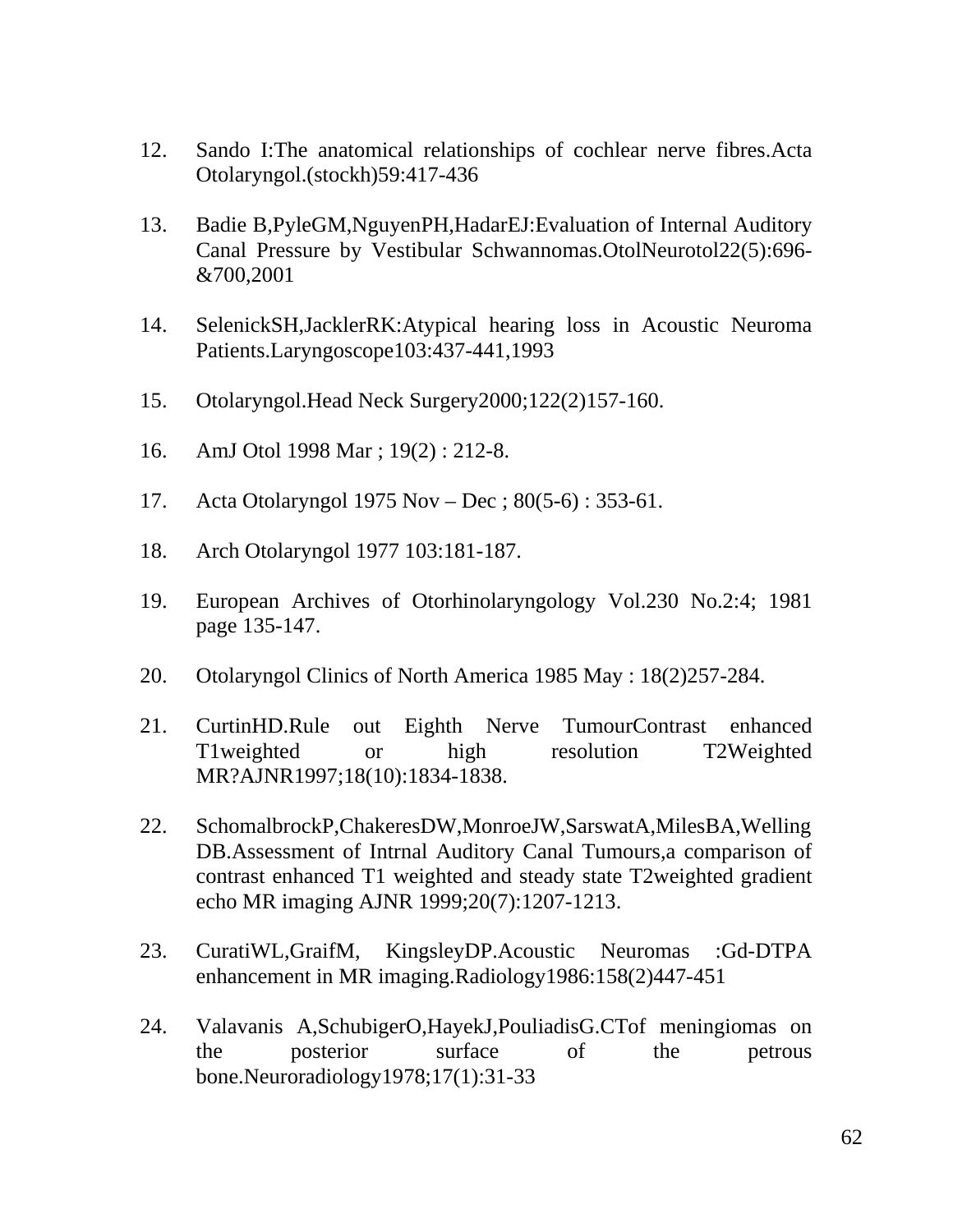- 25. Otolaryngol clinic Am 42 (2009) 635-654.
- 26. SelesnickSH,Jackler RK,Pitts LH:Clinical presentation of Acoustic Neuromas in the MRI era.Laryngoscope.103:431-436,1993
- 27. DornhofferJL,Helms J,Hoehmann DH:presentation and diagnosis of small acoustic tumours.Otolaryngol Head and Neck Surg111(3):232- 235,1994
- 28. JNeurosurg74:749-753,1991
- 29. AmJOtol16(2):136-139,1995
- 30. LaridFJ,Harner SG,LawsER,ReesDF:Meningiomas of the cerebellopontine angle .Otolaryngol HeadNeck Surg93(2):163- 169,1985
- 31. GranickMS et al:Cerebellopontine angle meningiomas:clinical manifestations and diagnosis.Am Otol RhinoLaryngol 94:34-38,1995
- 32. HouseJW, BrackmannDE:Acoustic Tumour detection with BERA.Arch Otolaryngol105:305-309,1979
- 33. Marangos N,MaierW,MerzR,Lasig R:Brainstem Response in Cerebellopontine angle tumours.Otol Neurotol22(1):95-99,2001
- 34. CurtinHD.Rule out eighth nerve tumour;Contrast enhanced T1weighted or high Resolution T2weighted MR:AJNR1997;18(10);1834-1838
- 35. Valvassori GE.The abnormal Internal Auditory Canal:the diagnosis of acoustic neuromas.Radiology 1969;92(3):449-459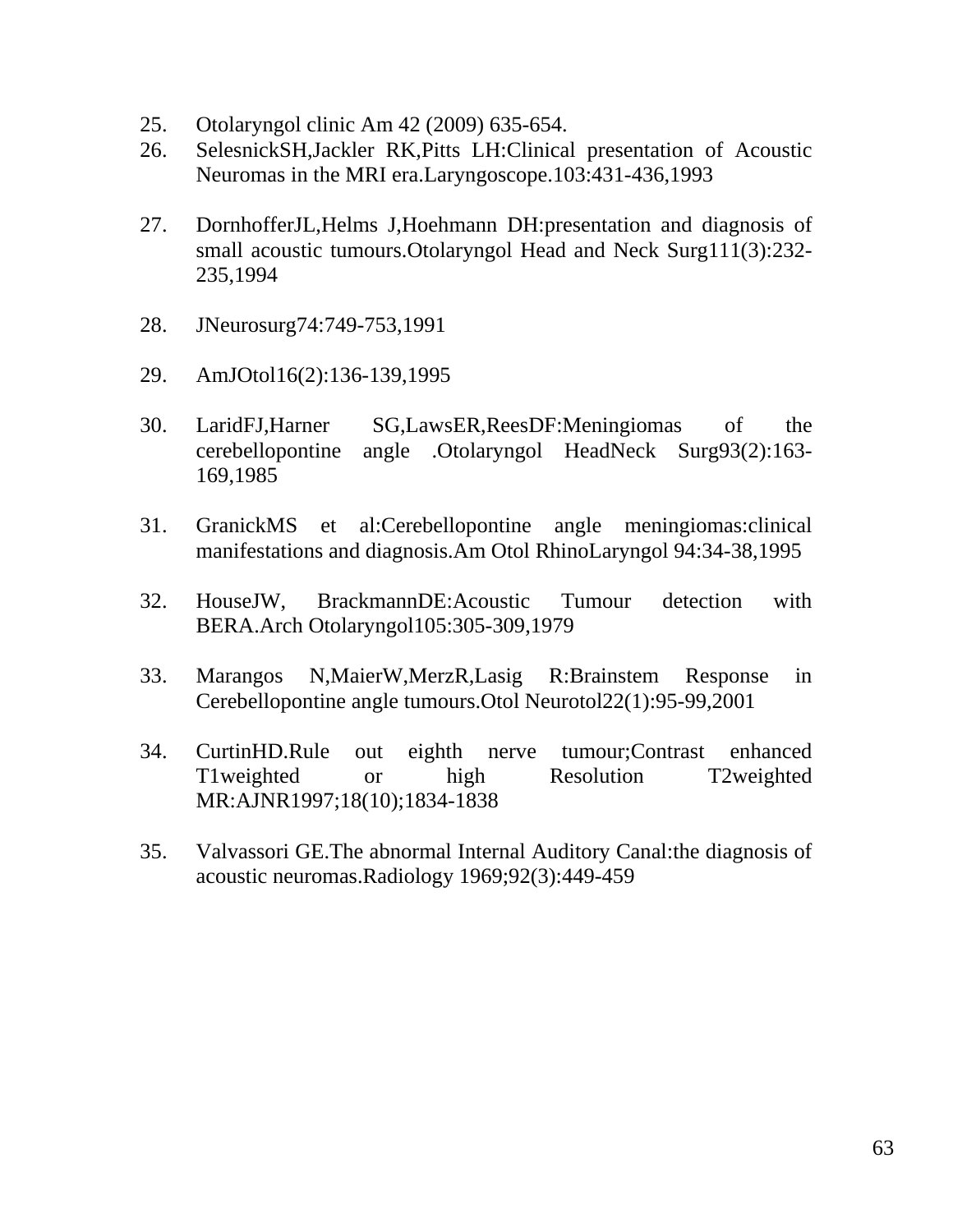## **PROFORMA FOR OTONEUROLOGICAL DIAGNOSIS OF RETROCOCHLEAR LESIONS**

S.No: Name: Address: Hospital No: Sex: Date of study: Age: Total Duration of Symptoms: First Symptom: Symptoms: Duration: Vestibulocochlear Tinnitus Ipsilateral/Contralateral Continuos/Episodic Hearing Loss Unilateral/Bilateral Sudden/Gradual Vertigo Episodic/Continuous Vomiting Frequency of attacks Duration Facial Nerve: Weakness Taste Trigeminal Nerve: Sensory impairement Motor symptoms Cerebellar: Unsteadiness Incordination Dysarthria **Others**  Headache Headache with vomiting Drowsiness Nasal regurgitation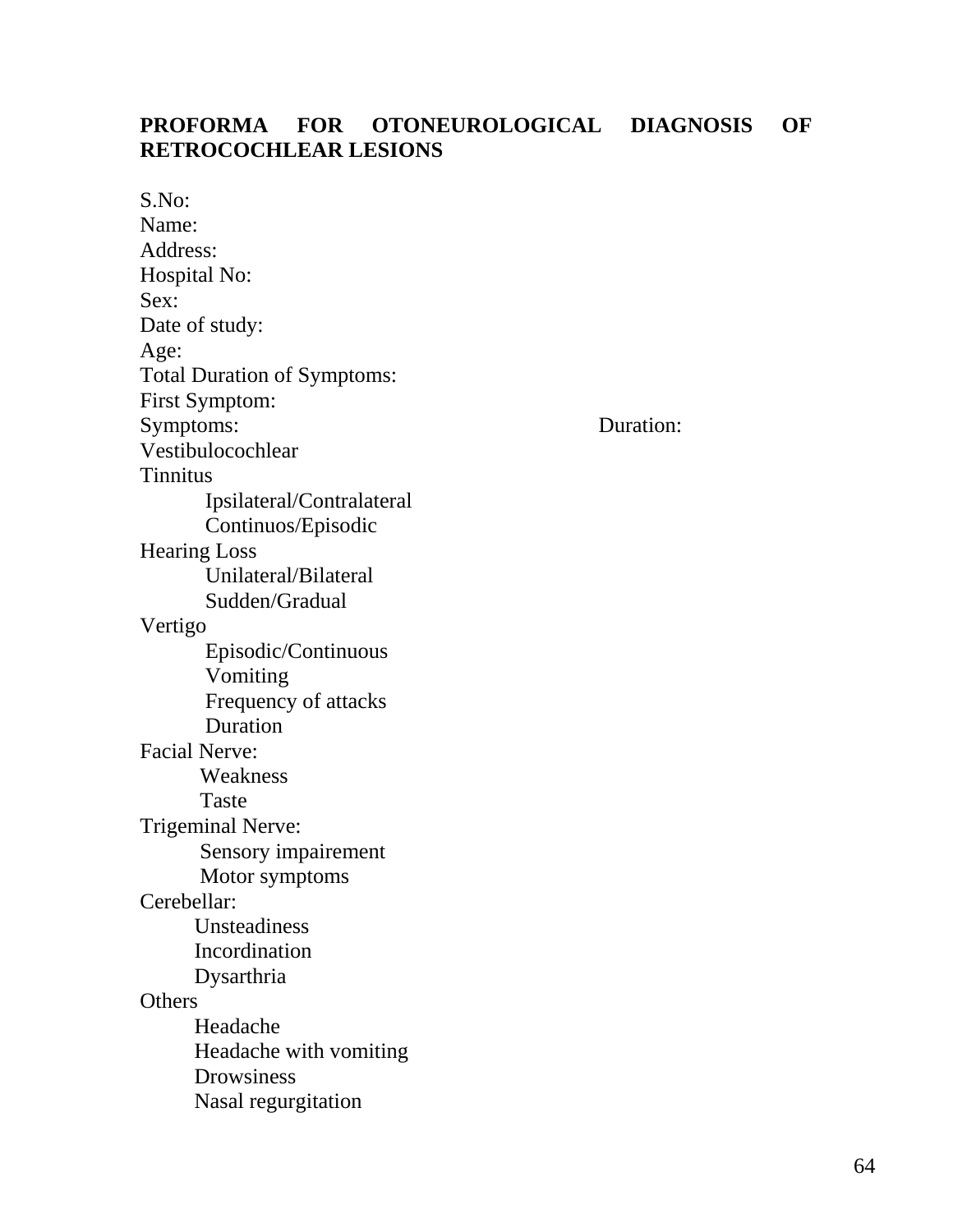Change of voice Neurological Examination:  $7<sup>th</sup>$  nerve House and Brackmann Grading Taste 8<sup>th</sup> Nerve Rinne Weber 5<sup>th</sup> Nerve Sensory: V1 V2 V3 Motor: Corneal Reflex  $9<sup>th</sup>$  and  $10<sup>th</sup>$ Cerebellar: Nystagmus Truncal Ataxia Appendicular Ataxia Pyramidal Signs Others: Audiological Tests: Pure tone audiometry: High Frequency Loss Low Frequency Loss BERA: Normal Retrocochlear No Response

MRI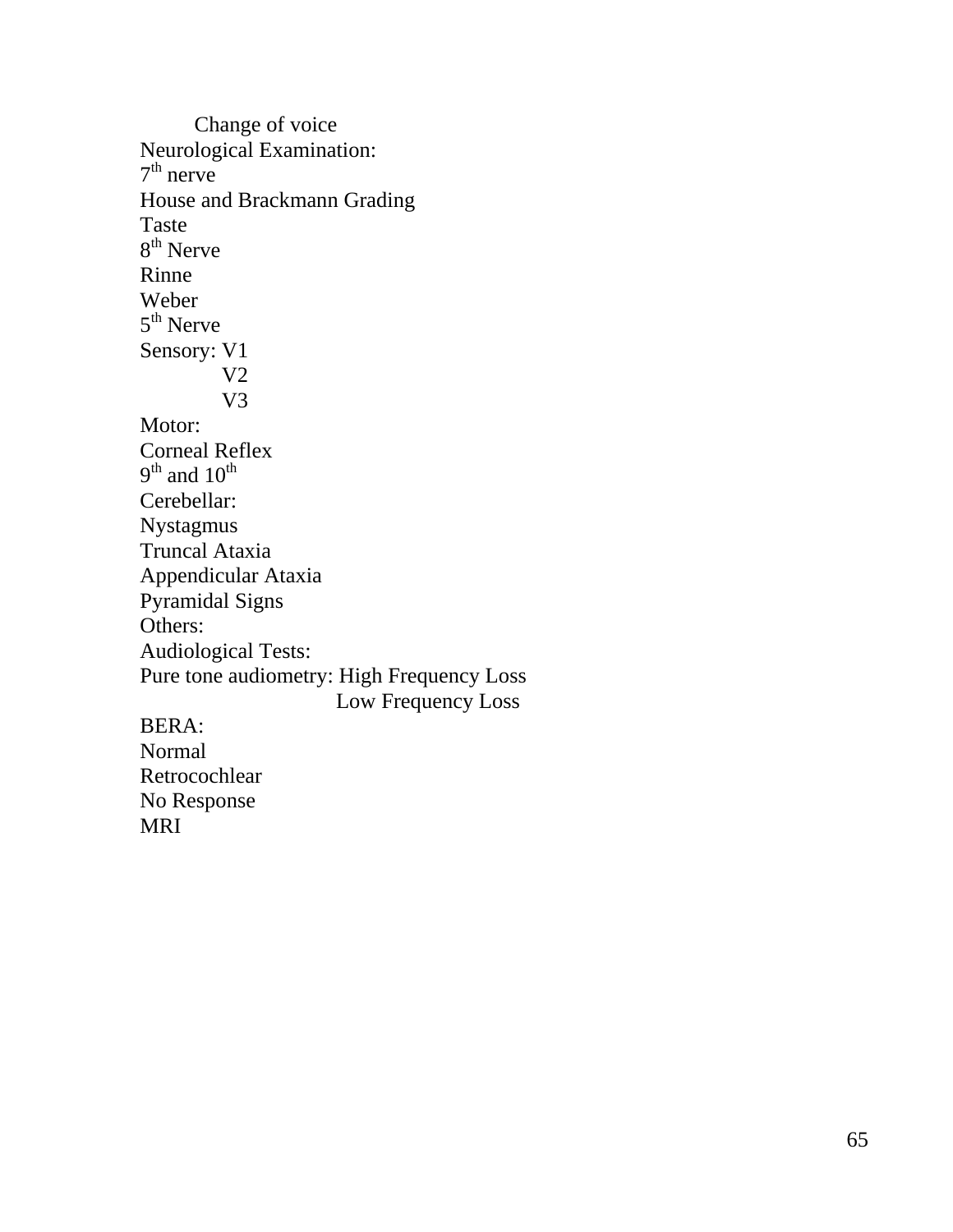# **MASTER CHART**

| $\overline{S}$ .<br>No. | Hosp.No  | Name         | Age | <b>Sx</b>      | Dur            | S <sub>1</sub> | HL | TI          | <b>GD</b> | <b>FS</b>   | <b>GT</b>   | <b>OS</b>                | <b>PTA</b>      | <b>SDS</b>     | TDT.<br><b>STAT</b>      | <b>SISI</b>              | <b>BERA</b>            | <b>MRI</b>       |
|-------------------------|----------|--------------|-----|----------------|----------------|----------------|----|-------------|-----------|-------------|-------------|--------------------------|-----------------|----------------|--------------------------|--------------------------|------------------------|------------------|
| $\mathbf{1}$            | 658/08   | Neelavathy   | 58  | F              | 7 <sub>m</sub> | HL             | Y  | Y           | Y         | N           | $\mathbf N$ | FP                       | <b>SNHLSev</b>  | $<$ 30%        | $+ve$                    | 30%                      | <b>NR</b>              | AN               |
| $\overline{2}$          | 836/08   | Sumathi      | 26  | M              | 1 <sub>m</sub> | HL             | Y  | Y           | N         | N           | $\mathbf N$ | HF                       | <b>SNHLMild</b> | $<$ 30%        | $+ve$                    | 30%                      | RC                     | AN               |
| 3                       | 1029/08  | Ravichandran | 50  | M              | 6m             | HL             | Y  | Y           | Y         | $\mathbf N$ | $\mathbf N$ | HA                       | <b>SNHLProf</b> | $\sim$         | $\overline{\phantom{0}}$ | $\overline{\phantom{0}}$ | <b>RC</b>              | AN               |
| 4                       | 2660/08  | Johnson      | 20  | M              | 1.5Yr          | HL             | Y  | Y           | N         | N           | $\mathbf N$ | HA                       | <b>SNHLSev</b>  | $<$ 30%        | $^{+}$                   | 30%                      | <b>NR</b>              | AN               |
| 5                       | 3661/08  | Shanthi      | 40  | $\overline{F}$ | 2Yr            | HL             | Y  | Y           | N         | Y           | $\mathbf N$ | $\equiv$                 | SNHLMod         | $<$ 30%        | $+ve$                    | 30%                      | RC                     | AN               |
| 6                       | 5695/08  | Rajendran    | 50  | M              | 2Yr            | <b>TI</b>      | Y  | Y           | N         | N           | $\mathbf N$ | $\equiv$                 | SNHLMild        | $<$ 30%        | $+ve$                    | 30%                      | RC                     | AN               |
| 7                       | 7605/08  | Vijaya       | 30  | F              | 1.5Yr          | HL             | Y  | Y           | N         | N           | $\mathbf N$ | $\qquad \qquad -$        | <b>SNHLSev</b>  | $\overline{a}$ | $\overline{\phantom{0}}$ | $\overline{\phantom{0}}$ | <b>RC</b>              | AN               |
| 8                       | 34214/08 | Lakshmi      | 50  | F              | 3Yrs           | <b>GD</b>      | Y  | Y           | Y         | N           | N           | HA                       | HFSNmild        | $<$ 30%        | $+ve$                    | 30%                      | <b>RC</b>              | AC               |
| 9                       | 36123/08 | Murugyan     | 35  | M              | 1Yr            | TI             | Y  | Y           | Y         | N           | $\mathbf N$ | $\overline{\phantom{0}}$ | <b>SNHLProf</b> | $\overline{a}$ | $\overline{\phantom{0}}$ | $\overline{\phantom{0}}$ | <b>NR</b>              | AN               |
| 10                      | 40544/08 | Amuda        | 46  | F              | 3Yrs           | HA             | N  | $\mathbf N$ | Y         | $\mathbf Y$ | $\mathbf N$ | HA                       | <b>HFSNmild</b> | $<$ 30%        | $+ve$                    | 20%.                     | <b>RC</b>              | AN               |
| 11                      | 46347/08 | Umapathy     | 31  | M              | 2Yrs           | HL             | Y  | Y           | Y         | N           | N           |                          | <b>SNHLProf</b> | L.             | $\equiv$                 | $\equiv$                 | <b>RC</b>              | AN               |
| 12                      | 47222/08 | Thilaka      | 32  | $\mathbf F$    | 2Yrs           | HL             | Y  | Y           | Y         | N           | $\mathbf N$ | <b>US</b>                | <b>HFHLmild</b> | $<$ 30%        | $+ve$                    | 30%                      | $\mathbb{R}\mathbb{C}$ | ${\rm AN}$       |
| 13                      | 48564/08 | Pachiappan   | 67  | M              | 6 <sub>m</sub> | HL             | Y  | Y           | Y         | N           | $\mathbf N$ | $\overline{\phantom{0}}$ | Nl HG           | $<$ 30%        | $+ve$                    | 30%                      | RC                     | <b>MG</b>        |
| 14                      | 53218/08 | Vijaya       | 46  | F              | 1.5Yrs         | HL             | Y  | Y           | N         | N           | $\mathbf N$ | HA                       | <b>SNHLsev</b>  | $\overline{a}$ | $\equiv$                 | $\overline{\phantom{0}}$ | <b>RC</b>              | AN               |
| 15                      | 62814/08 | Rajendran    | 18  | M              | 1Yr            | HL             | Y  | Y           | N         | N           | N           | $\qquad \qquad$          | <b>SNHLProf</b> | L.             | $\overline{\phantom{0}}$ |                          | <b>NR</b>              | AN-<br><b>BL</b> |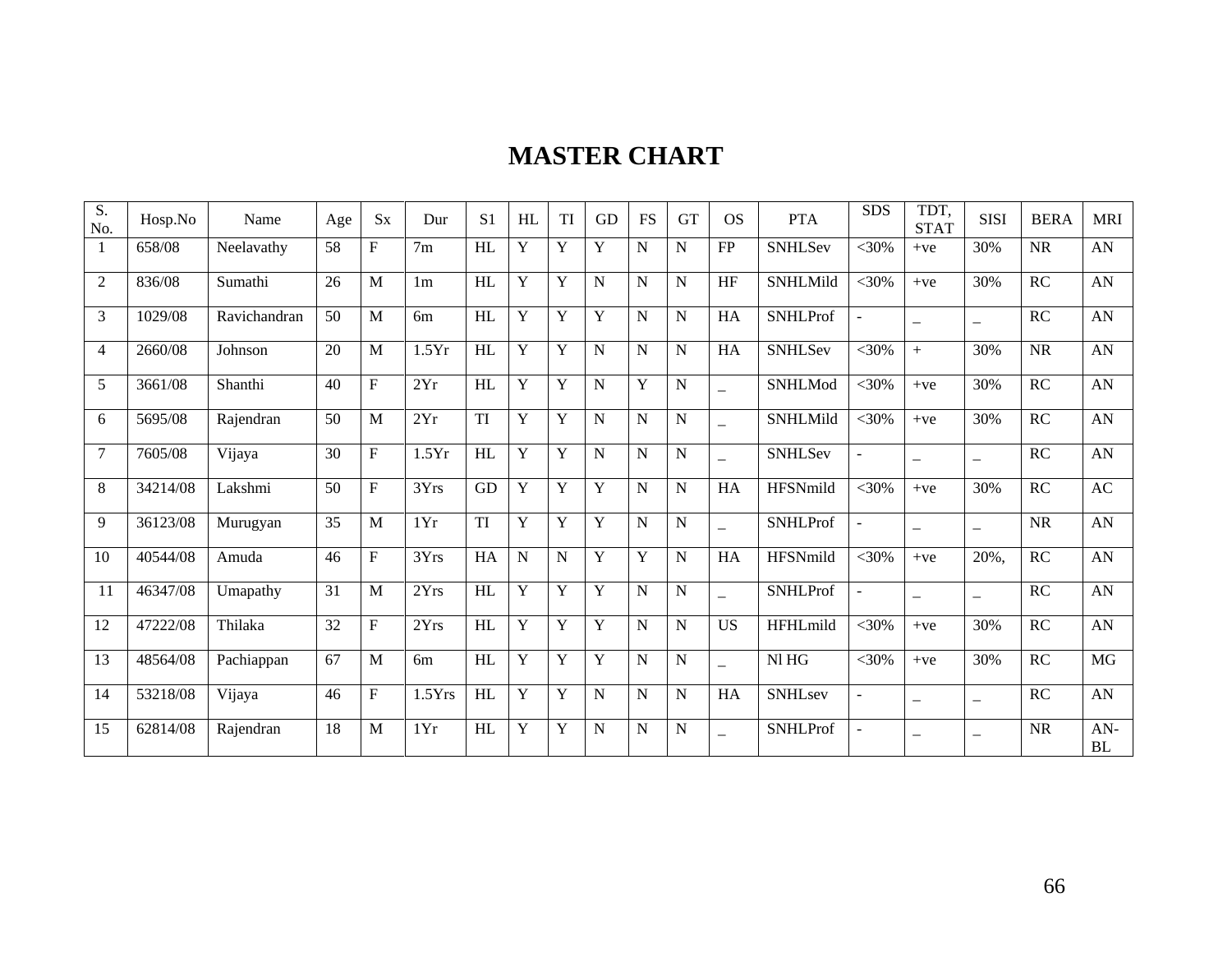| S.No. | Hosp.No  | Name            | Age             | Sex            | Dur            | S <sub>1</sub>         | HL          | TI          | <b>GD</b>   | <b>FS</b> | <b>GT</b>   | <b>OS</b>                | <b>PTA</b>       | <b>SDS</b>     | TDT,<br><b>STAT</b>      | <b>SISI</b>              | <b>BERA</b> | <b>MRI</b>       |
|-------|----------|-----------------|-----------------|----------------|----------------|------------------------|-------------|-------------|-------------|-----------|-------------|--------------------------|------------------|----------------|--------------------------|--------------------------|-------------|------------------|
| 16    | 83665/08 | Govindaraj      | 67              | M              | 6 <sub>m</sub> | HA                     | $\mathbf N$ | $\mathbf N$ | $\mathbf N$ | N         | ${\bf N}$   | $\overline{\phantom{0}}$ | HFSNmild         | $<30\%$        | $+ve$                    | 30%                      | NL          | <b>MG</b>        |
| 17    | 86933/08 | Rajeswari       | 50              | $\mathbf F$    | 1.5Yr          | ${\rm HA}$             | Y           | N           | $\mathbf N$ | Y         | ${\bf N}$   | $\equiv$                 | <b>SNHLTot</b>   | $\blacksquare$ | $\overline{\phantom{0}}$ | $\overline{\phantom{0}}$ | RC          | ${\rm AN}$       |
| 18    | 618/09   | Vasuki          | 39              | ${\bf F}$      | 3Yr            | HL                     | Y           | Y           | Y           | N         | ${\bf N}$   |                          | <b>SNHLTot</b>   | $\sim$         | $\overline{\phantom{m}}$ | $\overline{\phantom{0}}$ | <b>NR</b>   | <b>AS</b>        |
| 19    | 871/09   | Venkatesan      | 44              | $\mathbf{M}$   | 1Yr            | HL                     | Y           | Y           | Y           | N         | ${\bf N}$   | $\overline{\phantom{0}}$ | SNHLSev          | $<$ 30%        | $+ve$                    | 30%                      | <b>NR</b>   | AN               |
| 20    | 969/09   | Arunkumar       | 32              | $\mathbf{M}$   | 2Yr            | HL                     | Y           | Y           | N           | N         | ${\bf N}$   | $\equiv$                 | <b>SNHLTot</b>   | $\equiv$       | $\overline{\phantom{0}}$ | $\overline{\phantom{0}}$ | <b>NR</b>   | ${\rm AN}$       |
| 21    | 1597/09  | Muraleedaran    | 45              | $\mathbf{M}$   | 6m             | HL                     | Y           | $\mathbf Y$ | $\mathbf Y$ | Y         | $\mathbf N$ | <b>US</b>                | <b>SNHLSev</b>   | $<30\%$        | $+ve$                    | 30%                      | RC          | AN               |
| 22    | 1627/09  | Geetha          | 29              | $\mathbf F$    | 2Yr            | HL                     | Y           | Y           | $\mathbf N$ | N         | Y           | $\equiv$                 | <b>SNHLProf</b>  | $\blacksquare$ | $\overline{\phantom{0}}$ | $\overline{\phantom{0}}$ | <b>NR</b>   | AN               |
| 23    | 2642/09  | Violet          | 58              | $\mathbf F$    | 2.5Yr          | HL                     | Y           | Y           | N           | N         | ${\bf N}$   | HA                       | SNHLMod          | $<$ 30%        | $+ve$                    | 30%                      | NL          | $\overline{MG}$  |
| 24    | 3678/09  | Kousalya        | 19              | $\rm F$        | 2Yr            | HL                     | Y           | $\mathbf Y$ | N           | N         | ${\bf N}$   |                          | <b>SNHLTotal</b> | $\blacksquare$ | $\overline{\phantom{0}}$ | $\overline{\phantom{0}}$ | <b>NR</b>   | AN               |
| 25    | 4435/09  | Balasubramaniam | 55              | $\mathbf{M}$   | 1Yr            | HL                     | Y           | Y           | $\mathbf N$ | N         | ${\bf N}$   | $\equiv$                 | <b>SNHLTot</b>   | $\blacksquare$ | $\overline{\phantom{0}}$ | $\overline{\phantom{0}}$ | <b>NR</b>   | AN               |
| 26    | 4675/09  | Dhanabakiyam    | $\overline{72}$ | $\overline{F}$ | 6 <sub>m</sub> | $\overline{\text{TI}}$ | Y           | Y           | $\mathbf N$ | N         | ${\bf N}$   | $\overline{\phantom{0}}$ | <b>SNHLTotal</b> | $\blacksquare$ | $\overline{\phantom{m}}$ | $\qquad \qquad -$        | <b>NR</b>   | $\overline{AN}$  |
| 27    | 7044/09  | Thamimansari    | 40              | $\mathbf{M}$   | 1Yr            | HL                     | Y           | Y           | N           | N         | $\mathbf N$ | HA                       | <b>SNHLProf</b>  | $\overline{a}$ | $\overline{\phantom{0}}$ | $\overline{\phantom{0}}$ | <b>NR</b>   | AN               |
| 28    | 8614/09  | Kousalyam       | 39              | M              | 1Yr            | HL                     | Y           | Y           | Y           | N         | ${\bf N}$   | ${\bf N}$                | <b>SNHLProf</b>  | $\sim$         | $\overline{\phantom{0}}$ | $\equiv$                 | <b>NR</b>   | ${\bf A}{\bf N}$ |
| 29    | 46161/09 | Karimullah      | 50              | $\mathbf{M}$   | 3Yr            | HA                     | Y           | N           | N           | N         | ${\bf N}$   | ${\rm HA}$               | <b>SNHLTot</b>   | $\blacksquare$ | $\overline{\phantom{m}}$ | $\overline{\phantom{0}}$ | <b>NR</b>   | ${\rm AN}$       |
| 30    | 86933/09 | Rajeswari       | 55              | ${\bf F}$      | 1.5Yr          | HL                     | Y           | Y           | N           | N         | ${\bf N}$   |                          | <b>SNHLTot</b>   | $\overline{a}$ | —                        | —                        | <b>NR</b>   | AN               |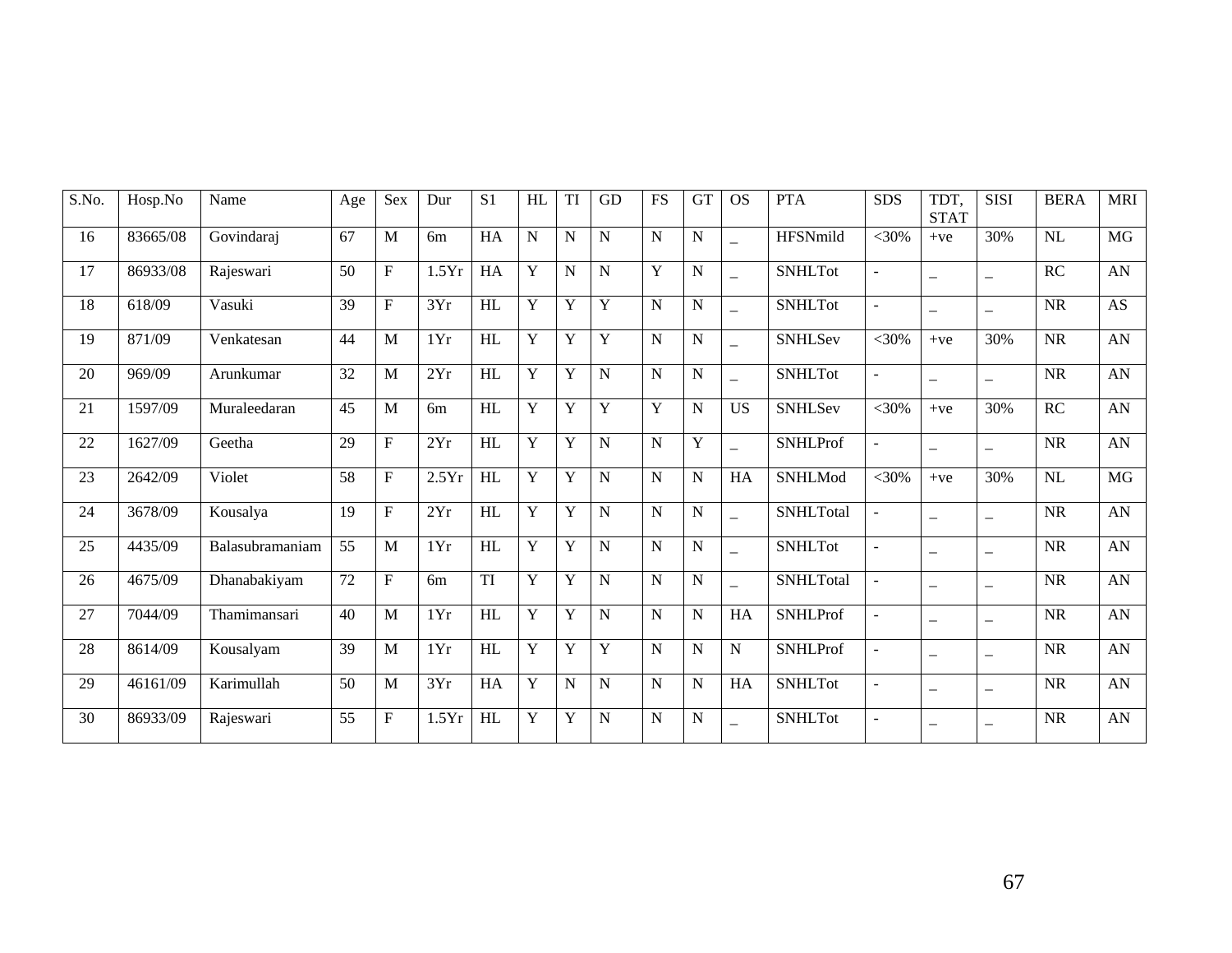## **LEGEND FOR MASTER CHART**

S1:First Symptom HL:Hearing Loss TI:Tinnitus GD:Giddiness FS:Facial Sensory Abnormality GT:Gait Abnormality OS:Other Symptoms HA:Headache FP:Facial Palsy HF:Hemifacial Spasm US:Unsteadiness PTA:Puretone Audiogram SNHL:Sensorineural Hearing Loss Mild Mod- Moderate Sev-Severe Prof-Profound SDS-Speech Descrimination Score TDT:Tone decay Test STAT:Suprathreshold Adaptation Test SISI:Short Increment Sensitivity Index BERA:Brainstem Evoked Response Audiometry NR:No Response RC:Retrocochlear NL:Normal AN:Acoustic Neuroma MG:Meningioma AC:Arachnoid Cyst AS:Astrocytoma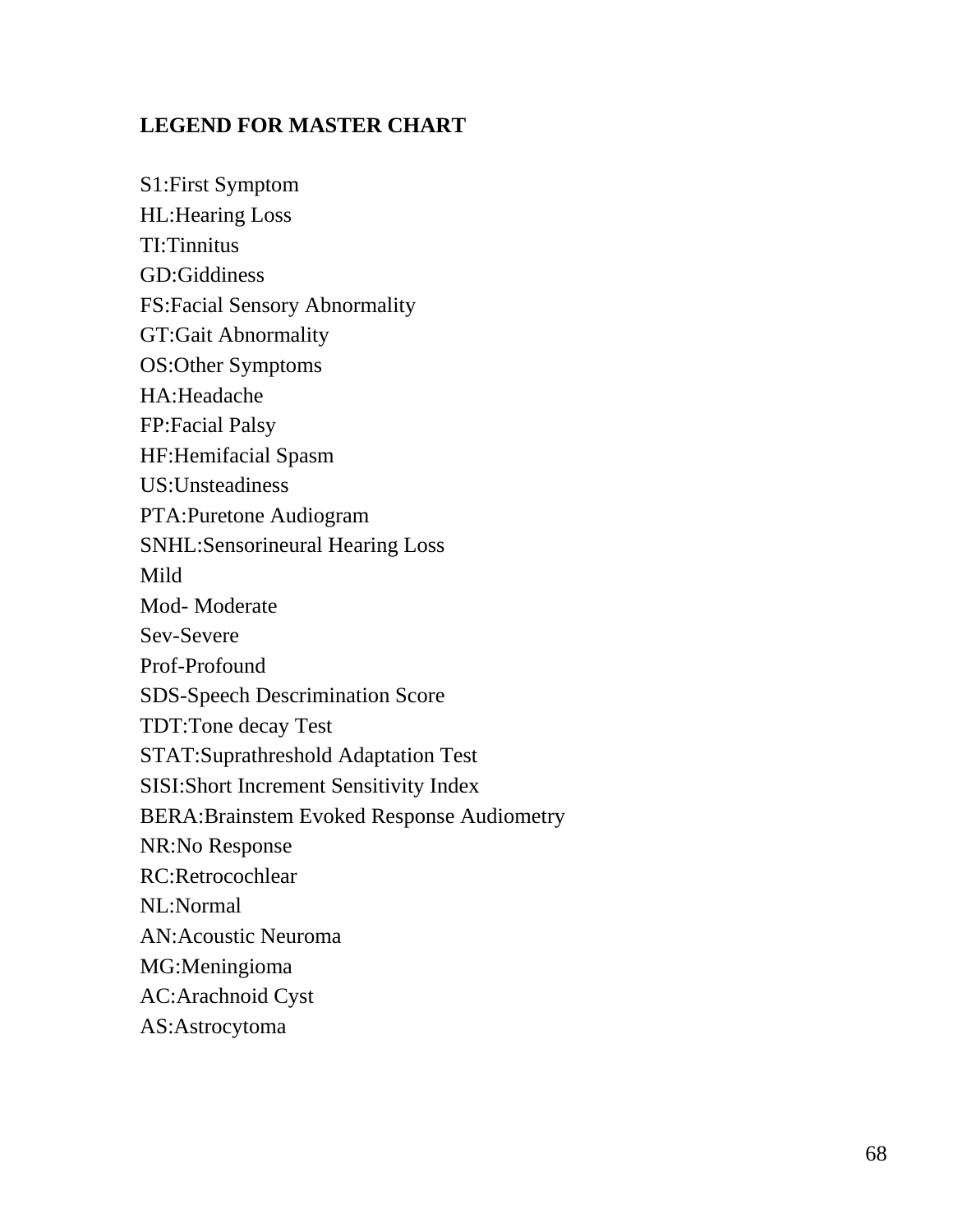#### **PATIENT CONSENT FORM**

Study Detail: Comprehensive Study of Audiological Evaluation of Retrocochlear Space Occupying Lesions

Study Centre : Upgraded Institute of Otorhinolaryngology,

Madras Medical College & Government General Hospital, Chennai -3 Institute of Child health, Egmore, Chennai 600 008.

| <b>Patient Name</b>          |  |
|------------------------------|--|
| Patient Age                  |  |
| <b>Identification Number</b> |  |

Patient may tic  $(\checkmark)$  these

boxes

I confirm that I have understood the purpose of procedure for the above Study. I have the opportunity to ask the question and all my questions and doubts have been answered to my satisfaction.

I understand that my participation in the study is voluntary and that I am free to withdraw at anytime without giving any reason, without my legal rights being effected.

I understand that Investigator, Regulatory authorities and the Ethics committee will not need my permission to look at my health records both in respect to the current study and any further research that may be conducted in relation to it, even if withdraw fro the study. I understand that my identity will not be revealed in any information released to third parties or published, unless as required under the law. I agree not to restrict the use of any data or results that arise from the study.

I agree to take part in the above study and to comply with the instructions given during the study and faithfully co operative with the study team and to immediately inform the study staff if I suffer from any deterioration in my health or well being or any unexpected or unusual symptoms,

I hereby con sent to participate in this study.

I hereby give permission to undergo complete clinical examination and diagnostic tests including hematological, biochemical, radiological tests.

| Signature/Thumb Impression:<br><b>Patient Name and Address:</b> | Place | Date |
|-----------------------------------------------------------------|-------|------|
| Signature of the Investigator:<br>Study Investigator's Name:    | Place | Date |